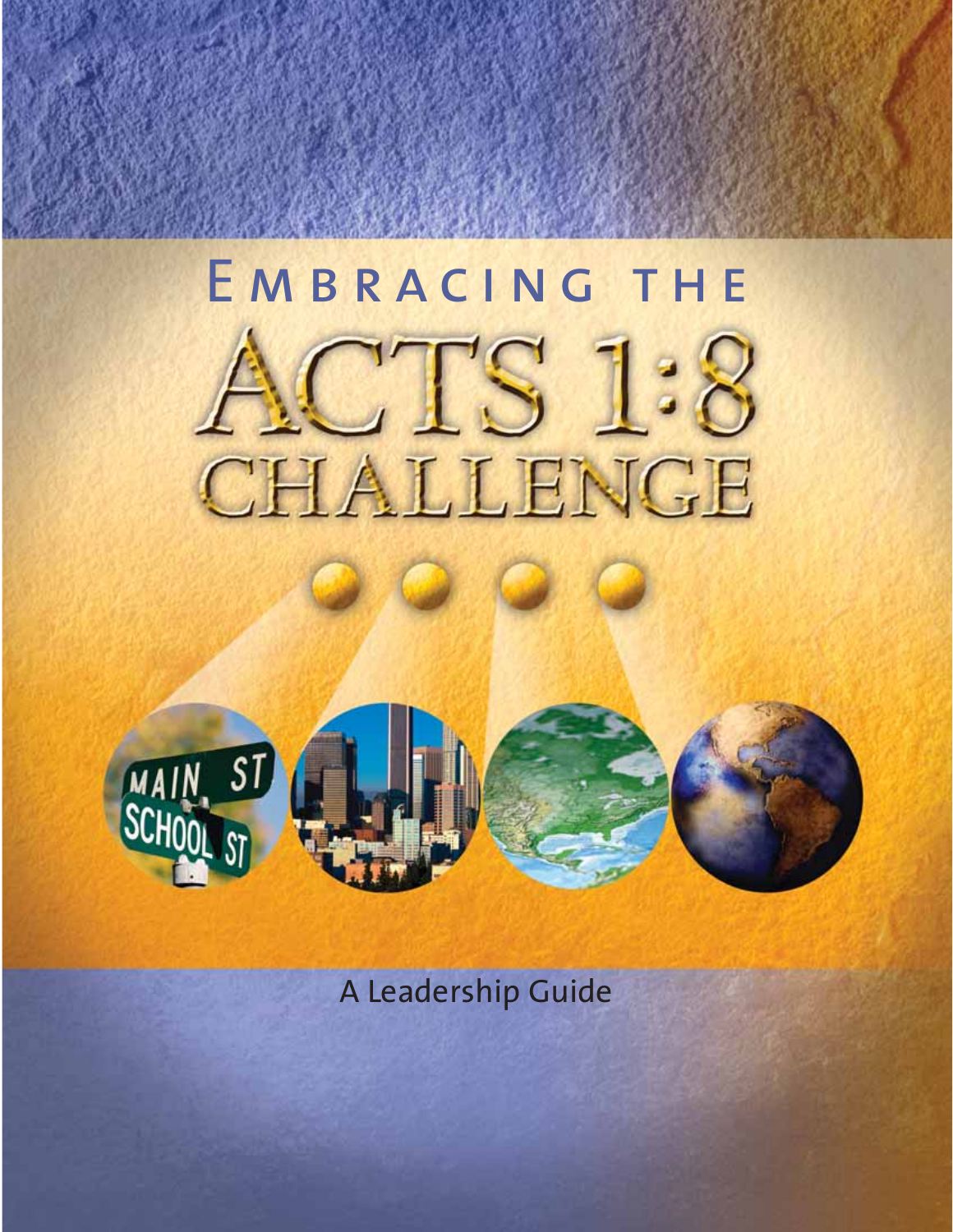Scripture quotations marked NIV are taken from the HOLY BIBLE, NEW INTERNATIONAL VERSION®, Copyright © 1973, 1978, 1984 by the International Bible Society. Used by permission of Zondervan Publishing House.All rights reserved.

Scripture quotation marked NASB is taken from the NEW AMERICAN STANDARD BIBLE®, Copyright ©1960, 1962, 1963, 1968, 1971, 1972, 1973, 1975, 1977, 1995 by The Lockman Foundation. Used by permission.

©2004, North American Mission Board of the Southern Baptist Convention,Alpharetta, Georgia.

All rights reserved. No part of this publication may be reproduced in any form without the prior written permission of the publisher.All inquiries should be addressed to: Editorial and Design Manager, North American Mission Board, 4200 North Point Pkwy.,Alpharetta, GA 30022-4176; or fax, (770) 410-6006; or send to *permissions@namb.net*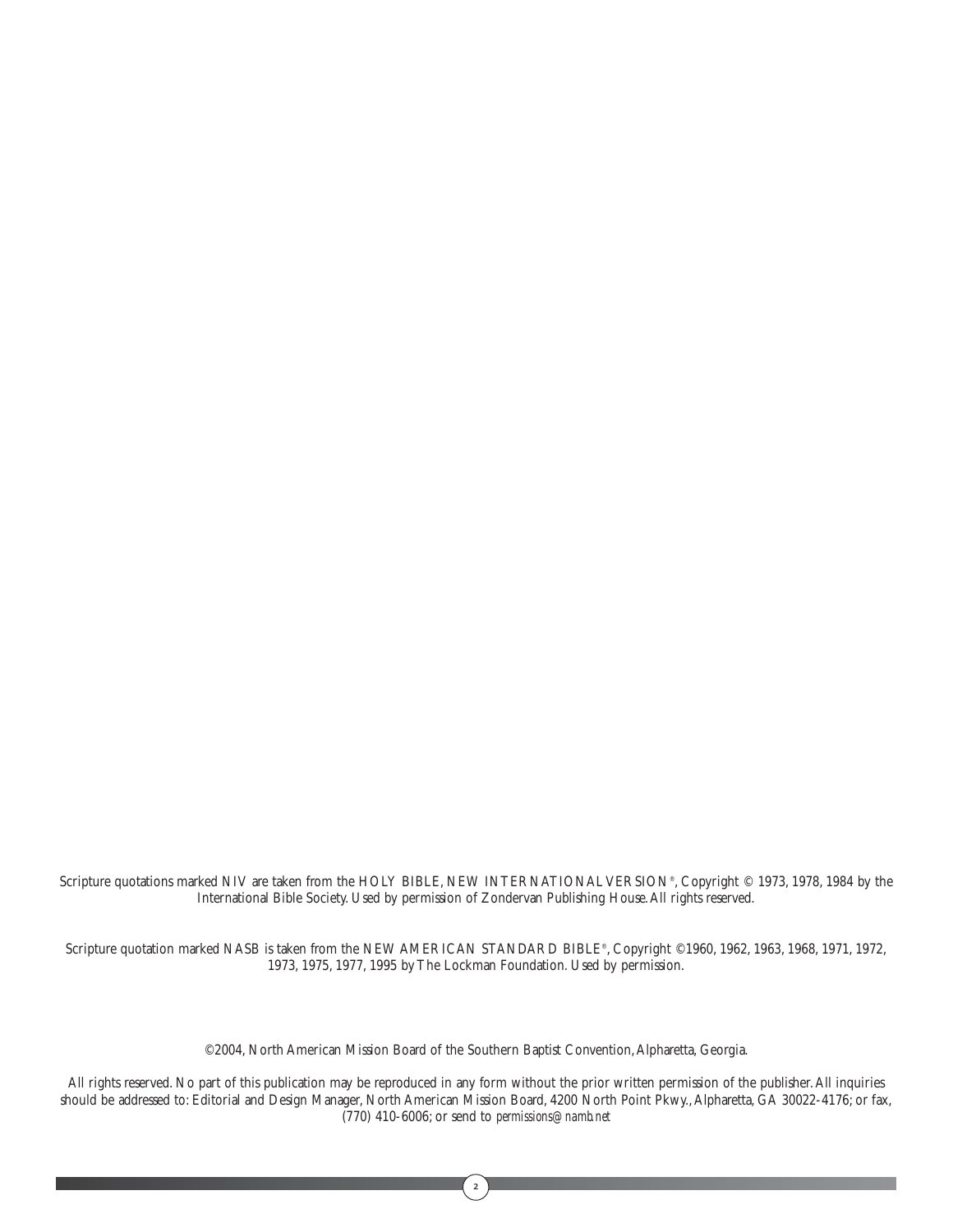# **CONTENTS**

| Introduction: Our Church Has Accepted the Acts 1:8 Challenge.<br>Now What?                                                                                                                                      | 5  |
|-----------------------------------------------------------------------------------------------------------------------------------------------------------------------------------------------------------------|----|
| <b>Chapter 1: Prepare-Empowering a designated leader of missions</b><br>and developing mission teams, strategies, and plans to<br>take the gospel to our community, state, continent, and<br>world.             | 13 |
| <b>Chapter 2: Learn-</b> Bringing mission awareness and interaction to<br>the entire church body, training members for service, and<br>connecting them to missionaries and mission needs.                       | 19 |
| <b>Chapter 3: Pray-Asking God for kingdom perspective and world-</b><br>wide vision, interceding for Christian workers, and<br>unevangelized peoples.                                                           | 27 |
| <b>Chapter 4: Give-Increasing the financial support of the Cooperative</b><br>Program and other Southern Baptist cooperative mis-<br>sions.                                                                     | 35 |
| <b>Chapter 5: Go-Enabling a growing number of members to directly</b><br>participate in short-term, long-term, and marketplace<br>opportunities to minister and spread the gospel beyond<br>our church's walls. | 43 |
| <b>Chapter 6: Tell-Involving an increasing number of members in</b><br>intentional, culturally relevant evangelism.                                                                                             | 51 |
| <b>Chapter 7: Send-Providing members with opportunities to hear and</b><br>respond to God's call to vocational mission service.                                                                                 | 57 |
| <b>Chapter 8: Multiply-Participating in church planting and facilitat-</b><br>ing church-planting movements.                                                                                                    | 63 |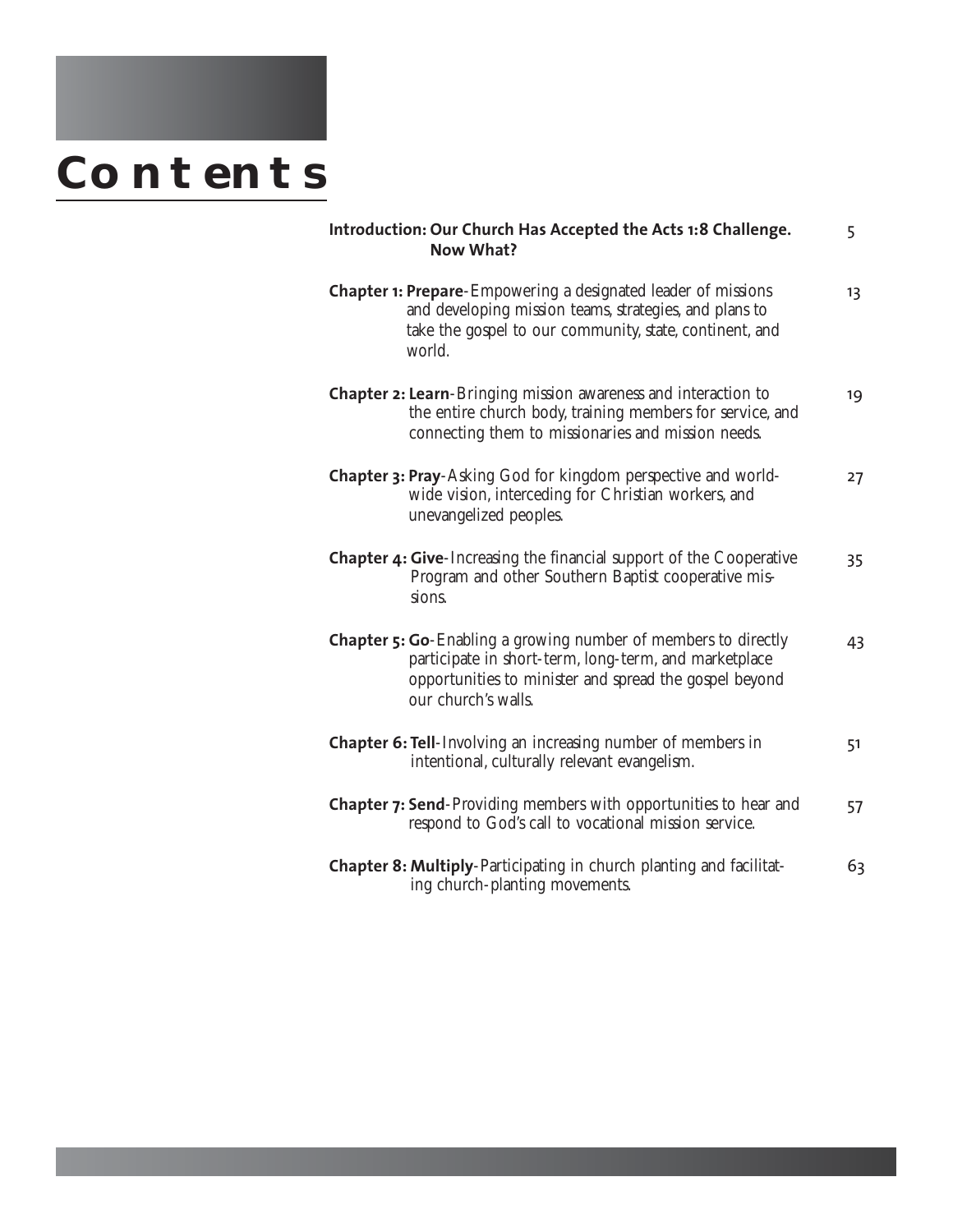## **Introduction**

**Introduction: Our Church Has Accepted the Acts 1:8 Challenge. Now What?**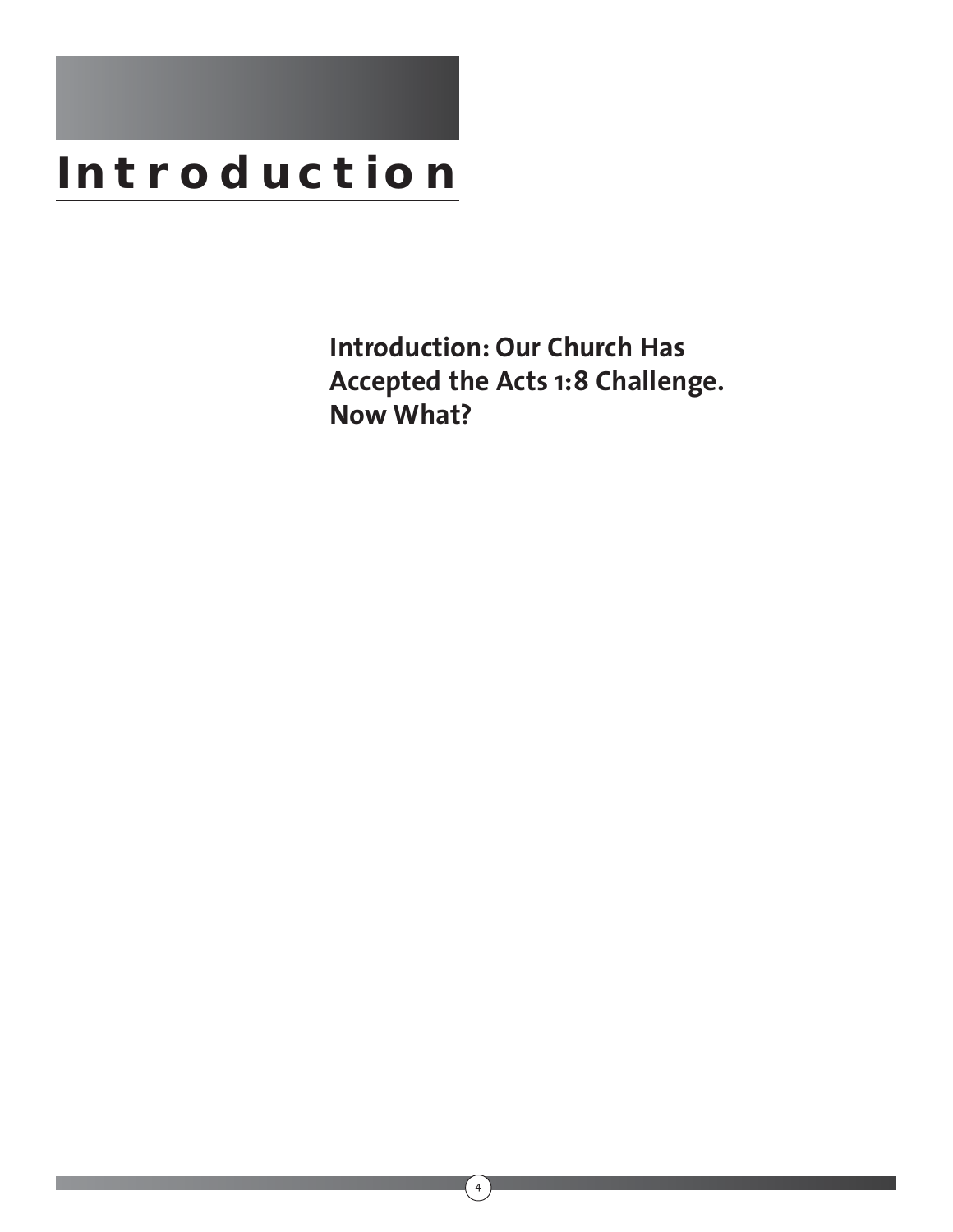The Acts 1:8 Challenge is not another program or ministry model to emulate.The goal of the Acts 1:8 Challenge is for your church to be a worldwide mission center, engaging in intentional kingdomgrowing efforts in "Jerusalem, Judea, Samaria, and the ends of the earth."

When your church said "yes" to the Acts 1:8 Challenge, it completed a simple registration process and provided general information about its mission involvement.The information was shared with each of the four Acts 1:8 Challenge "partners"—the International Mission Board (IMB), North American Mission Board (NAMB), the appropriate state convention, and local association.These partners can assist, encourage, and service churches who have accepted the Acts 1:8 Challenge in becoming strategically engaged in the Great Commission through personalized involvement in specific arenas of ministry and outreach.

When a church embraces the Acts 1:8 Challenge, it is like saying, "We are committed to developing a comprehensive missions strategy." Many churches are effective in this endeavor already. Others are renewing or beginning their Acts 1:8 Challenge journey. In every case, those churches are committed to leading their members through a process of intentional, integrated, comprehensive, and year-round mission learning, praying, giving, and going. Members are equipped, encouraged, and expected to get personally involved in the Great Commission.A dynamic, synergistic mission mindset is integrated into the overall ministries of the church.

Each church may have its own unique approach, but there are several basic elements that are sure to be included. Rather than being another program of the church, the Acts 1:8 Challenge actually becomes part of the basic DNA of a church as it takes responsibility for reaching the world with the gospel.With the help of the Holy Spirit, a fresh and renewed Great Commission mindset will be assimilated into the fiber, framework, and overall focus of the church, and be much more than a compartmentalized program of the church.

If you have not already done so, read and study the 2005 doctrine study from LifeWay Christian Resources,The Acts 1:8 Challenge: Empowering the Church to Be On Mission.This study provides a biblical view of the Acts 1:8 Challenge, and will be an important resource to have on hand as you implement an Acts 1:8 Challenge vision in your church. (You can purchase the study at any LifeWay Christian Store, order the study online at *www.lifeway.com*, or call the catalog store at 1 800 448-8032.)

An additional resource to study is The EKG:The Heartbeat of God.This book will help lay the theological foundation for understanding and implementing the Acts 1:8 Challenge.This book may also be purchased at any LifeWay Christian Store, or ordered online at *www.lifeway.com*.

As a church that has embraced the Acts 1:8 Challenge, you are encouraged to engage in eight specific **kingdom-growing responses.** Rather than a "checklist" of criteria, these biblical responses should be seen as suggested opportunities for personalized and customized participation. Under the guidance and power of the Holy Spirit, each church is challenged to respond in the following ways, and to develop comprehensive strategies for mission involvement in their own Jerusalem, Judea, Samaria, and ends of the earth:

- **Prepare**-empowering a designated leader of missions and developing mission teams, strategies, and plans to take the gospel to our community, state, continent, and world.
- **Learn**-bringing mission awareness and interaction to the entire church body, training members for service, and connecting them to missionaries and mission needs.

 $5<sup>2</sup>$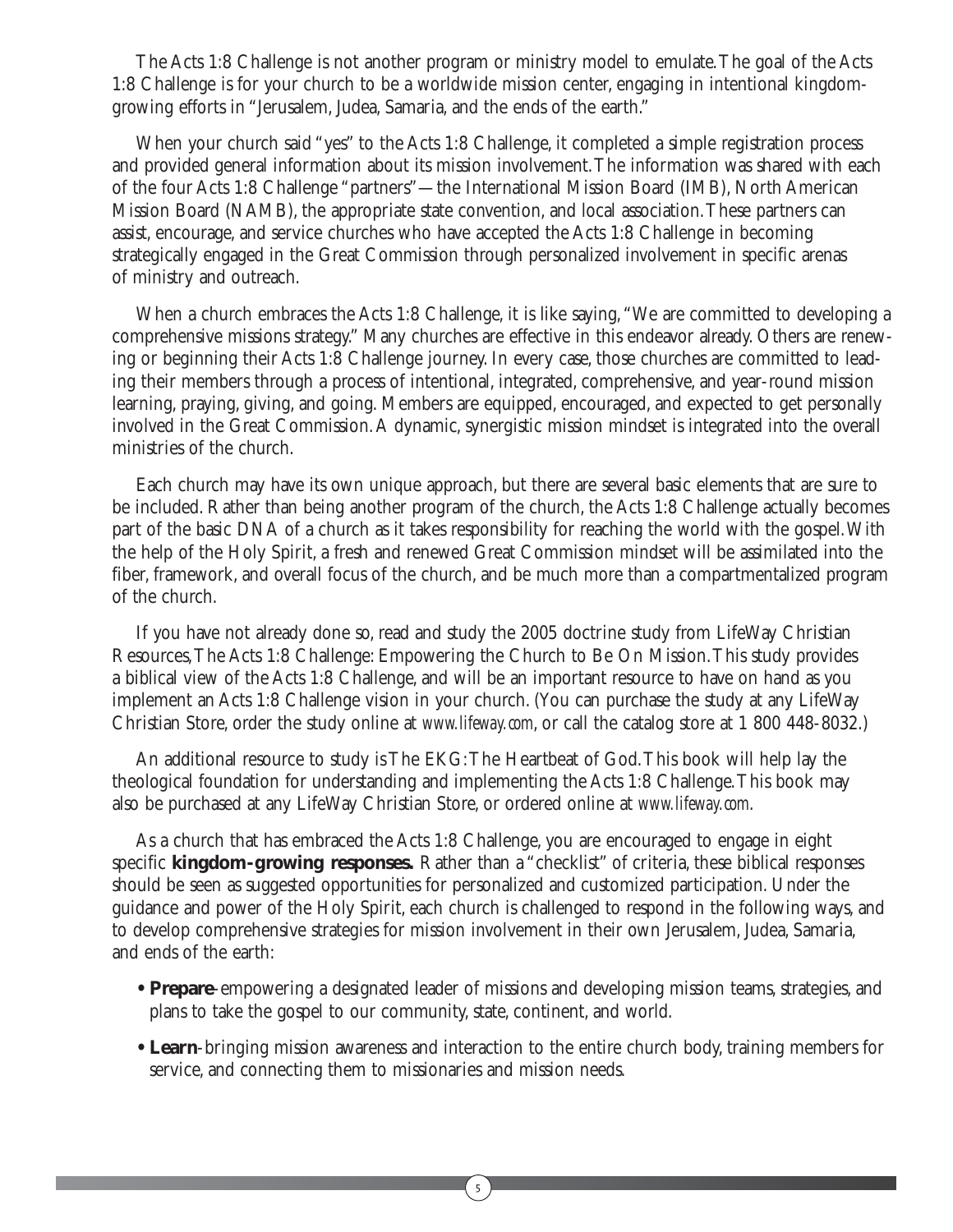- **Pray**-asking God for kingdom perspective and worldwide vision, interceding for Christian workers and unevangelized peoples.
- **Give**-increasing the financial support of the Cooperative Program and other Southern Baptist cooperative missions.
- **Go**-enabling a growing number of members to directly participate in short-term, long-term, and marketplace opportunities to minister and spread the gospel beyond our church's walls.
- **Tell**-involving an increasing number of members in intentional, culturally relevant evangelism.
- **Send**-providing members with opportunities to hear and respond to God's call to vocational mission service.
- **Multiply**-participating in church planting and facilitating church-planting movements.

These eight responses are further developed in the chapters to follow. Ideas and resources will be offered to assist you in creating a balanced approach to implementation.

This leadership guide is one of many valuable resources that will help keep your church focused on the four mission fields and the eight kingdom-growing responses. Included in these pages are practical, hands-on, action-oriented ideas, resources, and strategies.All of the worksheets in this leadership guide can be duplicated for your church's use as you lead others to embrace the challenge.

As you follow the Holy Spirit's leadership in the Acts 1:8 Challenge, you need to develop a clear perspective on where you are going. Here is a brief overview of the four Acts 1:8 Challenge mission fields:

- **Ends of the Earth**-*This mission field encompasses the vast reaches of our world where many people have not yet heard about Jesus.* We are intentionally starting with this field because an international perspective of missions gives us the broadest view of the size, scope, and significance of the world's spiritual need.The overwhelming fact is that a large portion of our world's population is without Christ and is disconnected from any Christian witness.The "ends of the earth" mission field includes people from various cultures, languages, religions, and with ethnic diversity.Another barrier to communicating the gospel is that about 60 percent of the world's population learns by hearing rather than by reading.Among the Last Frontier peoples (those with little or no access to the gospel), 75 percent live in these oral cultures.We must respond to the overwhelming lostness of our world with a Spirit-directed sense of urgency, intensity, preparedness, and excellence.
- **Samaria**-*This mission field includes the United States, Canada, and the U.S. territories of American Samoa, Guam, Puerto Rico, and the U.S.Virgin Islands.* It cuts across racial, ethnic, linguistic, and socio-economic boundaries to embrace every person who lives within the borders of these nations.The "Samaria" mission field reflects an intentional strategy to impact one of the largest unevangelized populations in the world.The United States is now the world's third largest mission field (in terms of the number of lost people), behind China and India.There are an estimated 235 million lost people in the United States and Canada.That number represents about seven out of 10 people in these countries who do not have a personal relationship with Jesus Christ.The population of our continent is growing faster than our mission force and much faster than the number of new churches. One of the common barriers in reaching the "Samaria" field is the lack of awareness and increasing apathy by the general population regarding its spiritual condition. Complacency among our churches and a lack of evangelistic vibrancy are also contributing factors.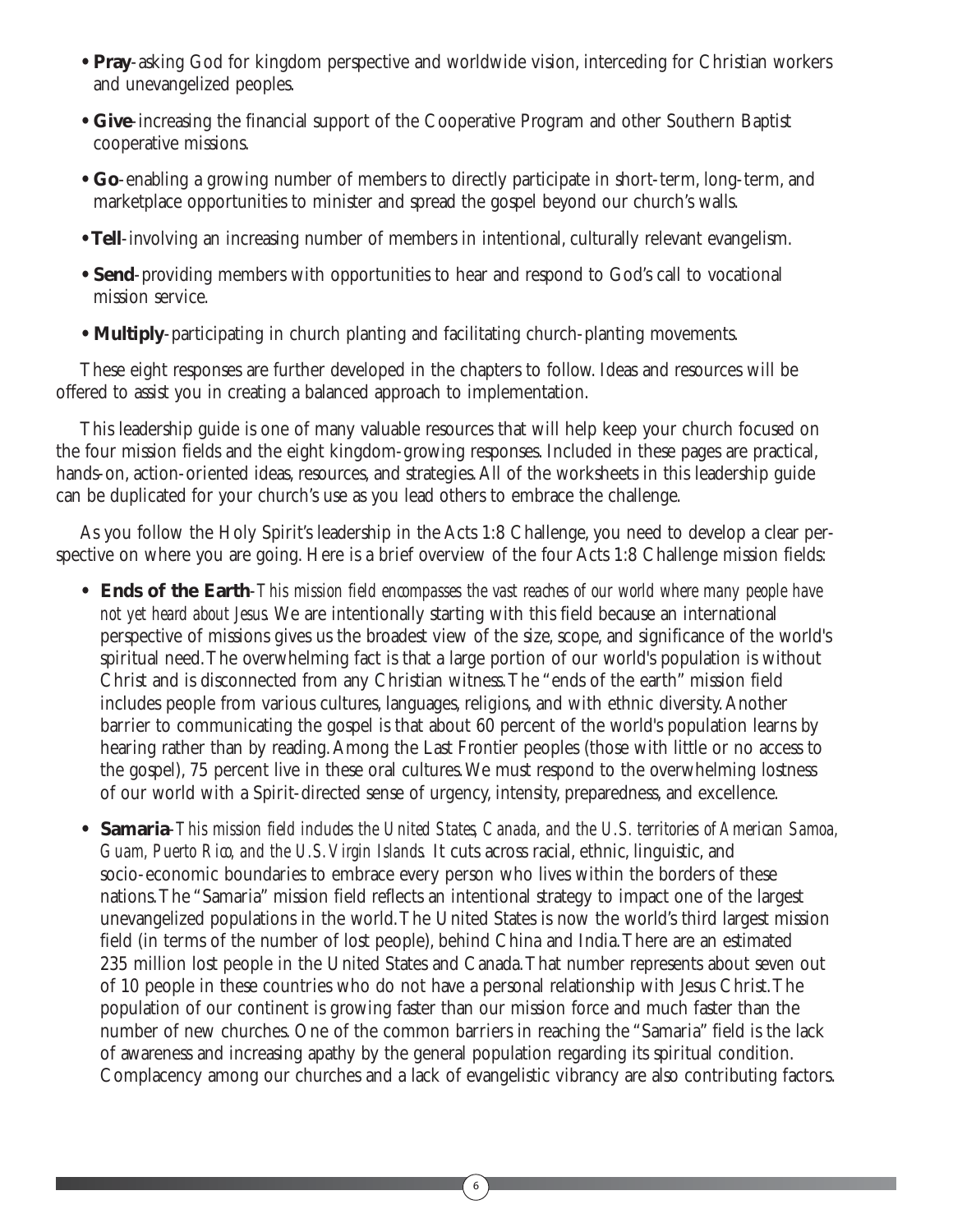There is a stark reality concerning the "Samaria" mission field: if we lose North America, we greatly limit our ability to impact the world for Christ.The United States and Canada must be a strategic focus of our churches' mission involvement.

- **Judea**-*This mission field is the state in which we live.* Each state or region is symbolically a "Judea" mission field with its own unique spiritual climate. In addition, there are tremendous cultural, traditional, racial, political, economic, and ethnic differences in each state and region. For instance, Alabama is distinct from Alaska. Maine is considerably different than Missouri. Each "Judea" mission field presents its own unique challenges and opportunities for cultivating a pervading Christian witness and influence. Strategies for sharing the good news of Jesus must be coordinated, communicated, and customized to each context.The message of the gospel never changes, but the method of sharing it may be different from people to people.The key is to develop relationships and share the gospel in an authentic and relevant way. Forming statewide and regional partnerships is also vital for successful saturation of the gospel. Many regions of our nation share a common spiritual deception sometimes referred to as "cultural Christianity." For example, in surveys, almost eight out of 10 people in America describe themselves as "Christian," but when asked about basic biblical beliefs that define the Christian faith (such as Jesus being the only way to God or salvation by grace alone), only about three in 10 appear to have a personal relationship with Christ. Many of these embrace a works-based religious affinity rather than the relational, grace-oriented gospel of the Bible. It is quite possible for people to live in a nominally religious region of "Judea" and have no connection with the true gospel.
- **Jerusalem**-*This mission field is the city or surrounding community where we live.* Every church is planted in a particular "Jerusalem" setting.The people in our neighborhoods or community are the specific focus of this mission field, where the members of our churches work, attend school, shop, and do business. Being salt and light (see Matt. 5:13-14) is critical to the effectiveness of our witness in the "Jerusalem" mission field. It involves a daily influence of our church members in the lives of others.The opportunities for building relationships by interacting with lost people and showing genuine compassion for others are much more readily available. Our "Jerusalem" is the first place we go when we step outside the walls of our church building.A Christian will often come in contact with dozens of people who do not have a personal relationship with Jesus Christ in the course of his or her daily routine. Many churches serve in major metropolitan areas and large cities. Others serve in town and country areas or in rural settings. Some areas are extremely affluent while others are in great poverty. In all cases, customized strategies for sharing the good news of Jesus can be developed. Partnerships with other churches in a local association present unique possibilities for joining together in reaching a city or community for Christ. New churches are needed to reach the people of your Jerusalem that your church, for whatever reason, can not.

It is important to note that these mission fields do not necessarily have to be defined in terms of geography. For instance, Jerusalem, Judea, Samaria, and the ends of the earth may also be interpreted ethnically, linguistically, and culturally. One church, for example, defined their Judea as "people with whom we feel comfortable" and their Samaria as "people with whom we do not normally interact." In addition, a church may have very real opportunities to make an international impact in their own community or region.Wherever your church finds these fields, God wants you to have a kingdom influence in the hearts and lives of all people.

The Acts 1:8 Challenge is a kingdom assignment given by Jesus to His church. It is clearly intended to be a comprehensive strategy flowing concurrently in our Jerusalem to the ends of the earth.We must respond to all Acts 1:8 Challenge mission fields at the same time. Every Christian and every church must embrace this awesome assignment if we are to be used by God effectively in advancing His kingdom.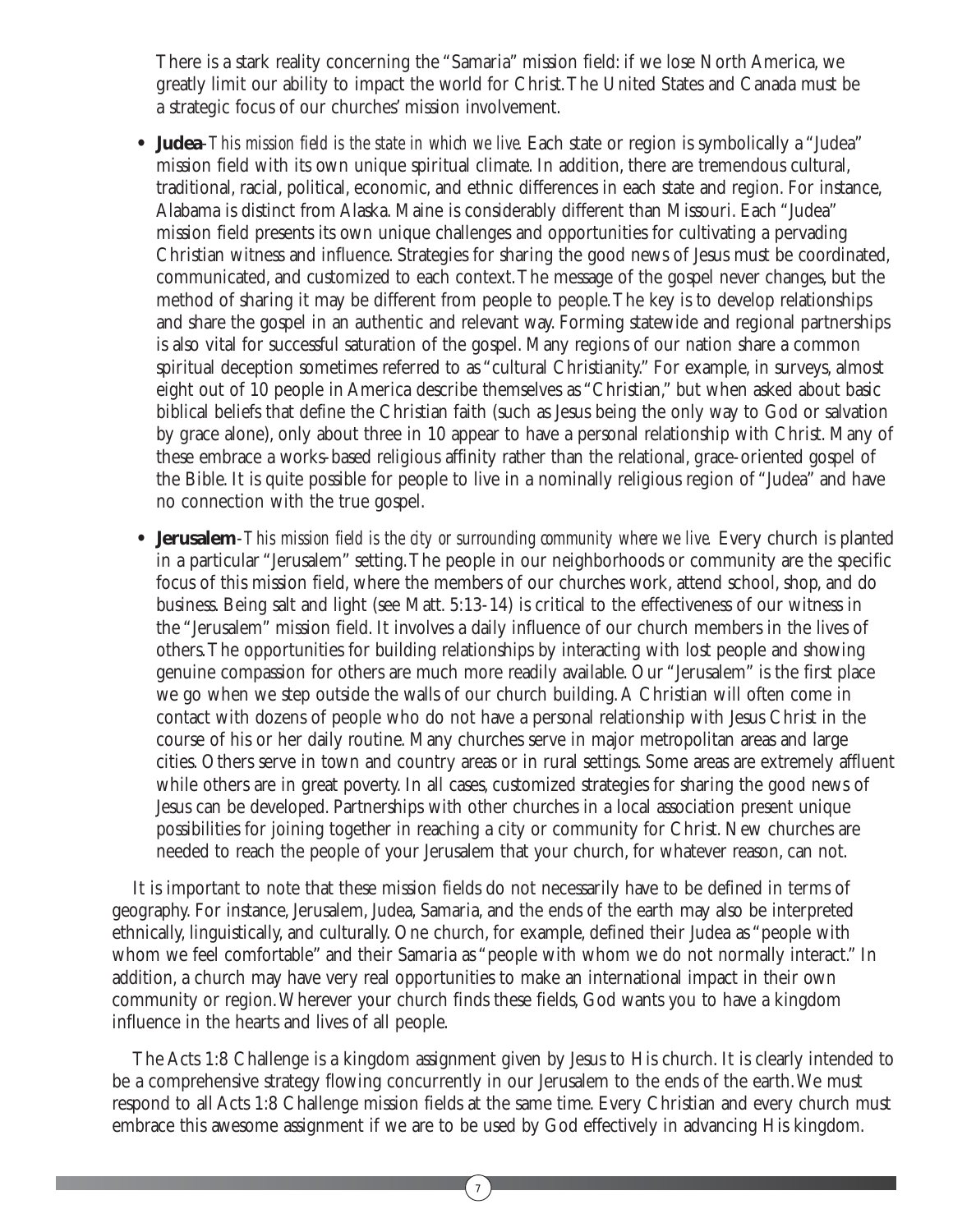One of the first and most helpful exercises is to customize your church's Acts 1:8 Challenge perspective. God has planted your church in a unique place and given you a grand purpose.The Lord desires to reach the world with the good news of Jesus right where you are.

Use the following worksheet to identify your church's Acts 1:8 Challenge mission fields and begin connecting each field with contact people in the specific partnership areas. Be specific about the designations of your fields.You may already have some affinities, connections, and partnerships in each of the areas.There may also be key people in each field you use as contact persons. For additional partnership information, contact your association, state convention, and mission boards and ask for names, phone numbers, and e-mail addresses of those who will customize each mission field for your church.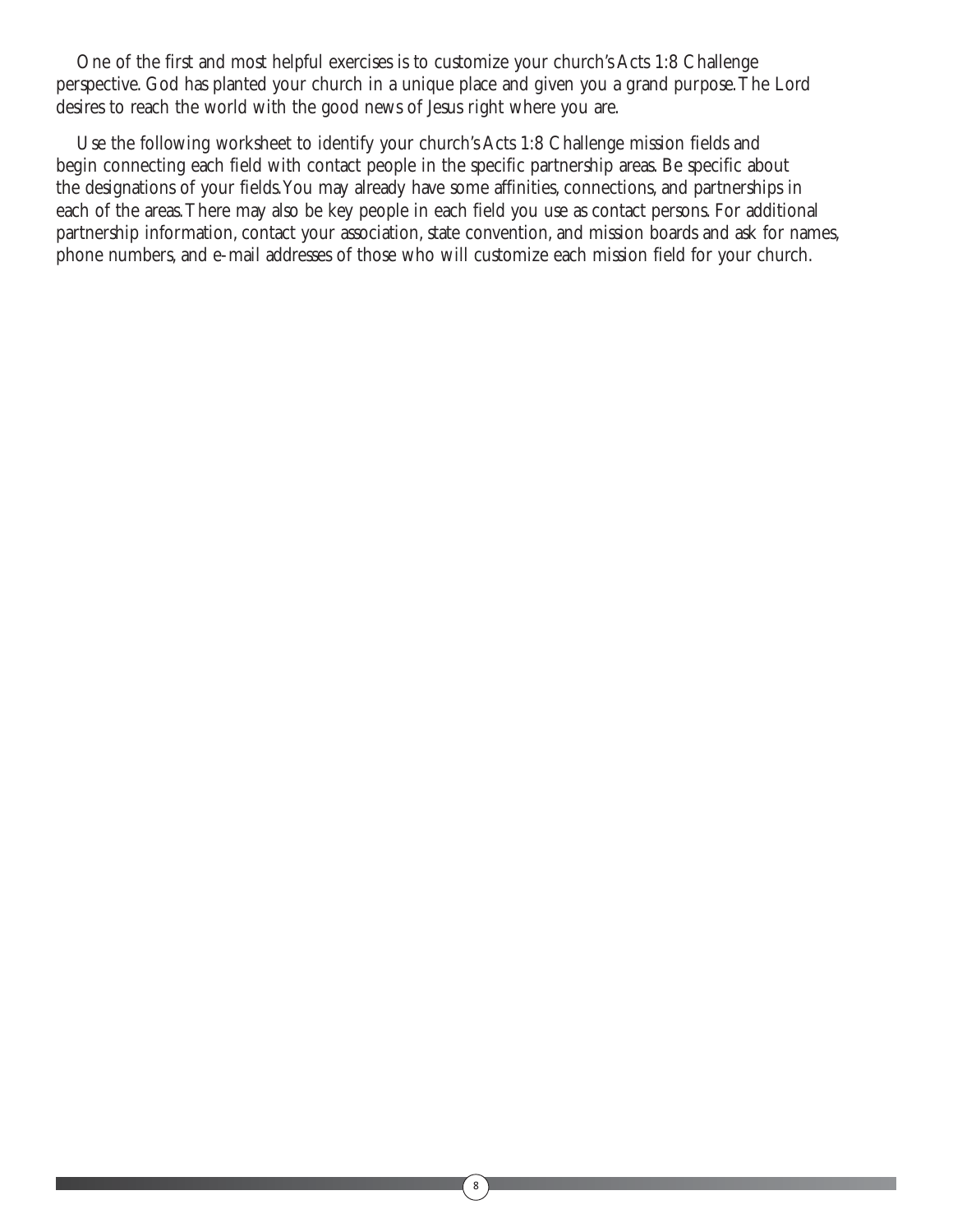## **OUR CHURCH'S ACTS 1:8 CHALLENGE mission fields and mission Partners**

#### *(complete and use as reference)*

#### **I.** Our Jerusalem:

(city/region/association)

| Associational missionary/Director of missions ___________________________________ |  |
|-----------------------------------------------------------------------------------|--|
|                                                                                   |  |
|                                                                                   |  |
|                                                                                   |  |
|                                                                                   |  |
|                                                                                   |  |
| Web site                                                                          |  |

#### **II.** Our Judea:

(state/province)

| Name of state convention partner |
|----------------------------------|
|                                  |
|                                  |
|                                  |
| Phone number                     |
| E-mail                           |
| Web site                         |

#### **III. Our Samaria:**

North American Mission Board Acts 1:8 Challenge Contact: Church Relations 4200 North Point Pkwy. Alpharetta, GA 30022-4166 (770) 410-6321 *ActsOne8@namb.net www.namb.net*

#### **IV. Our Ends of the Earth:**

International Mission Board Acts 1:8 Challenge Contact: Church Services Team P.O. Box 6767; 3806 Monument Ave. Richmond,VA 23230-0767 1 800 999-3113 *ActsOne8@imb.org www.imb.org*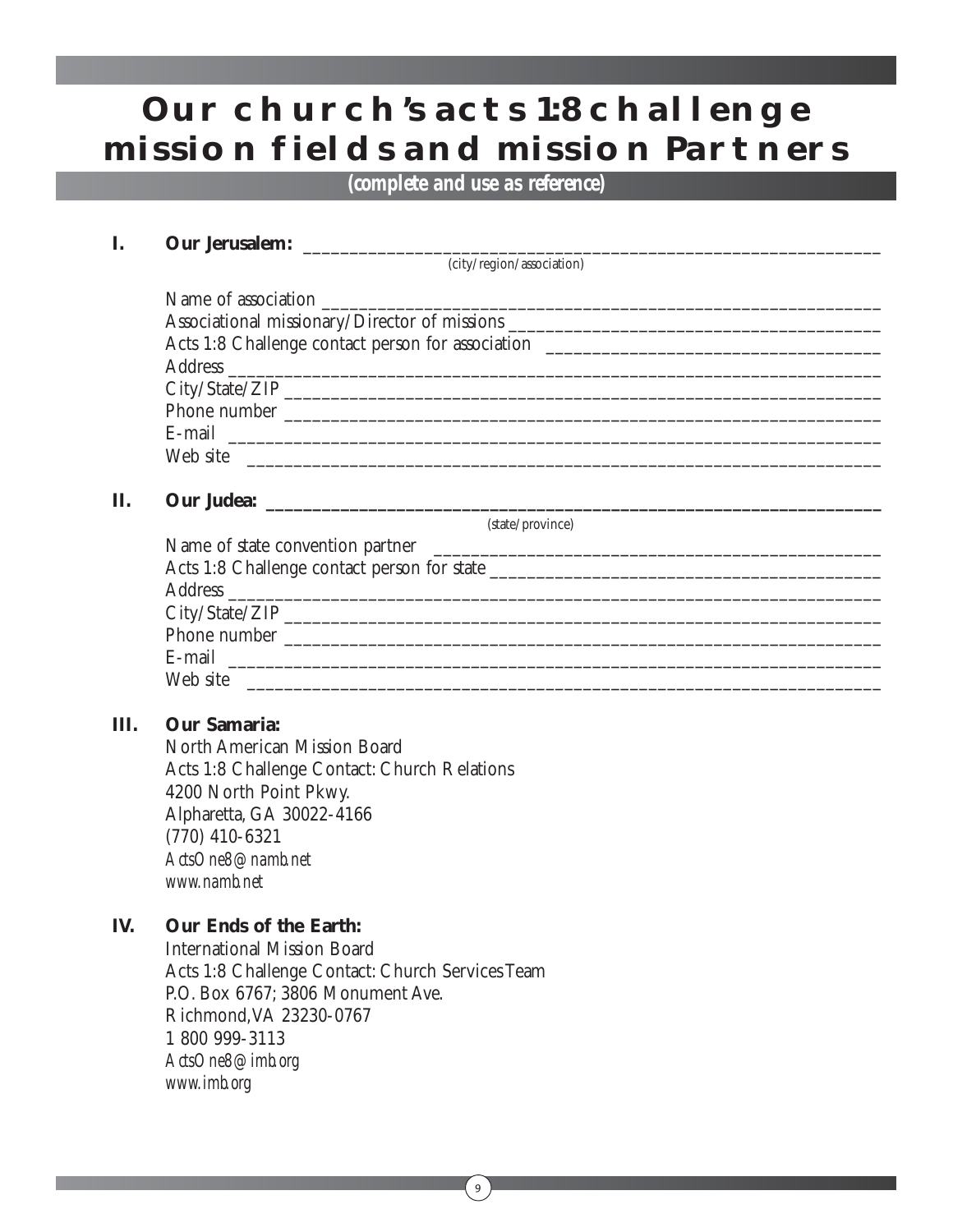

## **PREPARE**

*Empowering a designated leader of missions and developing mission teams, strategies, and plans to take the gospel to our community, state, continent, and world.*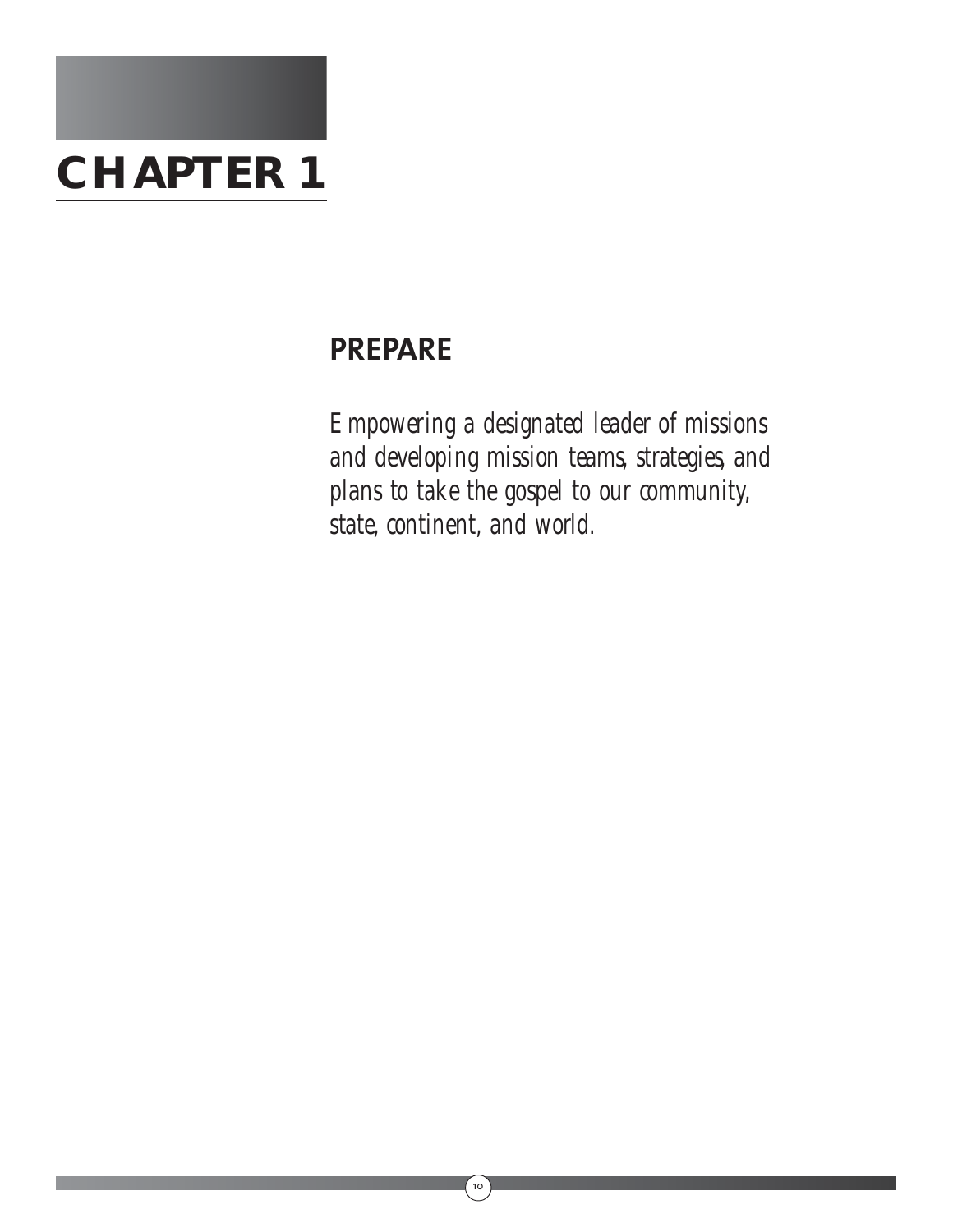As your church embraces the Acts 1:8 Challenge, it is crucial that a gifted and effective leadership team be established to guide your implementation efforts.Your church may have had a mission team or mission committee in place for years. It may be that you are currently building such a team of key mission leaders. Either way, this would be an excellent opportunity to reorganize, reenergize, and refocus toward embracing the Acts 1:8 Challenge. Churches have used several designations for such leadership teams:

- On Mission Team
- Global Priority Team
- Acts 1:8 Challenge Lead Team
- Mission Council
- Mission Committee
- Acts 1:8 Challenge Team
- Global Impact Team

Regardless of your team's name, the work is the same.These catalytic mission leaders will set the pace and lead the entire church toward greater worldwide impact.

Look first at the make-up of your church's mission leadership team. Again, the name of this catalytic group of mission-minded leaders may be different from church to church, but their work and responsibilities will be very similar.

The role of the senior pastor in working with this team is vitally important. It is worth stating again that he must be at the forefront of embracing the Acts 1:8 Challenge. In a very real sense, the pastor is the primary leader, cheerleader, initiator, and instigator in the missionary focus of the church.While there may be occasional exceptions to this, the most effective churches in establishing a comprehensive, worldwide mission impact are those where the pastor champions the cause.

Many churches have a designated mission leader (pastor, other staff member, or layperson) who can serve as the coordinator for the mission leadership team. In developing your church's team, consider those key leaders who are already involved in missions.This may include the people in charge of Women on Mission®, Baptist Men on Mission, women's or men's ministry, and mission education for youth and children.These mission-minded advocates can provide valuable insight as part of your church's mission leadership team.

The Acts 1:8 Challenge leadership team must embrace the responsibility of mobilizing church members for specific kingdom-growing responses to the Great Commission (prepare, learn, pray, give, go, tell, send, multiply).The team should seek to ensure that the mission strategy is both churchwide and year-round.This is accomplished through adopting a customized comprehensive approach of personalized mission involvement in each of the four fields (ends of the earth, Samaria, Judea, and Jerusalem).The following steps are suggestions for mission leadership teams beginning this exciting process.They may also be used as a helpful guide for churches that already have such leadership teams in place:

#### **1. Pray for a fresh, clear vision of God's heart for the world.**

A fervent, focused season of prayer for God's vision and leadership is essential for all those involved in embracing the Acts 1:8 Challenge. It is essential that mission leaders be active seekers of the Holy Spirit's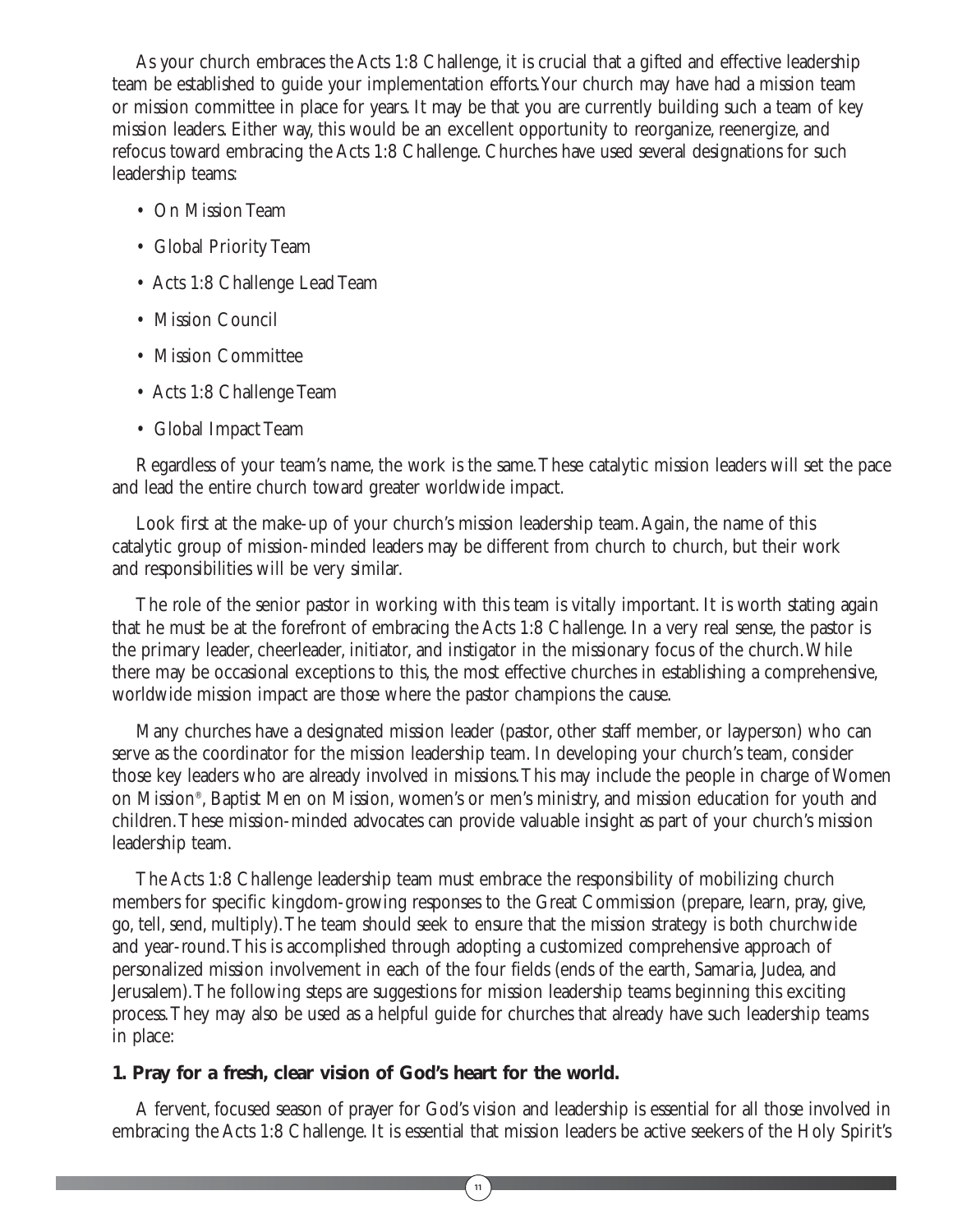guidance as they discern how to lead their church to be fully involved in God's history-long, worldwide mission.

#### **2. Establish a Mission Leadership Team.**

If you do not already have a mission leadership team, this is the time to form one. If you have an existing team, consider whether it needs to be renamed, with a refocused identity toward embracing the Acts 1:8 Challenge.As you identify people to serve on this team, be sure to include the appropriate leaders of existing mission organizations. More than likely, these people are already sold on the concept of Acts 1:8.There may also be leaders from within the congregation who have expressed affinities toward a certain area of missions. Good organizational and communication skills are helpful.

Realizing that churches vary in size and structure, it is difficult to make one model fit all in regard to a mission leadership team. Larger churches may actually have more than four teams relating to each of the four mission fields. Smaller churches may have some overlapping of people relating to the four fields. Again, size of the team is not the critical issue. A focused, committed group of leaders will provide a very manageable model.

The mission leadership team must learn the art of delegation regardless of the church's size.This team is not responsible for doing all the work of missions but serves to mobilize the church members in each of the kingdom-growing responses in each of the four fields.The effective mission leadership team recognizes the task is beyond its own ability to achieve without the help of many participants and partners.

The need for spiritual sensitivity by this team cannot be overstated. God's Spirit will guide each church into the areas of mission involvement as He opens doors of opportunity. Recognizing those opportunities and encouraging members to respond in obedience of service is the primary goal of the "prepare" response.

#### **3. Communicate the vision.**

The burden of communicating the vision is primarily a job for the pastor. Other key members need to endorse this renewed mission emphasis passionately and publicly.When the mission leadership team accepts the Acts 1:8 Challenge personally, they become advocates for others to get involved.The contagious spirit of Great Commission fire begins to spread rapidly among the congregation.As the Lord gives clarity and direction to the mission leadership team, a specific strategy for embracing the four fields will begin to take shape. Keeping the church informed along the way is vital to the overall success of the team's work.This communication may be most helpful in the early stages of development of a churchwide, year-round strategy.

Consider these ideas to help you communicate the vision of the Acts 1:8 Challenge.

- Plan a worship service around the Acts 1:8 Challenge theme. During the service, commission the church's mission leadership team to their role. Invite one or more of the team members to share their passion and perspective of missions.
- Offer regular updates of the mission team's work through newsletters, announcements in worship services, or brief reports on the strategies being implemented.
- Identify mission efforts under the Acts 1:8 Challenge name. Title a column in your church newsletter or create a focal point in the church (such as a display or bulletin board) identifying Acts 1:8 Challenge events and efforts.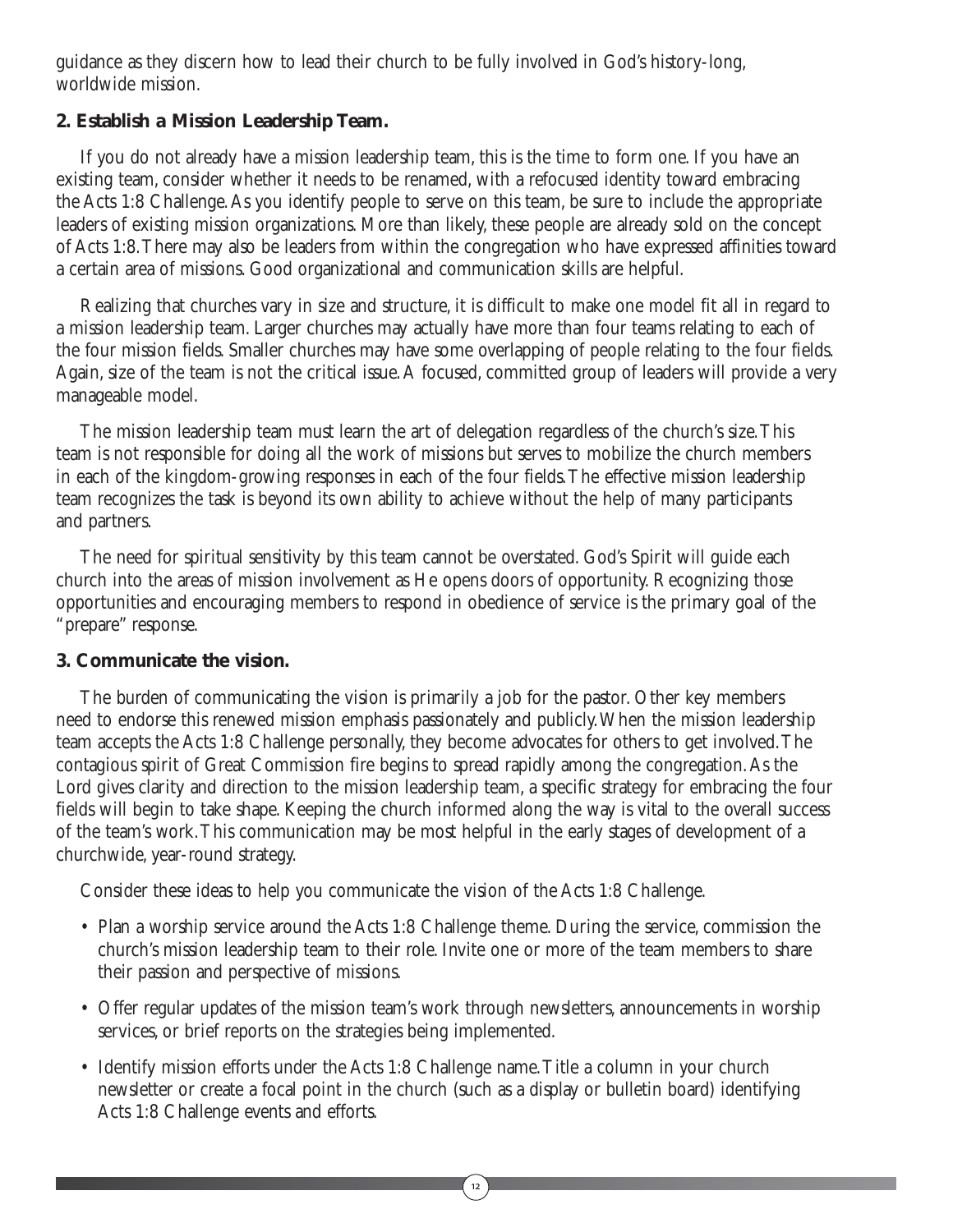• Read and give copies of the following resources to your mission leadership team.

*The Acts 1:8 Challenge: Empowering the Church to Be On Mission*, by Nate Adams, available October 2004.This study, the 2005 doctrine study from LifeWay, serves as a strong reinforcement to the overall Acts 1:8 Challenge. Church members will develop a sound, biblical overview of God's historical pattern and plan for His church to embrace His kingdom purpose.

*Empowering Kingdom Growth:The Heartbeat of God*, by Ken Hemphill.This Broadman & Holman book walks you through the history of God's kingdom, tracing its roots and tracking its resiliency through the pages of the Old Testament and the teachings of Christ. Christians will be encouraged to embrace a life focused on God's kingdom.

*Let the Nations Be Glad:The Supremacy of God in Mission*, by John Piper. Read of God's desire for all nations to worship Him and how missions fuels worship in the church.

#### **4. Coordinate budget and calendar.**

It takes major coordination of budget and calendar planning to achieve a comprehensive approach to missions.A churchwide, year-round strategy takes time as well.Annual planning by the mission leadership team should look at least 12 to 24 months ahead for the most effective coordination to occur. Events such as mission fairs, promotional campaigns for mission offerings, and training for mission trips (local and otherwise) take planning, creativity, and involvement. Many churches include the minister of missions (or mission leadership team representative) in strategic planning with the staff and/or church council. This allows for effective coordination for seasonal events and assures that missions has a priority in the overall planning of the church. Coordination with other ministry leaders of the church is vital. Proper coordination of a churchwide mission strategy encourages the church to embrace the Acts 1:8 Challenge as part of its DNA. It becomes who we are as a church and not just something we do.

#### **5. Evaluate the process.**

Every church has room for improvement when it comes to reaching the world for Christ.The mission leadership team should take time for an annual evaluation of the church's progress and effectiveness in developing the most comprehensive mission strategy possible. It is always wise to include feedback from those who participated in the various mission projects as part of the evaluation process. Be sure to evaluate the involvement and focus in each of the Acts 1:8 Challenge mission fields. Brainstorm together to develop fresh, new, and creative ways to mobilize your members in the Great Commission. Discuss ways to broaden the church's mission vision, praying, giving, and going as part of the evaluation process.Think through each of the eight kingdom-growing responses and consider innovative ways to expand your church's reach. Look at the strengths and weaknesses in each area and build upon the strengths. Keep the partnership connections current and updated in each of the fields. Make calls to each of the primary partners to inquire about new ideas and emphases being considered.

Use the worksheet provided at the end of this chapter as a tool to assist you in the "prepare" response for the Acts 1:8 Challenge.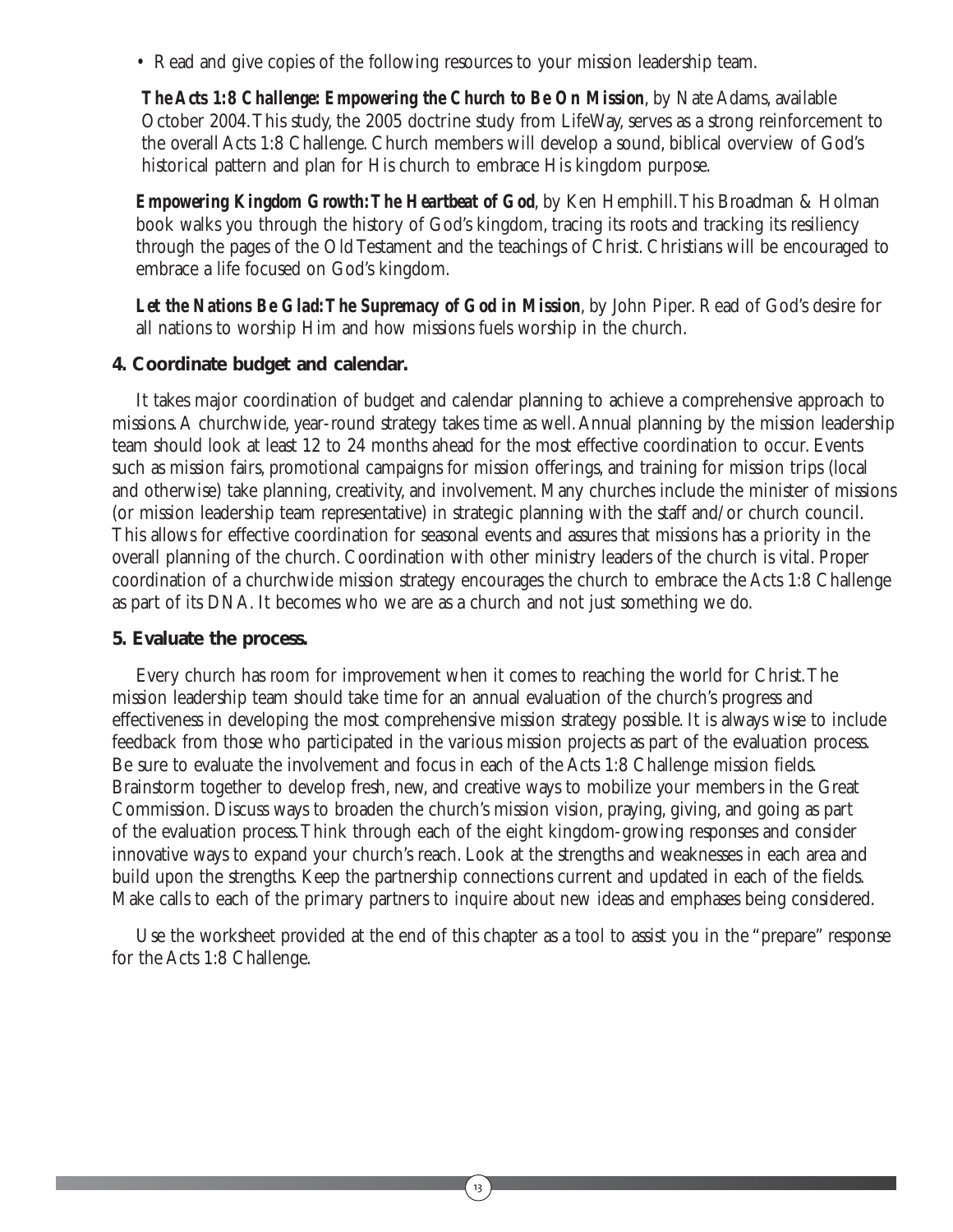## **Prepare Worksheet**

**\_\_\_\_\_\_\_\_\_\_\_\_\_\_\_\_\_\_\_\_\_\_\_\_\_\_\_\_\_\_\_\_\_\_\_\_\_\_\_\_\_\_\_\_\_\_\_\_\_\_\_\_\_\_\_\_\_\_\_\_\_\_\_\_\_\_\_\_\_\_\_\_\_\_\_\_**

**\_\_\_\_\_\_\_\_\_\_\_\_\_\_\_\_\_\_\_\_\_\_\_\_\_\_\_\_\_\_\_\_\_\_\_\_\_\_\_\_\_\_\_\_\_\_\_\_\_\_\_\_\_\_\_\_\_\_\_\_\_\_\_\_\_\_\_\_\_\_\_\_\_\_\_\_**

**\_\_\_\_\_\_\_\_\_\_\_\_\_\_\_\_\_\_\_\_\_\_\_\_\_\_\_\_\_\_\_\_\_\_\_\_\_\_\_\_\_\_\_\_\_\_\_\_\_\_\_\_\_\_\_\_\_\_\_\_\_\_\_\_\_\_\_\_\_\_\_\_\_\_\_\_ \_\_\_\_\_\_\_\_\_\_\_\_\_\_\_\_\_\_\_\_\_\_\_\_\_\_\_\_\_\_\_\_\_\_\_\_\_\_\_\_\_\_\_\_\_\_\_\_\_\_\_\_\_\_\_\_\_\_\_\_\_\_\_\_\_\_\_\_\_\_\_\_\_\_\_\_ \_\_\_\_\_\_\_\_\_\_\_\_\_\_\_\_\_\_\_\_\_\_\_\_\_\_\_\_\_\_\_\_\_\_\_\_\_\_\_\_\_\_\_\_\_\_\_\_\_\_\_\_\_\_\_\_\_\_\_\_\_\_\_\_\_\_\_\_\_\_\_\_\_\_\_\_ \_\_\_\_\_\_\_\_\_\_\_\_\_\_\_\_\_\_\_\_\_\_\_\_\_\_\_\_\_\_\_\_\_\_\_\_\_\_\_\_\_\_\_\_\_\_\_\_\_\_\_\_\_\_\_\_\_\_\_\_\_\_\_\_\_\_\_\_\_\_\_\_\_\_\_\_ \_\_\_\_\_\_\_\_\_\_\_\_\_\_\_\_\_\_\_\_\_\_\_\_\_\_\_\_\_\_\_\_\_\_\_\_\_\_\_\_\_\_\_\_\_\_\_\_\_\_\_\_\_\_\_\_\_\_\_\_\_\_\_\_\_\_\_\_\_\_\_\_\_\_\_\_**

**\_\_\_\_\_\_\_\_\_\_\_\_\_\_\_\_\_\_\_\_\_\_\_\_\_\_\_\_\_\_\_\_\_\_\_\_\_\_\_\_\_\_\_\_\_\_\_\_\_\_\_\_\_\_\_\_\_\_\_\_\_\_\_\_\_\_\_\_\_\_\_\_\_\_\_\_**

**1. List prayer concerns/plans for Acts 1:8 Challenge efforts in our church.**

**2.Write the names of potential/current mission leadership members, including those who are effective leaders in administration, mission education, prayer, stewardship, mission projects, and evangelism. Consider people who will represent the four fields and the eight kingdom-growing responses of the Acts 1:8 Challenge.**

**3. Check those communication tools/activities we will use to share the vision of the Acts 1:8 Challenge with our church.**

❏ **Worship services** ❏ **Sermon** ❏ **Newsletter** ❏ **Church Bulletin** ❏ **Web site** ❏ **Doctrine Study**  ❏ **Other\_\_\_\_\_\_\_\_\_\_\_\_\_\_\_\_\_\_\_\_\_**

**4. Consider the current budget expenditures and calendar plans for the next 12 to 24 months.What budget and calendar items should be examined more closely to implement an Acts 1:8 Challenge strategy in the church?**

**\_\_\_\_\_\_\_\_\_\_\_\_\_\_\_\_\_\_\_\_\_\_\_\_\_\_\_\_\_\_\_\_\_\_\_\_\_\_\_\_\_\_\_\_\_\_\_\_\_\_\_\_\_\_\_\_\_\_\_\_\_\_\_\_\_\_\_\_\_\_\_\_\_\_\_\_ \_\_\_\_\_\_\_\_\_\_\_\_\_\_\_\_\_\_\_\_\_\_\_\_\_\_\_\_\_\_\_\_\_\_\_\_\_\_\_\_\_\_\_\_\_\_\_\_\_\_\_\_\_\_\_\_\_\_\_\_\_\_\_\_\_\_\_\_\_\_\_\_\_\_\_\_ \_\_\_\_\_\_\_\_\_\_\_\_\_\_\_\_\_\_\_\_\_\_\_\_\_\_\_\_\_\_\_\_\_\_\_\_\_\_\_\_\_\_\_\_\_\_\_\_\_\_\_\_\_\_\_\_\_\_\_\_\_\_\_\_\_\_\_\_\_\_\_\_\_\_\_\_ \_\_\_\_\_\_\_\_\_\_\_\_\_\_\_\_\_\_\_\_\_\_\_\_\_\_\_\_\_\_\_\_\_\_\_\_\_\_\_\_\_\_\_\_\_\_\_\_\_\_\_\_\_\_\_\_\_\_\_\_\_\_\_\_\_\_\_\_\_\_\_\_\_\_\_\_**

**\_\_\_\_\_\_\_\_\_\_\_\_\_\_\_\_\_\_\_\_\_\_\_\_\_\_\_\_\_\_\_\_\_\_\_\_\_\_\_\_\_\_\_\_\_\_\_\_\_\_\_\_\_\_\_\_\_\_\_\_\_\_\_\_\_\_\_\_\_\_\_\_\_\_\_\_**

**\_\_\_\_\_\_\_\_\_\_\_\_\_\_\_\_\_\_\_\_\_\_\_\_\_\_\_\_\_\_\_\_\_\_\_\_\_\_\_\_\_\_\_\_\_\_\_\_\_\_\_\_\_\_\_\_\_\_\_\_\_\_\_\_\_\_\_\_\_\_\_\_\_\_\_\_ \_\_\_\_\_\_\_\_\_\_\_\_\_\_\_\_\_\_\_\_\_\_\_\_\_\_\_\_\_\_\_\_\_\_\_\_\_\_\_\_\_\_\_\_\_\_\_\_\_\_\_\_\_\_\_\_\_\_\_\_\_\_\_\_\_\_\_\_\_\_\_\_\_\_\_\_**

14

**5. How will we evaluate the effectiveness of our Acts 1:8 Challenge efforts?**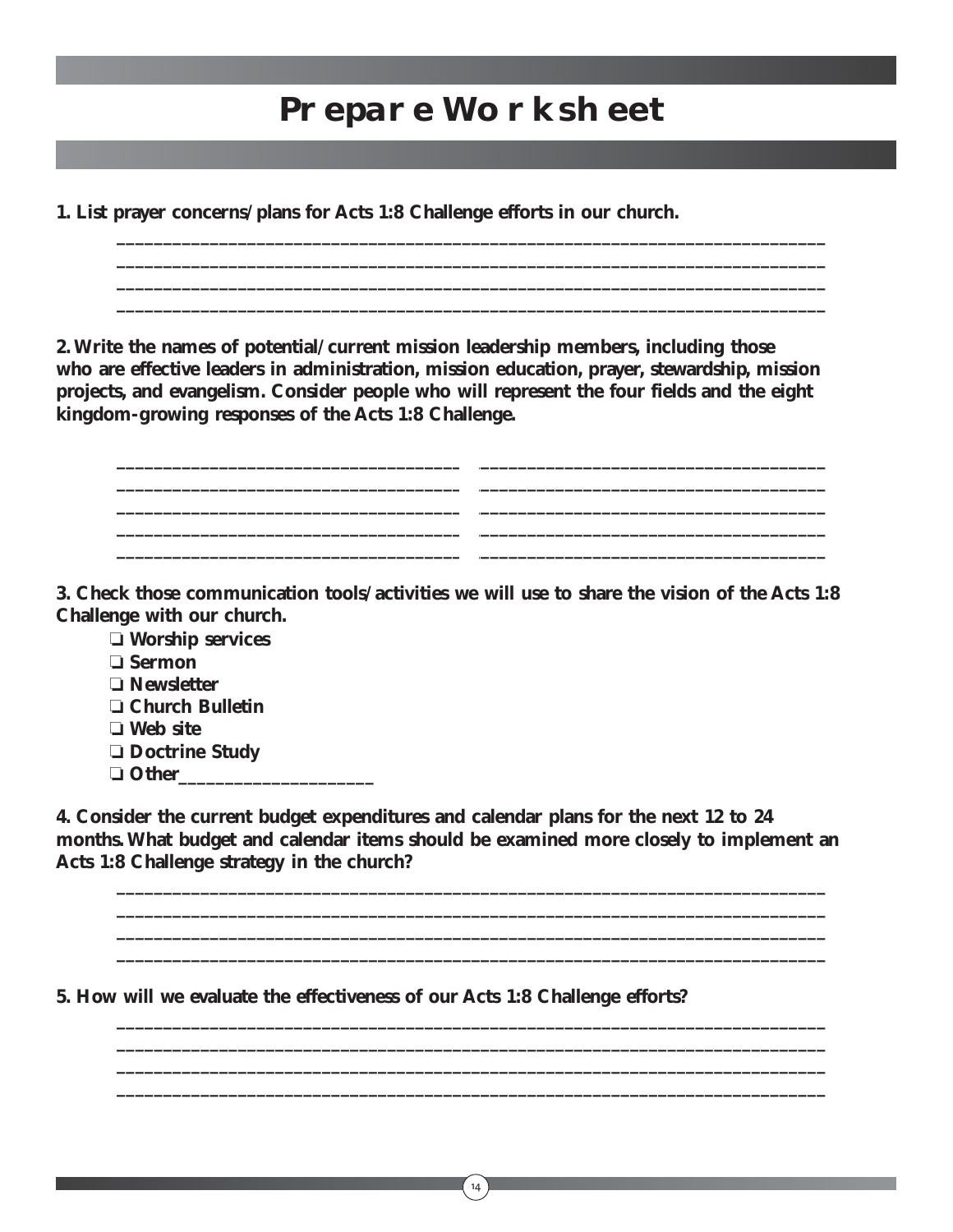

#### **Learn**

*Bringing mission awareness and interaction to the entire church body, training members for service, and connecting them to missionaries and mission needs.*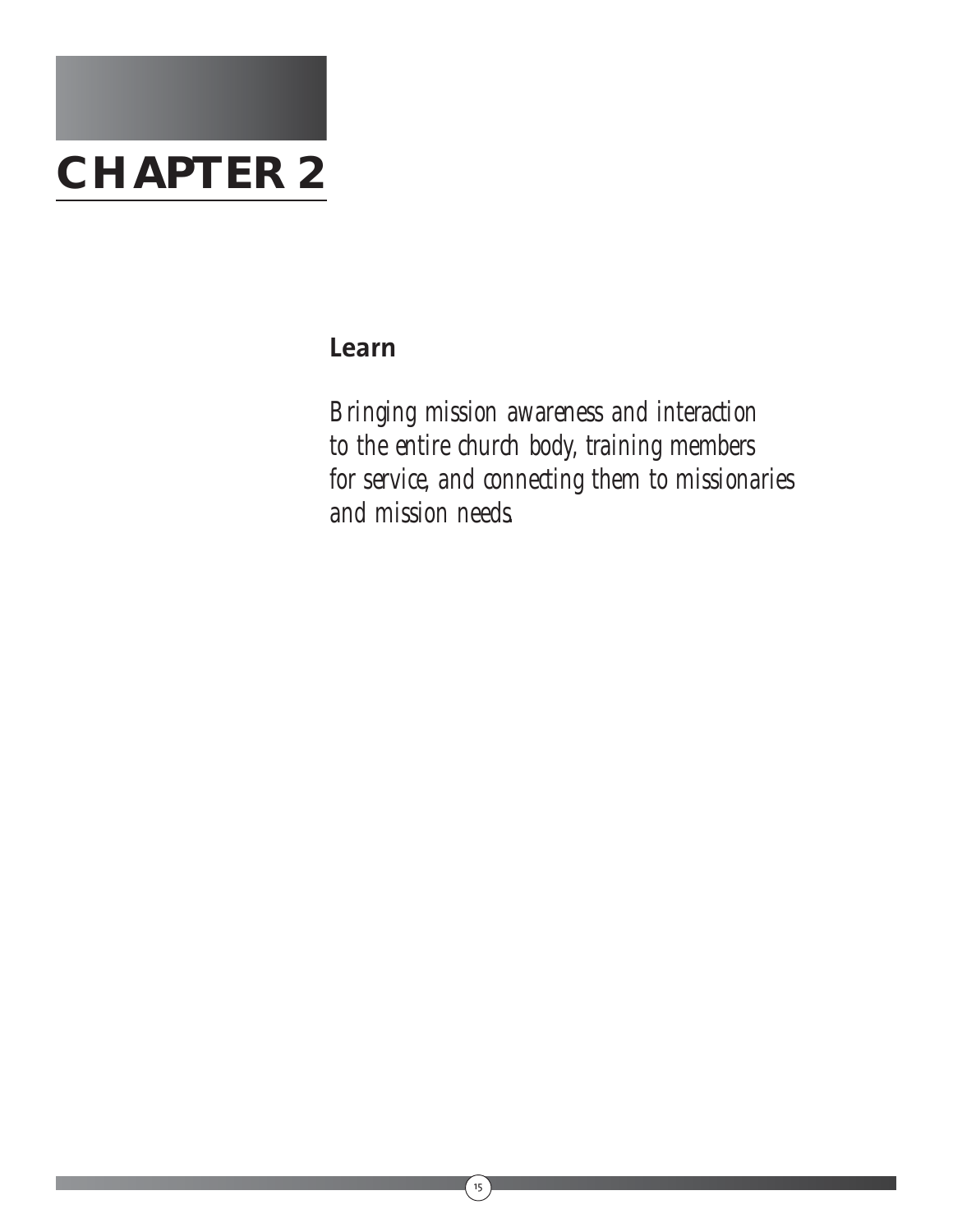Members will pray, give, and go more passionately and effectively if they know about mission efforts and how to participate. Mission education helps to not only make people aware of the mission needs throughout the world, it also helps train them to become involved in meeting those needs.

Mission education is most effective when it is churchwide and year-round. It must be integrated into the overall DNA of the church by consistently keeping the Great Commission at the forefront of all the church desires to accomplish.The "learn" response is strategically connected to all the other kingdomgrowing responses. Unless members are made aware of the mission needs and opportunities in the various mission fields, they will not become involved."Learning" usually precedes "doing."

NAMB and Woman's Missionary Union (WMU) sponsor organizational approaches to mission education, and staff members at both entities, as well as your state convention and many associations, can help you start units or assist you in evaluating and give direction to existing ones. For further information, contact NAMB at (770) 410-6000, or visit *www.namb.net/educate*;WMU at (205) 991-8100, or visit *www.wmu.com*; and your state convention and association partners.

While the "learn" response is often facilitated through church-based, age-graded mission education organizations, these are not the only ways to build awareness among members of mission efforts. Sermon illustrations, video and print resources, missionary speakers, mission fairs, and mission projects are all ways members can learn about mission efforts and be informed, inspired, and challenged to further their understanding and participation.

Following are some ideas, resources,Web sites, and contacts to help you facilitate learning about the four fields.As you read and consider each selection, place in the block the symbol that corresponds with your current or potential use of the idea or resource.

- $\checkmark$  = Already use idea or resource
- $*$  = Implement this idea or resource immediately
- **?** = Consider future use of this idea or resource

#### **Ideas and Resources for Learning About Jerusalem**

 $\Box$  Contact your association missions staff or office to determine what training events are available for missions awareness and involvement. Make sure appropriate people in your church, especially members of your mission team, are receiving the association newsletter so they can be aware of such events and registration information. If you have completed the "Our Church's Acts 1:8 Challenge Mission Fields and Mission Partners" worksheet, you can find contact information on your association. If you have not completed that sheet, visit *www.ActsOne8.com* to locate your association and receive contact information.

Invite someone from your association office to speak to your church about the work in the association.

Working with your associational missionary, plan a vision tour of your association. This may be an actual tour of the communities and churches within the association. Learn what current ministries are being done, needs that are being explored, and untapped channels of service in which your church can be involved.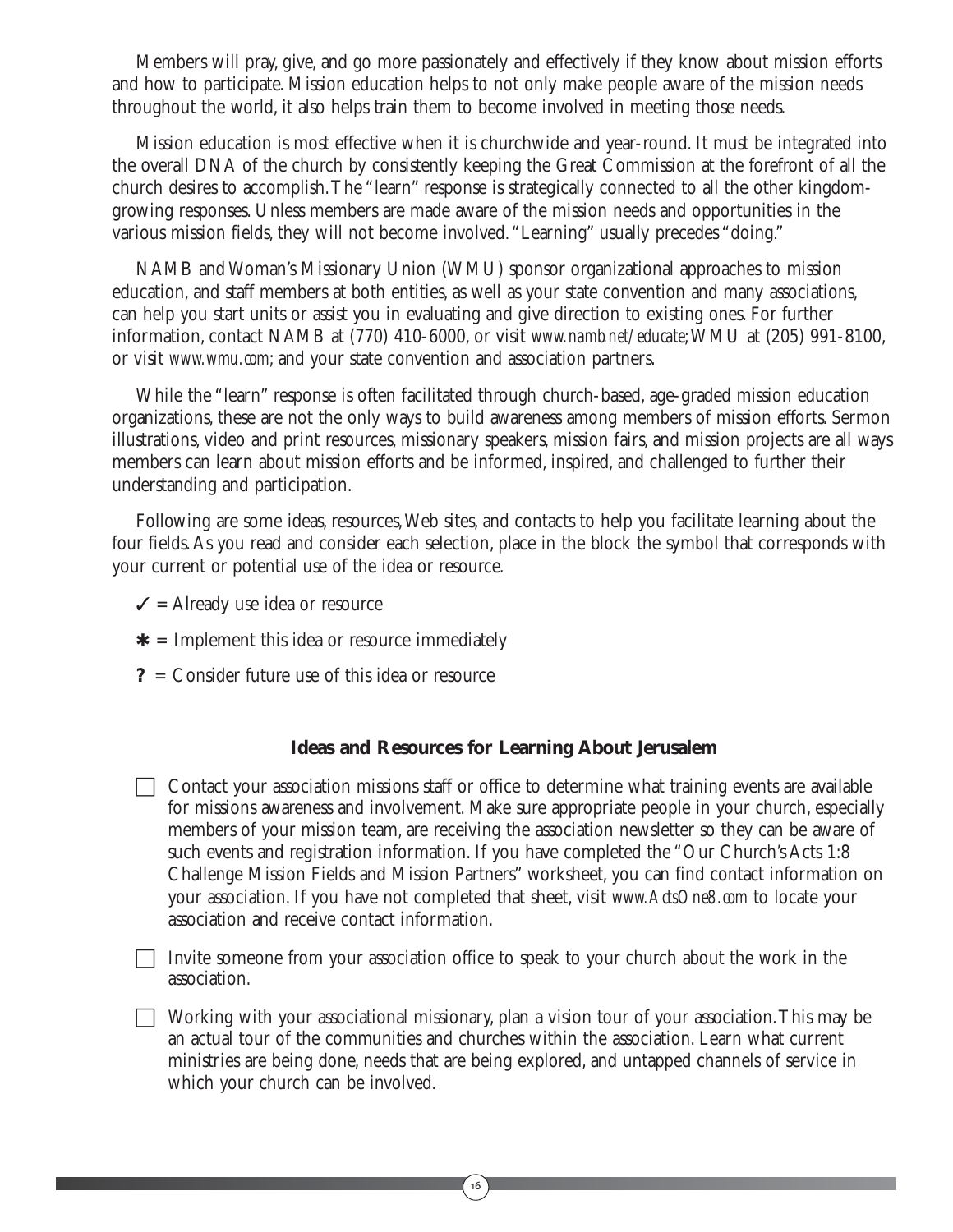| Connect with missionaries who are serving within your association. Visit and invite them to<br>speak to your congregation about the work and how your church can be personally involved.                                                                                                                                                                                                                                     |
|------------------------------------------------------------------------------------------------------------------------------------------------------------------------------------------------------------------------------------------------------------------------------------------------------------------------------------------------------------------------------------------------------------------------------|
| Link your church's Web site to the association's Web site for further information on the work.                                                                                                                                                                                                                                                                                                                               |
| Attend and encourage church members to attend the annual association meeting, if applicable.<br>Contact your association office for details on when and where that is held.                                                                                                                                                                                                                                                  |
| Participate in Associational Missions Week. Check with your associational missionary to<br>determine dates. For further information on this week, visit www.namb.net/amw.                                                                                                                                                                                                                                                    |
| <b>Ideas and Resources for Learning About Judea</b>                                                                                                                                                                                                                                                                                                                                                                          |
| Contact your state Baptist convention office (or visit the convention Web site) for a listing of staff<br>assignments and contact information. To locate contact information for your state office, see the<br>listing at the end of this guide, or visit www.ActsOne8.com. Work with appropriate state staff on<br>statewide and individualized training events for mission awareness and involvement within your<br>Judea. |
| Subscribe to your state Baptist paper and visit its Web site. Contact the circulation manager for<br>the paper (your state convention office can give you specific contact information) to learn how to<br>have copies sent to each member, or provide copies in bulk for members to pick up in the<br>church.                                                                                                               |
| Invite someone on the state staff or a missionary in the state to speak to your congregation about<br>the work. To locate missionaries in your state, contact your state convention office.                                                                                                                                                                                                                                  |
| Contact your state convention office to determine print or video resources it has to help you<br>share with your congregation about the work in the state.                                                                                                                                                                                                                                                                   |
| Link your church's Web site to the state convention's Web site for further information on the<br>work in the state.                                                                                                                                                                                                                                                                                                          |
| Participate in a state missions promotion, if applicable in your state. Many state mission offering<br>materials include study materials about ministry and missions efforts in the state.                                                                                                                                                                                                                                   |
| <b>Ideas and Resources for Learning About Samaria</b>                                                                                                                                                                                                                                                                                                                                                                        |
| As often as possible, and in as many settings as possible (worship service, mission groups, prayer<br>meetings, etc.) show video segments on the work of North American missionaries. Two excellent<br>video resources include the subscription-based E-ssentials for the On Mission Church and the annual                                                                                                                   |

North American Missions Emphasis video, both produced by NAMB.To order E-ssentials, call 1 800 634-2462; e-mail *essentials@namb.net*; or visit *www.essentials.tv*.The North American Missions Emphasis video is sent to Southern Baptist churches by mid-January of each year. For further information call (770) 410-6321, or e-mail *aaeo@namb.net*.

 Participate in the annual North American Missions Study. Materials are free and provided in the North American Missions Emphasis kit sent to each church by mid-January and on the Web at *www.AnnieArmstong.com*.To learn more about the study, visit the Web site, e-mail *aaeo@namb.net*, or call (770) 410-6321.

 $\frac{17}{4}$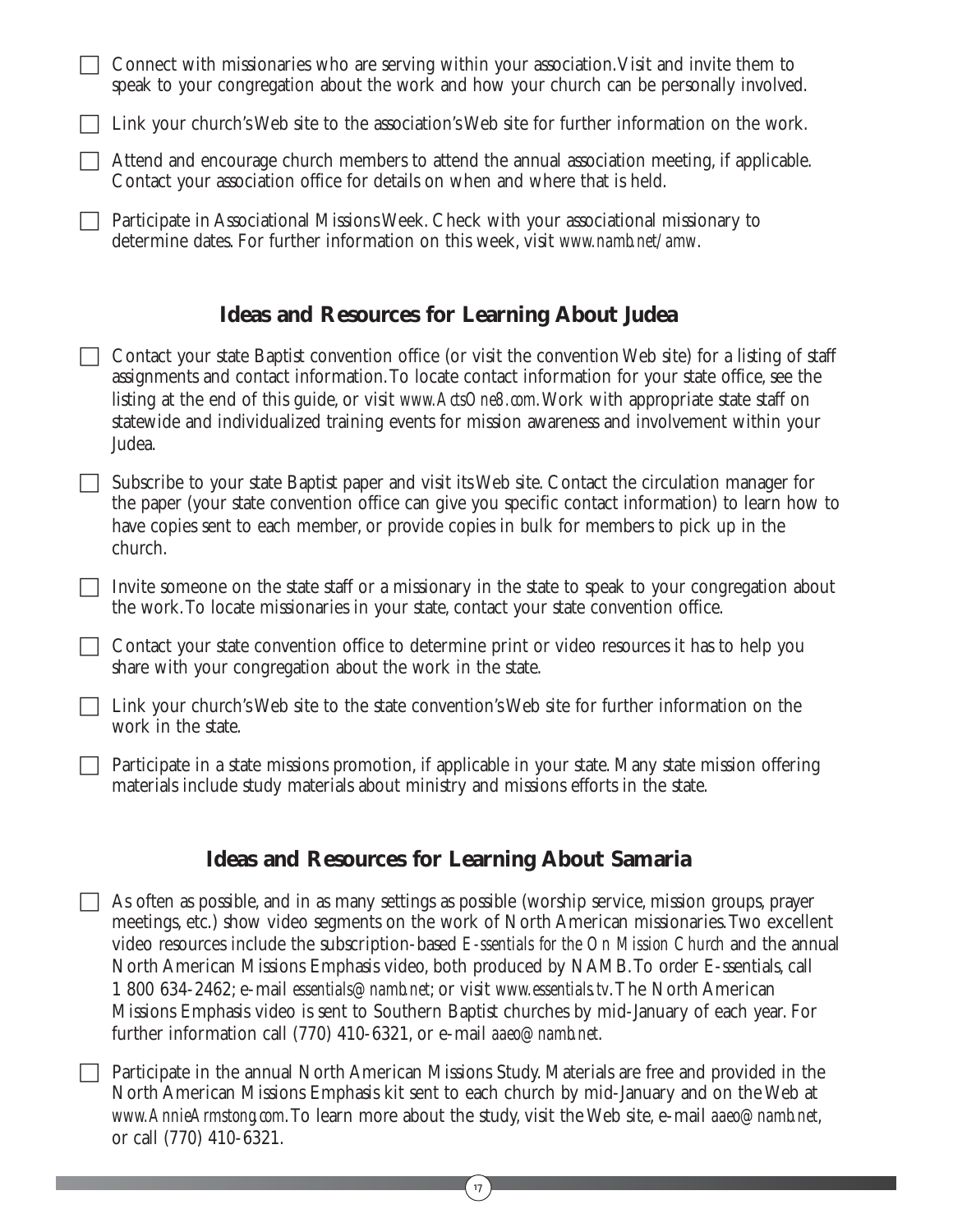|  | Invite NAMB missionaries to speak in your church, or consider doing a telephone interview<br>using a speaker phone. To locate missionaries, call (770) 410-6357, e-mail<br>missionaryspeakers@namb.net, or visit www.namb.net/missionaries.                                                                                                                                                |
|--|--------------------------------------------------------------------------------------------------------------------------------------------------------------------------------------------------------------------------------------------------------------------------------------------------------------------------------------------------------------------------------------------|
|  | Subscribe to and distribute the free "Your Church on Mission with God" bulletin inserts each<br>month in a Sunday program or newsletter. This is a joint publication of IMB and NAMB and<br>provides up-to-date information on missions in Samaria and the ends of the earth. To subscribe,<br>call 1 800 866-3621, or visit www.imb.org/resources.                                        |
|  | Participate in a NAMB vision tour to a specific mission effort in the United States and Canada.<br>To learn more about this opportunity, call Church Relations at (770) 410-6321, or e-mail<br>ActsOne8@namb.net.                                                                                                                                                                          |
|  | Subscribe to and distribute mission-related magazines to your church members on an ongoing<br>basis. Refer to relevant articles in sermons and at other times. Even if you do not currently have<br>mission education groups in your church, providing curriculum-type magazines will be of great<br>benefit in raising awareness of mission efforts and needs. Magazines to consider are: |
|  | • On Mission (to subscribe, call 1 888 239-3990, or visit www.onmission.com)                                                                                                                                                                                                                                                                                                               |
|  | • Mission Leader and Missions Mosaic (to order, call 1 800 295-6536, or visit www.wmustore.com)                                                                                                                                                                                                                                                                                            |
|  | • Missionary Moments (to order, call (615) 244-2355, or visit www.cpmissions.net)                                                                                                                                                                                                                                                                                                          |
|  | E-mail ActsOne8@namb.net for further ideas and resources or to be connected to a NAMB staff<br>member who can assist you further in learning about Samaria.                                                                                                                                                                                                                                |
|  | Learn about mission opportunities in Samaria by visiting www.namb.net, specifically<br>thebridge.namb.net and www.namb.net/dr.                                                                                                                                                                                                                                                             |
|  |                                                                                                                                                                                                                                                                                                                                                                                            |
|  | Ideas and Resources for Learning About the Ends of the Earth                                                                                                                                                                                                                                                                                                                               |
|  | As often as possible, and in as many settings as possible (worship service, mission groups, prayer<br>meetings, etc.) show video segments on the work of international missionaries. Excellent video<br>resources include Global Harvest, The Task, and Kids on Mission, all produced by IMB. To order, call<br>1 800 866-3621, e-mail ActsOne8@imb.org, or visit www.imb.org/videolink.   |
|  | Participate in the annual International Missions Study. For details about the study and ordering<br>information, call 1 800 968-7301, or visit www.wmustore.com.                                                                                                                                                                                                                           |
|  | Subscribe to and distribute the free "Your Church on Mission with God" bulletin inserts each<br>month in a Sunday program or newsletter. This is a joint publication of IMB and NAMB and<br>provides up-to-date information on missions in Samaria and the ends of the earth. To subscribe,<br>call 1 800 866-3621, or visit www.imb.org/resources.                                        |
|  | Invite IMB missionaries to speak in your church. If you are unable to host them onsite, consider<br>doing a telephone interview using a speaker phone. To locate missionaries, call 1 800 999-3113 to<br>request a list of missionaries on stateside assignment, or e-mail <i>imb@imb.org</i> .                                                                                            |

 $\begin{pmatrix} 18 \\ 1 \end{pmatrix}$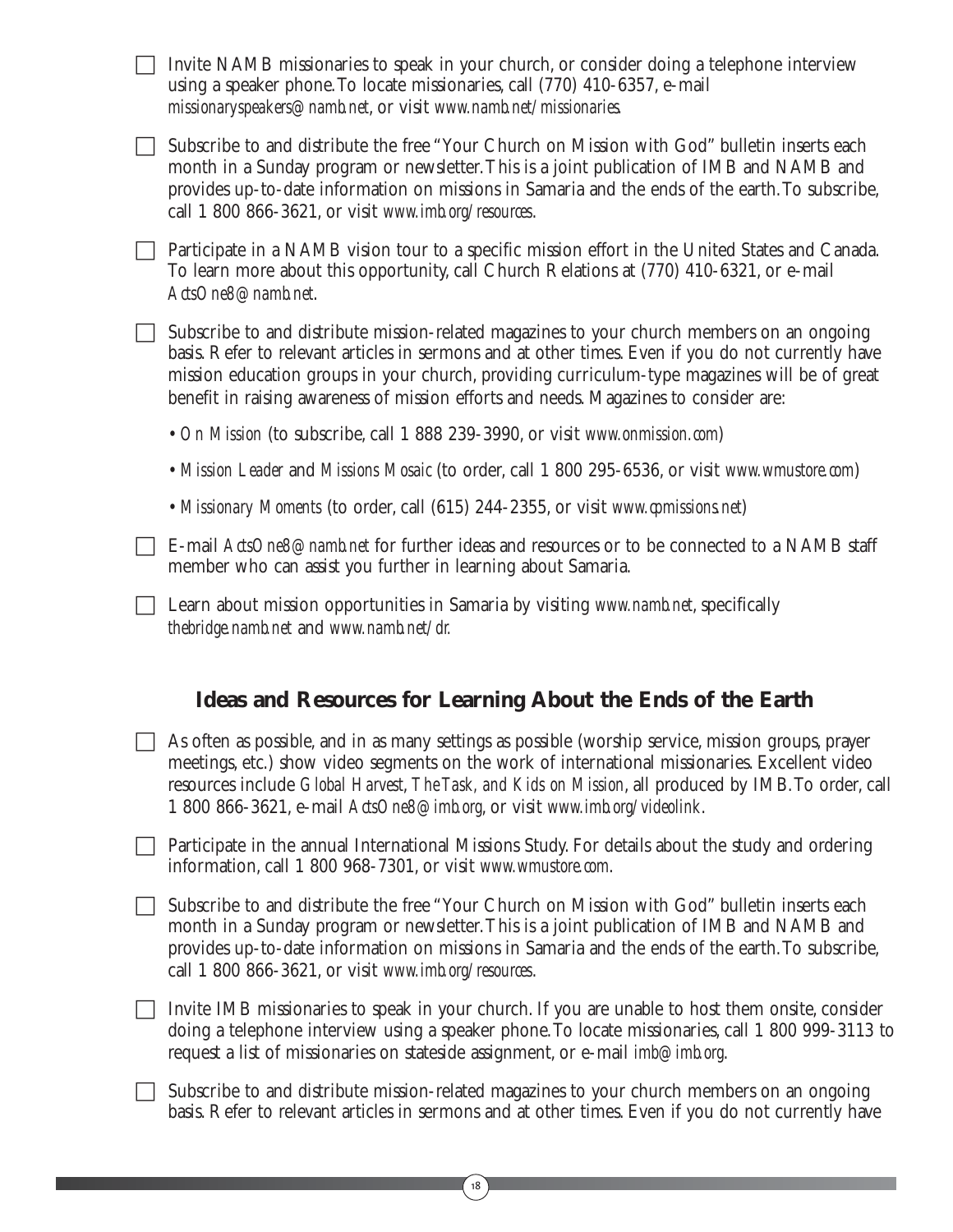mission education groups in your church, providing curriculum-type magazines will be of great benefit in raising awareness of mission efforts and needs. Magazines to consider are:

- *The Commission* (on-line publication at *www.tconline.org*)
- "To the Ends of the Earth" (to order, 1 800 866-3621, or visit *www.imb.org/resources*)
- *Mission Leader* and *Missions Mosaic* (to order, call 1 800 295-6536, or visit *www.wmustore.com*)
- *Missionary Moments* (to order, call (615) 244-2355, or visit *www.cpmissions.net*)

Participate in an international missions vision trip. Call Church Services at 1 800 999-3113, or e-mail *ActsOne8@imb.org*.

 E-mail *ActsOne8@imb.org* for further ideas and resources or to be connected to an IMB staff member who can assist you further in learning about the ends of the earth.

#### **Ideas and Resources for Learning About All Fields**

 $\Box$  If your church has a Web site, feature links to the Acts 1:8 Challenge partner sites. If you do not have a Web site, periodically include a list of these sites in your church bulletin or newsletter. Besides the sites for the four fields, include links to *www.sbc.net*, *www.cpmissions.org*, and *www.bpnews.net.*

 Plan commissioning services (see the chapter on "Send" for more information) as a tool to help church members become aware of mission needs and how your church is meeting those needs.

 $\Box$  Enlist mission volunteers to share testimonies and reports after they have participated in mission experiences—as individuals or as part of a group or team.

 $\Box$  Encourage your church members to visit missionaries and ministry sites when they travel for business or pleasure. Encourage them to take photos and share their observations.

 $\Box$  Conduct a churchwide mission fair, missions conference, or mission celebration to highlight the work being done in all four mission fields.

**Participate in church or associational mission awareness events such as On Mission Celebrations** (OMC). For more information, contact your state convention's OMC coordinator or call the OMC office at NAMB, (770) 410-6398.You may also e-mail *onmissioncelebrations@namb.net*, or visit *www.onmission.com/omc.*

 Secure a copy of *Missions Plan Book* published annually by WMU to assist you in preparing various missions emphasis.To order call 1 800 968-7301, or visit *www.wmustore.com*.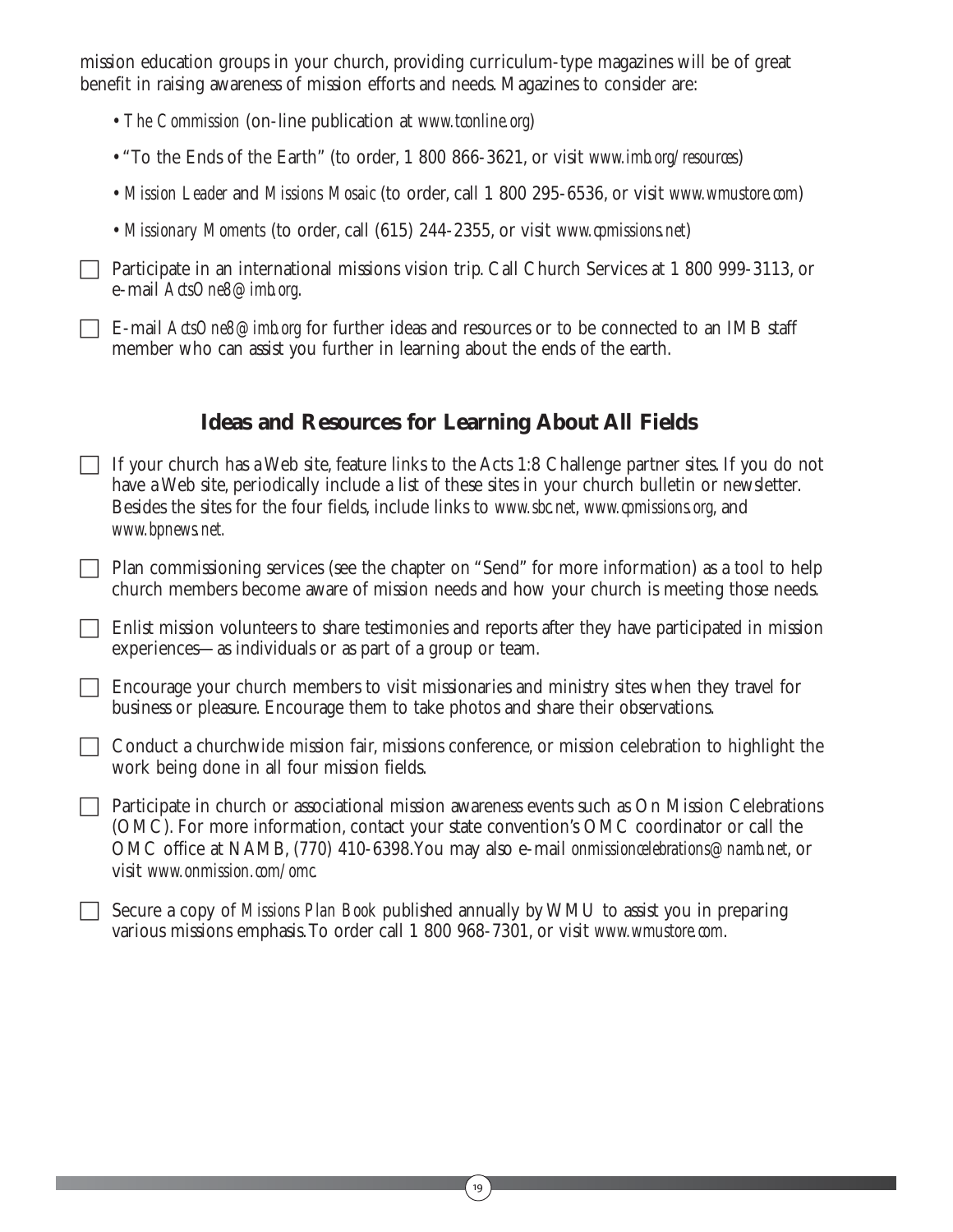## **Learn Evaluation Worksheet** #**1**

| Place a check in the blocks under each field if you effectively use<br>this avenue to help members learn about missions. Add other<br>ideas you use, and evaluate those, as well. | JERUSALEM | JUDEA | SAMARIA | ш<br>ENDS OF TH | EARTH | $\overline{4}$ |
|-----------------------------------------------------------------------------------------------------------------------------------------------------------------------------------|-----------|-------|---------|-----------------|-------|----------------|
| Missionary speakers                                                                                                                                                               |           |       |         |                 |       |                |
| Participation in mission projects and experiences                                                                                                                                 |           |       |         |                 |       |                |
| Publications (mission magazines, newsletters, state<br>papers) made available to members                                                                                          |           |       |         |                 |       |                |
| Mission education organizations                                                                                                                                                   |           |       |         |                 |       |                |
| Member's testimonies about mission experiences                                                                                                                                    |           |       |         |                 |       |                |
| Observe mission emphasis weeks and offerings                                                                                                                                      |           |       |         |                 |       |                |
| Contacts established with appropriate staff                                                                                                                                       |           |       |         |                 |       |                |
| Participate in training events                                                                                                                                                    |           |       |         |                 |       |                |
| Participate in a vision tour                                                                                                                                                      |           |       |         |                 |       |                |
| Use mission videos                                                                                                                                                                |           |       |         |                 |       |                |
| Links published on church Web site or printed material                                                                                                                            |           |       |         |                 |       |                |
| Commissioning services used to educate                                                                                                                                            |           |       |         |                 |       |                |
| Use of mission fairs, On Mission Celebrations, and<br>Global Impact Celebrations to highlight work                                                                                |           |       |         |                 |       |                |
|                                                                                                                                                                                   |           |       |         |                 |       |                |
|                                                                                                                                                                                   |           |       |         |                 |       |                |
|                                                                                                                                                                                   |           |       |         |                 |       |                |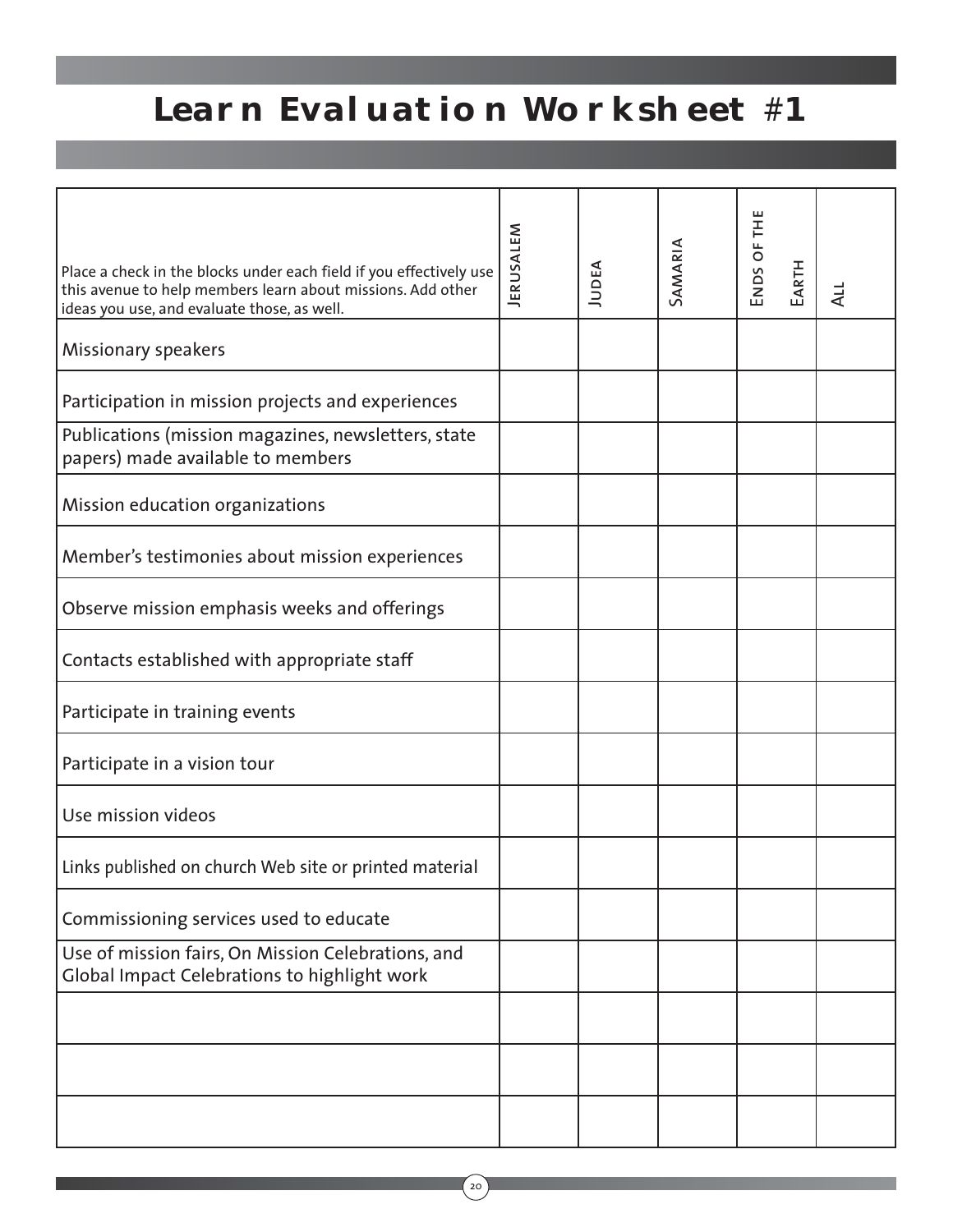## **LEARN MORE WORKSHEET #2**

Prepare an action plan for increasing the "learn" element of the Acts 1:8 Challenge. Use the information from Learn Worksheet #1 to identify the ideas and resources you want to pursue immediately. As an example, in your Jerusalem block, you may want to write: "Plan association vision tour. Call association office."

| Jerusalem                |
|--------------------------|
|                          |
|                          |
|                          |
|                          |
|                          |
| Judea                    |
|                          |
|                          |
|                          |
|                          |
|                          |
| <b>Samaria</b>           |
|                          |
|                          |
|                          |
|                          |
|                          |
|                          |
| <b>Ends of the Earth</b> |
|                          |
|                          |
|                          |
|                          |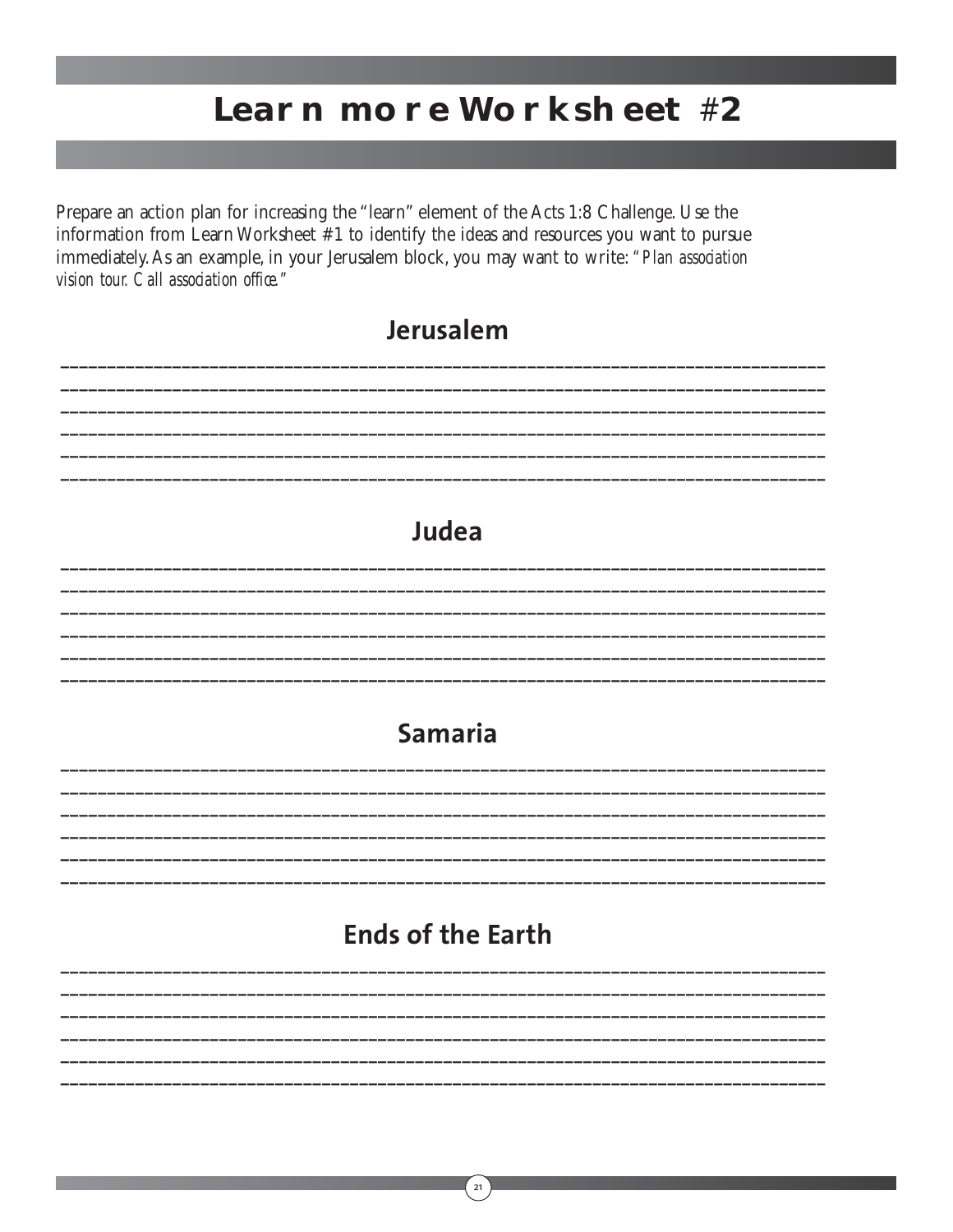

#### **PRAY**

*Asking God for kingdom perspective and worldwide vision, interceding for Christian workers, and unevangelized peoples.*

 $\left(\begin{matrix}22\end{matrix}\right)$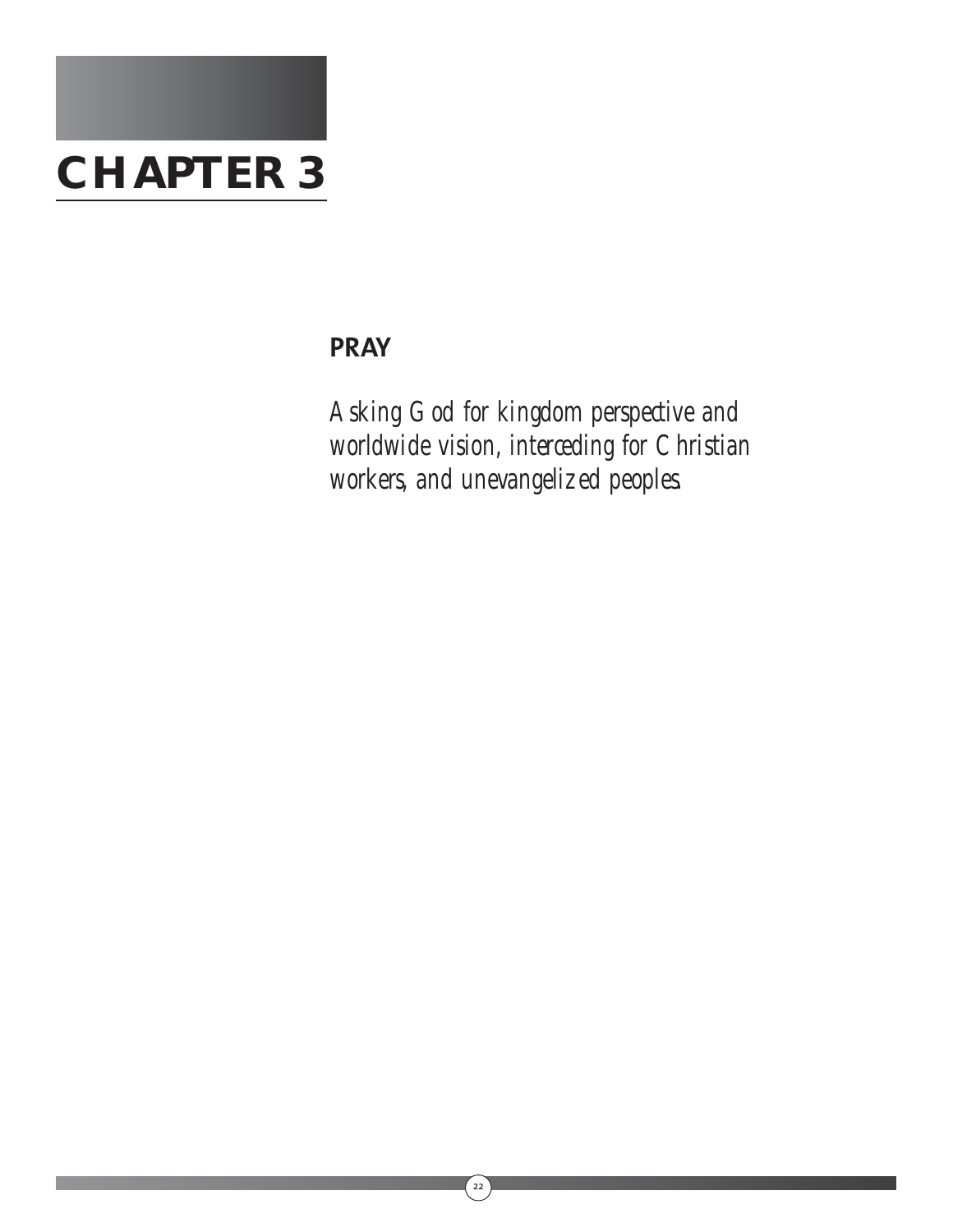When God's people pray earnestly for missions and missionaries, they can expect great results. Prayer has a way of opening our eyes to the mission fields around us and around the world, helping us gain a kingdom perspective and worldwide vision of what God wants to do through us. Many mission opportunities go unnoticed and unattended as a result of our failure to see through the eyes of Christ. We must be committed to praying for the workers in each mission field and unevangelized peoples around the world.

Scripture tells us that when Jesus saw the multitudes in Jerusalem, He was moved with compassion. His words to the disciples reflect this kingdom response: *"Ask the Lord of the harvest, therefore, to send out workers into his harvest field" (Matt. 9:38, NIV).* Jesus said for us to pray. His mandate is enough, but leading people to pray in response to mission needs is strategically connected to becoming involved in other kingdom responses.As we pray, our hearts are often drawn toward further action.

Responding to the Acts 1:8 Challenge by mobilizing members to pray is one of the best ways to get a large number of people involved. Praying for God's mission advancement is often a first step toward becoming personally involved in the Great Commission. Prayer leads to participation.When we pray, God has a way of touching hearts with the things that touch His heart. People who engage in this kingdom response often catch God's passion for the world to know about Jesus.

The mission leadership team must keep prayer as a primary focus of the church's mission endeavor. This can be accomplished by offering churchwide, year-round opportunities to pray for specific needs and names.There are many prayer resources available for churches to engage in Great Commission prayer. Using the following examples and ideas, design your unique Acts 1:8 Challenge strategy for mobilizing members to pray for missionaries, mission causes, and missions opportunities.

Following are some helpful ideas, resources,Web sites, and contacts to help you facilitate praying for the four fields.As you read and consider each selection, place in the block the symbol that corresponds with your current or potential use of the idea or resource.

- $\checkmark$  = Already use idea or resource
- $\textbf{\textit{*}}$  = Implement this idea or resource immediately
- **?** = Consider future use of this idea or resource

#### **Ideas and Resources for Praying for Jerusalem**

- Contact your association office to learn of specific prayer resources it has to facilitate individual and group praying for churches in the association.The association may have a designated prayer coordinator for the association.Your association newsletter will have prayer requests from local churches and pastors. Designate someone in your church to receive specific prayer requests from the association and communicate those with the church on an ongoing basis.
- Incorporate an annual week of prayer for local missions as an element in your church's worship. Contact your association office for ideas on how to engage your congregation in praying for specific needs in the association.
- $\Box$  Lead your church to adopt an unevangelized group in your community. Work with your association staff to identify such groups and discover what types of outreach and ministry are being done with the group. Begin the process of building a relationship with that group of people by praying for them and sharing needs and other information with your church family.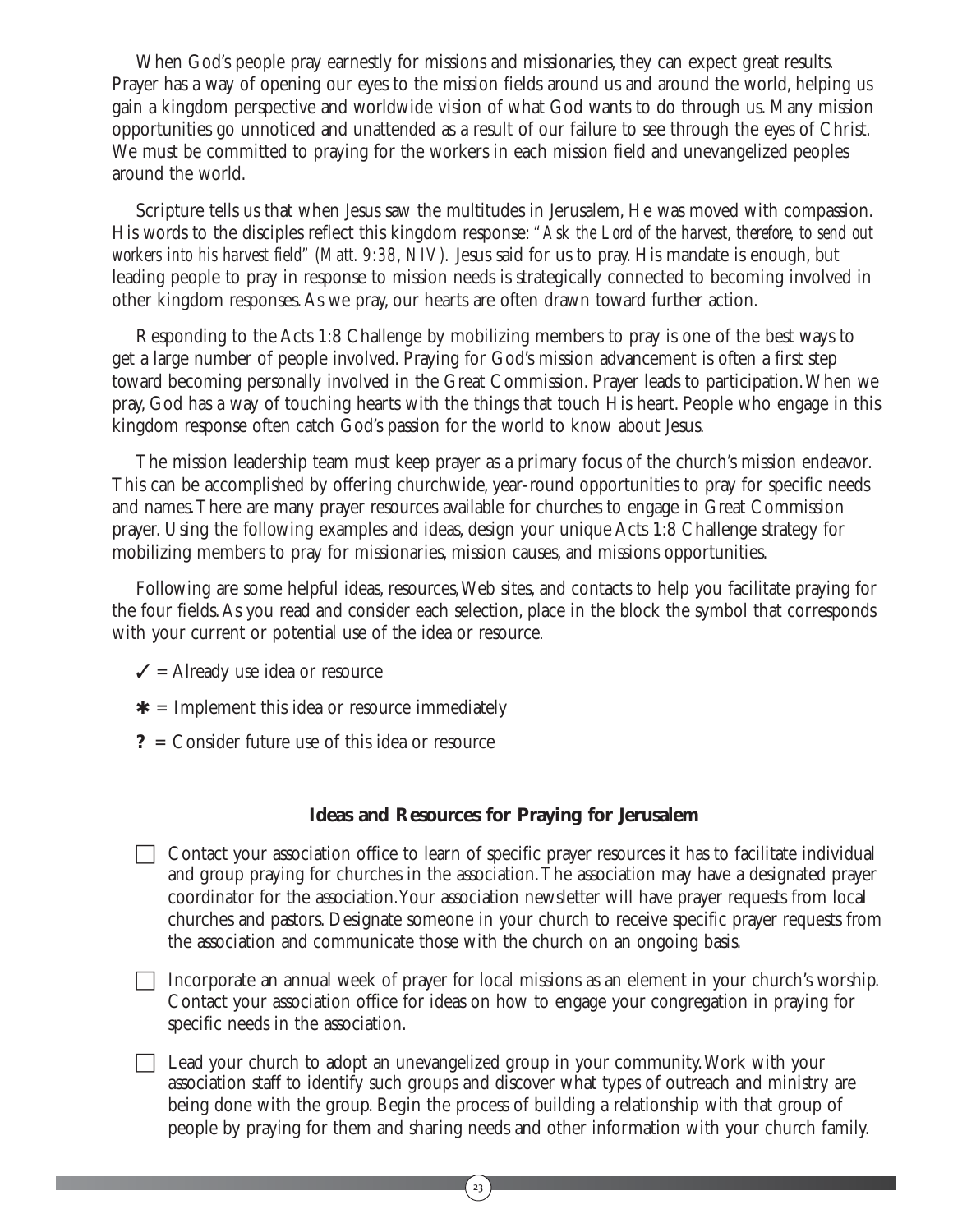| Schedule a prayerwalk at your local school campus(es) before classes begin in the fall. Some<br>churches schedule this for the day or weekend prior to the national See You At the Pole rally in<br>early September. For information about conducting a prayerwalk in your community, call (770)<br>410-6333, or visit www.studentz.com/prayer. For more information about See You At the Pole, call<br>(817) 447-7526, or visit www.syatp.com.        |
|--------------------------------------------------------------------------------------------------------------------------------------------------------------------------------------------------------------------------------------------------------------------------------------------------------------------------------------------------------------------------------------------------------------------------------------------------------|
| Encourage members, especially students, to practice "prayer evangelism" activities such as<br>neighborhood prayer surveys, which involve going door-to-door asking for any special prayer<br>concerns and actually praying for families while on their doorstep. An excellent resource for this<br>is found at www.namb.net/evangelism/prayer/tps.                                                                                                     |
| Lead members to participate in "prayer ministry moments" during their regular weekly activities<br>and routine. For example, encourage intentional brief stops by the local fire station, police<br>department, city hall, school, or a particular business and ask to see the chief, mayor, principal,<br>or manager. With their permission, offer to pray for them personally.                                                                       |
| The "Great Commission Prayer Ministry" strategy encourages believers to renew a personal<br>passion for Jesus through praying unceasingly and to reclaim the congregation as a house of<br>prayer with a passion for lost people. For more information or to download a free copy of the<br>"Great Commission Prayer Ministry" booklet, visit www.namb.net/prayer.                                                                                     |
| Open your church facility to host local prayer groups or prayer events.                                                                                                                                                                                                                                                                                                                                                                                |
| Enlist members to establish "Lighthouses of Prayer" in your community. This ministry involves<br>praying for families living near you-five to the left, five to the right, and 10 across the street. To<br>learn more about becoming a Lighthouse of Prayer, visit www.namb.net/prayer. To order the<br>Lighthouse of Prayer Starter Kit (ISBN 0840096828), call the NAMB Customer Service Center at<br>1 866 407-6262, or visit www.namb.net/catalog. |
| Keep the names of local missionaries, people groups, specific mission needs, mission partnerships,<br>and missions projects before your congregation on a regular, ongoing basis by including prayer<br>requests and needs lists in your church bulletin or newsletter.                                                                                                                                                                                |
| □ Promote the use of the daily prayer guide at www.OneInAMillionPrayer.com.                                                                                                                                                                                                                                                                                                                                                                            |
|                                                                                                                                                                                                                                                                                                                                                                                                                                                        |
| <b>Ideas and Resources for Praying for Judea</b>                                                                                                                                                                                                                                                                                                                                                                                                       |
| Incorporate the annual week of prayer for state missions as an element in your church's event<br>calendar. Information and promotional materials for this emphasis are available from your state<br>convention office.                                                                                                                                                                                                                                 |
| Contact your state convention office to learn of state-specific prayer resources and to identify the<br>prayer coordinator for the state.                                                                                                                                                                                                                                                                                                              |
| Lead your church family to adopt missionaries assigned to or living in your state. Contact<br>your state convention office to locate such missionaries, or visit www.namb.net/missionaries. For<br>information about adopting IMB missionaries who are on stateside assignment in your state,<br>e-mail imb@imb.org.                                                                                                                                   |

 $\left(\begin{matrix}24\end{matrix}\right)$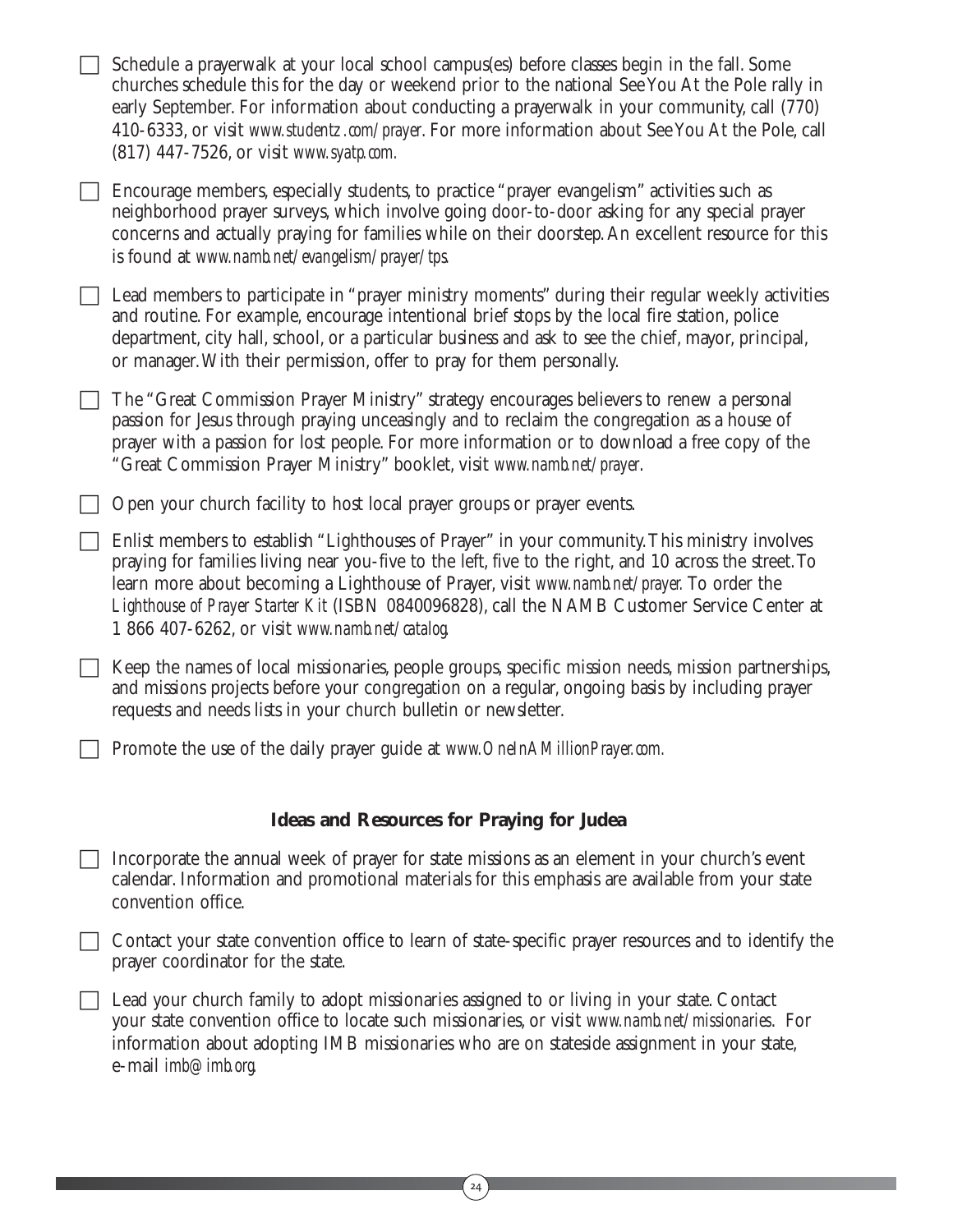| $\Box$ Lead your church to adopt an unevangelized group in your state. Begin the process of |
|---------------------------------------------------------------------------------------------|
| building a relationship with that group of people by praying for them and sharing needs and |
| other information with your church family.                                                  |

| □ Contact your state convention office to determine what prayer resources are available for |
|---------------------------------------------------------------------------------------------|
| intentional prayer focus in the state.                                                      |

#### **Ideas and Resources for Praying for Samaria**

| $\Box$ Discover what mission partnerships are in place between your state convention and other states. |
|--------------------------------------------------------------------------------------------------------|
| Pray for the efforts and opportunities this partnership affords.                                       |

- Coordinate special churchwide "days of prayer" and other focused times of extended prayer and fasting, such as the annual National Day of Prayer emphasis *(www.nationaldayofprayer.org)*.
- $\Box$  Incorporate the annual Week of Prayer for North American Missions as an element in your church's worship. Information and promotional materials for this prayer emphasis is mailed annually to each church. For further information, call (770) 410-6321, e-mail *aaeo@namb.net*, or visit *www.AnnieArmstrong.com.*
- Use information from the booklet *Missionary Moments* as a part of worship services.This publication features two Southern Baptist missionaries and prayer requests each week.To obtain copies of *Missionary Moments*, contact the Southern Baptist Cooperative Program Office at 1 800 722-9407, or visit *www.cpmissions.net.*
- Lead your church to be part of a developing prayer movement focused on revival of God's people and spiritual awaking in North America. Register at *www.OneInAMillionPrayer.com.*
	- Involve church members in praying for missions by promoting the use of the quarterly "PrayerGram" newsletter, which includes daily prayer requests from North American missionaries. Subscribe by visiting *www.namb.net/evangelism/prayer/prayergram.asp,* or call (770) 410-6333.
- Obtain recent prayer requests of North American missionaries by contacting the NAMB Prayerline at 1 800 554-PRAY (7729), or visit *www.namb.net/prayer.*
- $\Box$  Sign up to receive the Weekly Window on North America e-mail that contains seven missionary requests and Prayerline requests to share during weekly church prayer meetings. It is also posted on daily prayer at *www.namb.net/prayer.*
- Discover prayerwalk opportunities/projects at *thebridge.namb.net.*

#### **Ideas and Resources for Praying for the Ends of the Earth**

- Coordinate special churchwide "days of prayer" and other focused times of extended prayer and fasting, such as the "Day of Prayer and Fasting for World Evangelization." For information visit *http://ime.imb.org/dayofprayer*, or call the IMB Contact Center at 1 800 999-3113.
- Schedule a prayerwalk. For information about conducting an international prayerwalk and for requests from the field for prayerwalking teams, call the IMB, 1 800 999-3113.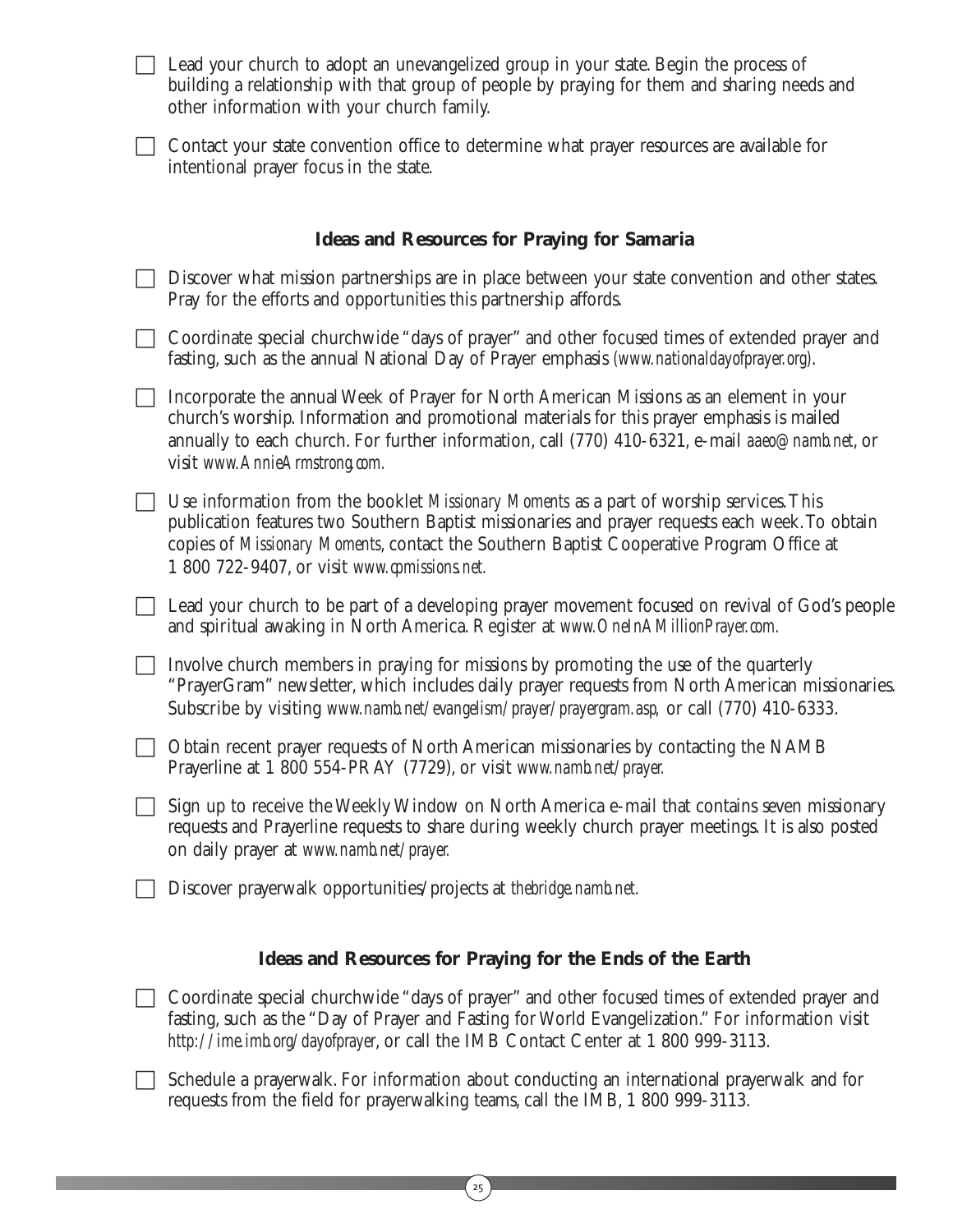| Incorporate the annual Week of Prayer for International Missions as an element in your church's<br>worship. Information and promotional materials for this prayer emphasis are mailed annually to<br>each church. Information is available on the Web at www.imb.org.                                                                                                                                                                   |
|-----------------------------------------------------------------------------------------------------------------------------------------------------------------------------------------------------------------------------------------------------------------------------------------------------------------------------------------------------------------------------------------------------------------------------------------|
| Lead your church family to connect with an IMB missionary family. For information about<br>connecting with IMB missionaries, e-mail imb@imb.org.                                                                                                                                                                                                                                                                                        |
| Lead your church to adopt an unreached people group. Begin the process of building a<br>relationship with that group of people by praying for them and sharing needs and other<br>information with your church family. For further information, visit www.imb.org, or<br>e-mail peoplelink@imb.org. For additional information about specific people groups,<br>visit www.peoplegroups.org.                                             |
| Keep the names of missionaries, people groups, specific mission needs, mission partnerships, and<br>missions projects before your congregation on a regular, ongoing basis. To obtain recent prayer<br>requests of international missionaries, contact the IMB Prayerline at 1 800 395-PRAY (7729), or<br>visit http://imb.org/compassionnet.                                                                                           |
| Use information from the booklet Missionary Moments as part of worship services. To obtain<br>copies of Missionary Moments, contact the Southern Baptist Cooperative Program Office at<br>1 800 722-9407, or visit www.cpmissions.net.                                                                                                                                                                                                  |
| "Today's Prayer" provides strategic prayer items by e-mail every day, Monday through Friday.<br>Subscribe at http://subscribe.imb.org/subscribe_more.asp.                                                                                                                                                                                                                                                                               |
| Obtain recent prayer requests of international missionaries by contacting the IMB Prayerline at<br>1 800 395-PRAY (7729), or by visiting www.imb.org/compassionnet/prayerline.asp.                                                                                                                                                                                                                                                      |
| The Global PrayerGram includes daily prayer requests and answers from the international<br>mission field and is mailed monthly. Subscribe through the IMB Contact Center at <i>imb@imb.org</i> ,<br>or 1 800 999-3113. For an online version, visit http://imb.org/compassionnet.                                                                                                                                                       |
| Wednesday Window on the World is a one-page prayer guide for use in Wednesday night prayer<br>meetings. It includes two prayer requests and one answer. The prayer guide is posted weekly at<br>http://www.imb.org/CompassionNet, or you can receive it by e-mail every Tuesday. To subscribe, go<br>to http://subscribe.imb.org/subscribe_more.asp.                                                                                    |
| Prayer items that are critical (generally life or death) and are not ongoing situations often qualify<br>as urgent. They are processed immediately and sent by e-mail. Subscribe at<br>http://subscribe.imb.org/subscribe_more.asp. They are also on the Web at www.imb.org/CompassionNet.                                                                                                                                              |
| PRAYER plus links a church or group, such as a Sunday School class or WMU group, with an<br>unengaged people group within the Last Frontier. This commitment is one of prayer that will<br>open work among people groups not typically focused on due to size, location, and so on.<br>Churches and groups may contact the International Prayer Strategy Office to participate. Call<br>1 888 462-7729, or e-mail prayeroffice@imb.org. |

#### **Ideas and Resources for Praying for All Fields**

 Include a church prayer ministry coordinator, a prayer ministry director, or an international prayer advocate as part of your church's mission leadership team. Consider having a prayer ministry

 $\left( 26\right)$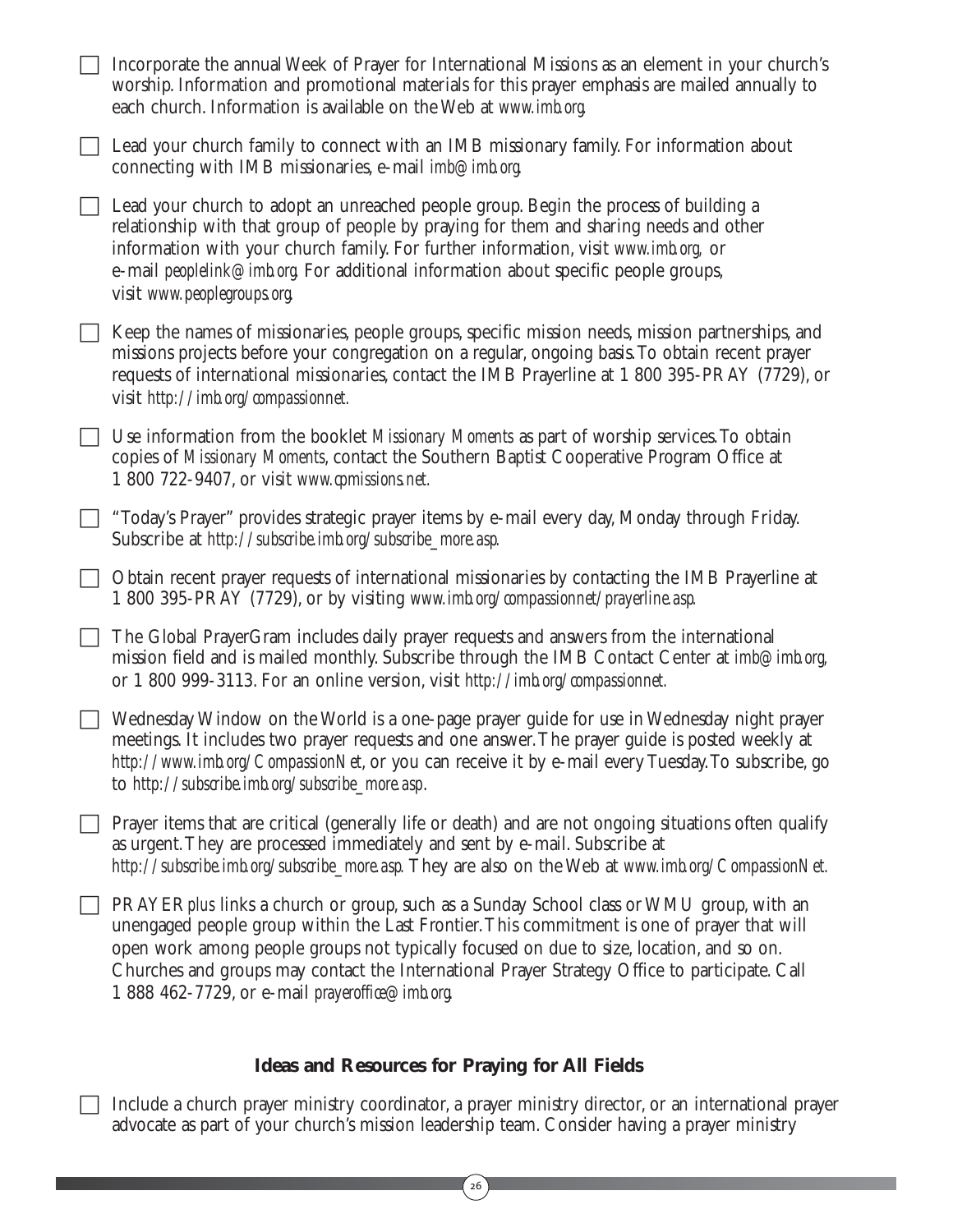coordinator for each of the Acts 1:8 Challenge mission fields.These coordinators can assist with creating, planning, and implementing personal opportunities for members to participate in Great Commission praying in each specific area. For more information, job descriptions, and training for church prayer coordinators, call (770) 410-6333.A prayer mobilizer can encourage and enable members to become intercessors for the world by helping them discover prayer as the foundation for missions. For more information on selecting and training an international prayer advocate, call IMB at 1 800 999-3113, or *visit www.imb.org/resources.*

- □ Lead your church's prayer ministry coordinator to assemble a prayer council comprised of people who are responding to God's call to prayer and mobilizing others in the church to pray. The church prayer ministry coordinator, along with the church prayer council, should begin planning a comprehensive prayer plan for the church that is biblically based and Great Commission oriented.A resource for this is *www.namb.net/prayer.*
- $\Box$  Set aside a bulletin board or display area in the church to post missions prayer requests and resources for the four mission fields.
- Obtain copies of *Loving the Lost Prayer Guide*, a free booklet to help Southern Baptists pray for Muslims, Buddhists, Hindus, and Jews.To order, call the IMB Contact Center at 1 800 999-3113, visit *http://resources.imb.org, or e-mail imb@imb.org.* This booklet will enrich your prayer life and encourage you to respond in Great Commission prayer.
- $\Box$  Ask children, youth, and adults to pray for missionaries in public worship. This encourages participation by all generations and serves to instill the practice of Great Commission praying in the hearts of present and future church leaders.
- $\Box$  Include all mission volunteers in a commissioning service during worship. Use this as a time to promote praying and the results that come from this privilege. Enlist prayer partners for each mission volunteer.
- Consider a prayer room that can contain prayer requests from Southern Baptist missionaries and especially those going on mission trips from your church.This room can contain maps and visual aids to encourage specific, ongoing prayer. Call (770) 410-6333 for resources and information to help establish a prayer room.
- Consult the prayer calendar in *Missions Mosaic* and *Open Windows* to learn missionary names and locations so you can pray for them by name.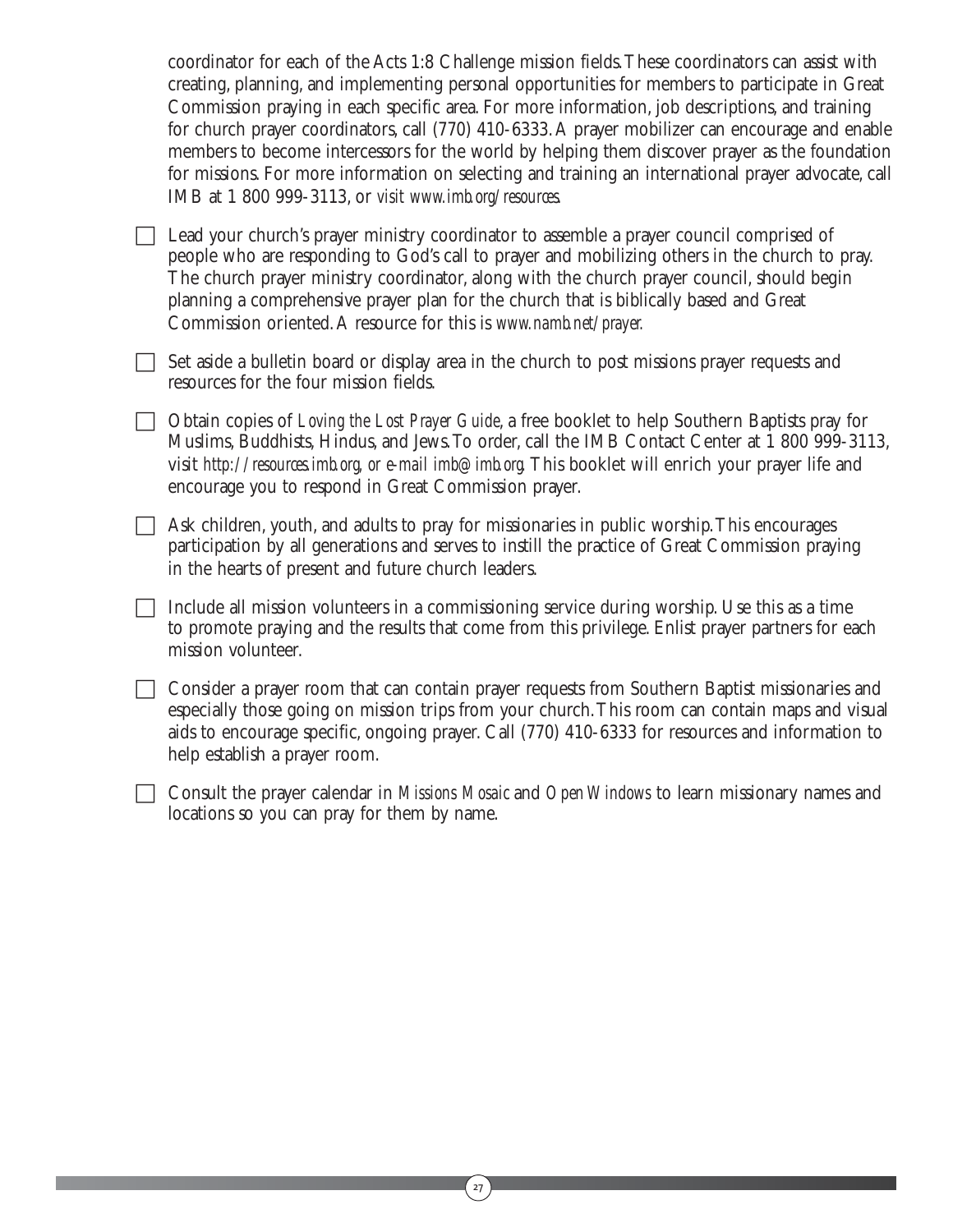## **Prayer Evaluation Worksheet**

| Determine how well your church is balancing prayer for the four<br>fields. Place a P in each field you believe receives attention in the<br>item listed below. After you have completed the chart, note<br>areas to focus on for improvement. | JERUSALEM | JUDEA | SAMARIA | ENDS OF THE<br>EARTH | $\overline{4}$ |
|-----------------------------------------------------------------------------------------------------------------------------------------------------------------------------------------------------------------------------------------------|-----------|-------|---------|----------------------|----------------|
| Prayer coordinator selected for Acts 1:8 Challenge<br>efforts is aware of resources for the field                                                                                                                                             |           |       |         |                      |                |
| An effective prayer plan is established which<br>identifies prayer concerns in the field                                                                                                                                                      |           |       |         |                      |                |
| Ongoing and urgent prayer needs for the field are<br>known and prayed for daily                                                                                                                                                               |           |       |         |                      |                |
| Field-related prayer resources are received and<br>circulated to church members                                                                                                                                                               |           |       |         |                      |                |
| Focused prayer services for the field are held during<br>special emphases                                                                                                                                                                     |           |       |         |                      |                |
| Follow-up on answered prayers from the field are<br>communicated to the church                                                                                                                                                                |           |       |         |                      |                |
| A prayer room or other designated area is provided<br>for pray-ers stocked with information on the field                                                                                                                                      |           |       |         |                      |                |
| Missionaries and other mission workers know that<br>members are praying for them                                                                                                                                                              |           |       |         |                      |                |
|                                                                                                                                                                                                                                               |           |       |         |                      |                |
|                                                                                                                                                                                                                                               |           |       |         |                      |                |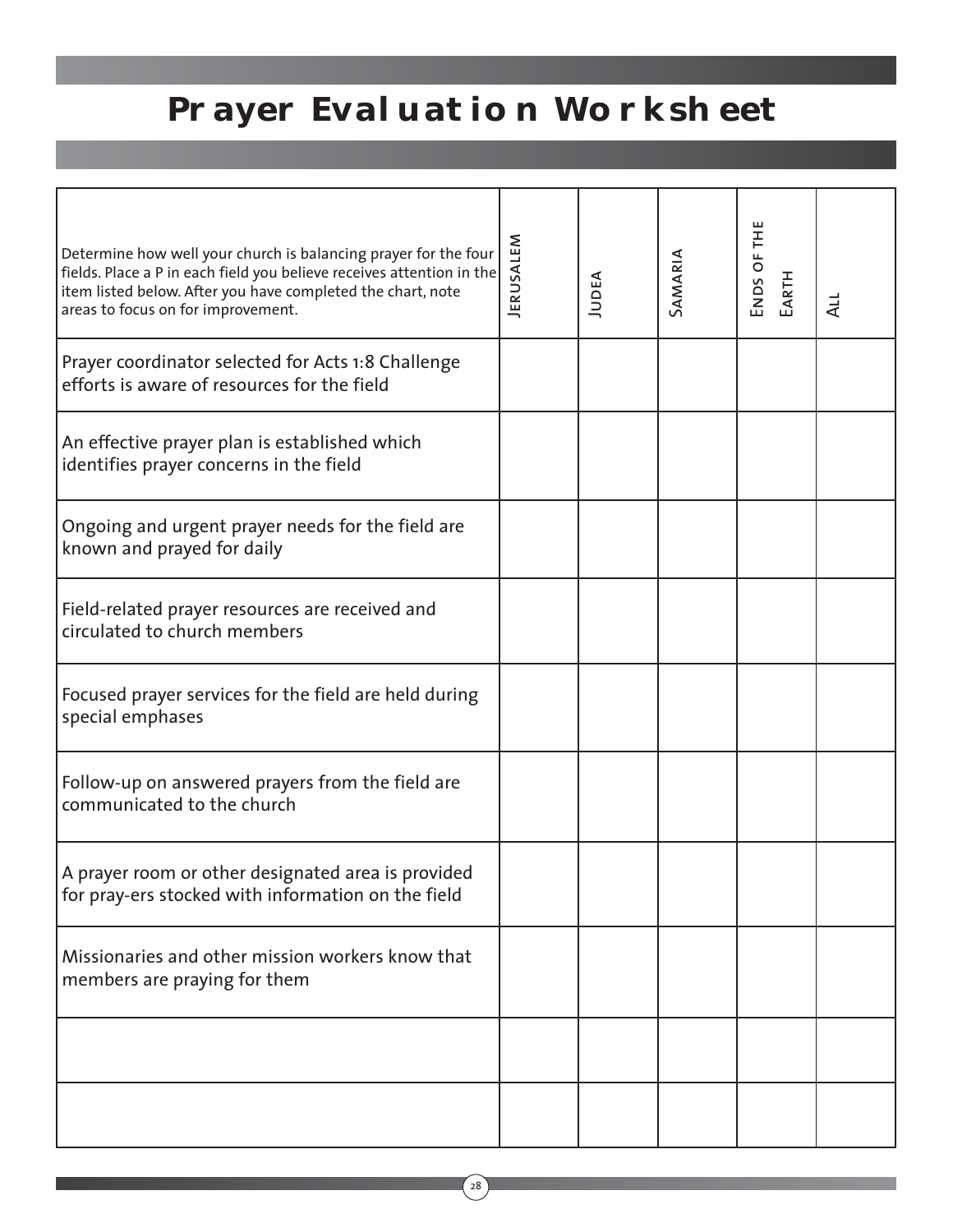

### **Give**

*Increasing the financial support of the Cooperative Program and other Southern Baptist cooperative missions.*

 $\circled{29}$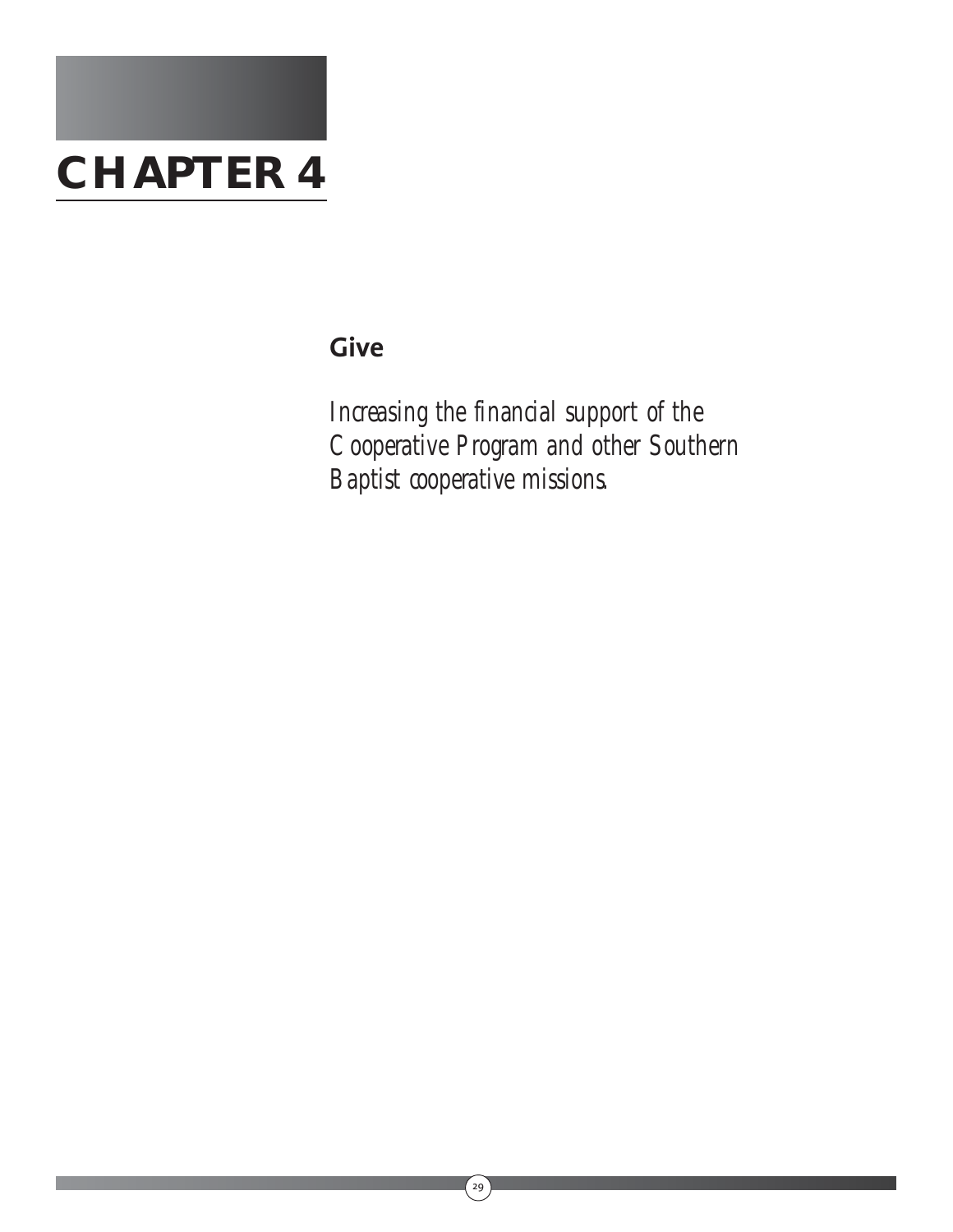There is a tremendous cost involved in reaching the world with the good news of Jesus. Every member of a church that embraces the Acts 1:8 Challenge must be encouraged to continually give sacrificially to missions.The key is stewardship. Good stewardship demands that we acknowledge that God owns everything. He has given us the privilege of serving as managers of those resources.

God has entrusted the church with an abundance of financial resources.These include the time, talent, energy, and expertise of each member of the church.These resources must first be released for God's use in His worldwide mission endeavor.When Christians are spiritually motivated to give, they are able to accomplish significant things together for the sake of God's worldwide mission.

Encouraging members to give generously to missions through the Cooperative Program and other Southern Baptist mission offerings creates a sense of being personally invested in God's kingdom work, as well as being part of a worldwide mission effort that includes thousands of other churches.Together, these funding channels provide a solid infrastructure through which churches can give and impact the results of mission efforts throughout the world. Jesus certainly knew that our money is directly connected to the passion of our hearts. Our giving is a reflection of our true love and loyalty. No pastor should ever hesitate to encourage his members to give to missions. It is the greatest financial investment a believer can make.

Giving our resources allows us to reach beyond our isolated scope of influence by empowering others to share the good news of Jesus. Our gifts serve as the fuel that drives the dynamic mission enterprise of Southern Baptists locally, regionally, nationally, and internationally. Giving allows us to reach around the globe with the gospel.

As members embrace the Acts 1:8 Challenge, a gracious spirit of Christian stewardship begins to grow. People who develop a strong sense of personal identity with the Great Commission are more likely to contribute financially to the cause. Personalized mission experiences lead to faithful, even sacrificial, giving. There are many resources available to promote the kingdom response of "giving." Church members need to hear the need and be encouraged to respond. Creative planning, communication, and implementation for the mission offerings are essential. Some churches provide resources for their own mission projects through their annual church budget or through a special mission offering for that purpose.These funds may be used for training members, assisting with travel costs, and for resources and materials used on the mission field.

Many churches encourage their members to give to mission offerings during specific times of the year and in coordination with a week of prayer for those particular purposes. Other churches find strength in mission giving through a unified annual mission offering that distributes resources to the four mission fields. Either way, churches must begin to step up to a new level of mission giving as they embrace the Acts 1:8 Challenge.

Below are some opportunities for participating in the kingdom-growing response of "giving."

#### **Opportunities for Giving to Jerusalem**

Local Baptist associations offer opportunities for churches to partner in the "Jerusalem" mission field. Associational gifts are often part of a church's annual budget. Many churches give a certain percentage of their undesignated receipts in support of their local associations.These funds are used for staff salaries, ministry and missions programs, and for training pastors and leaders.

For more information about association missions offerings, contact your local Baptist association office.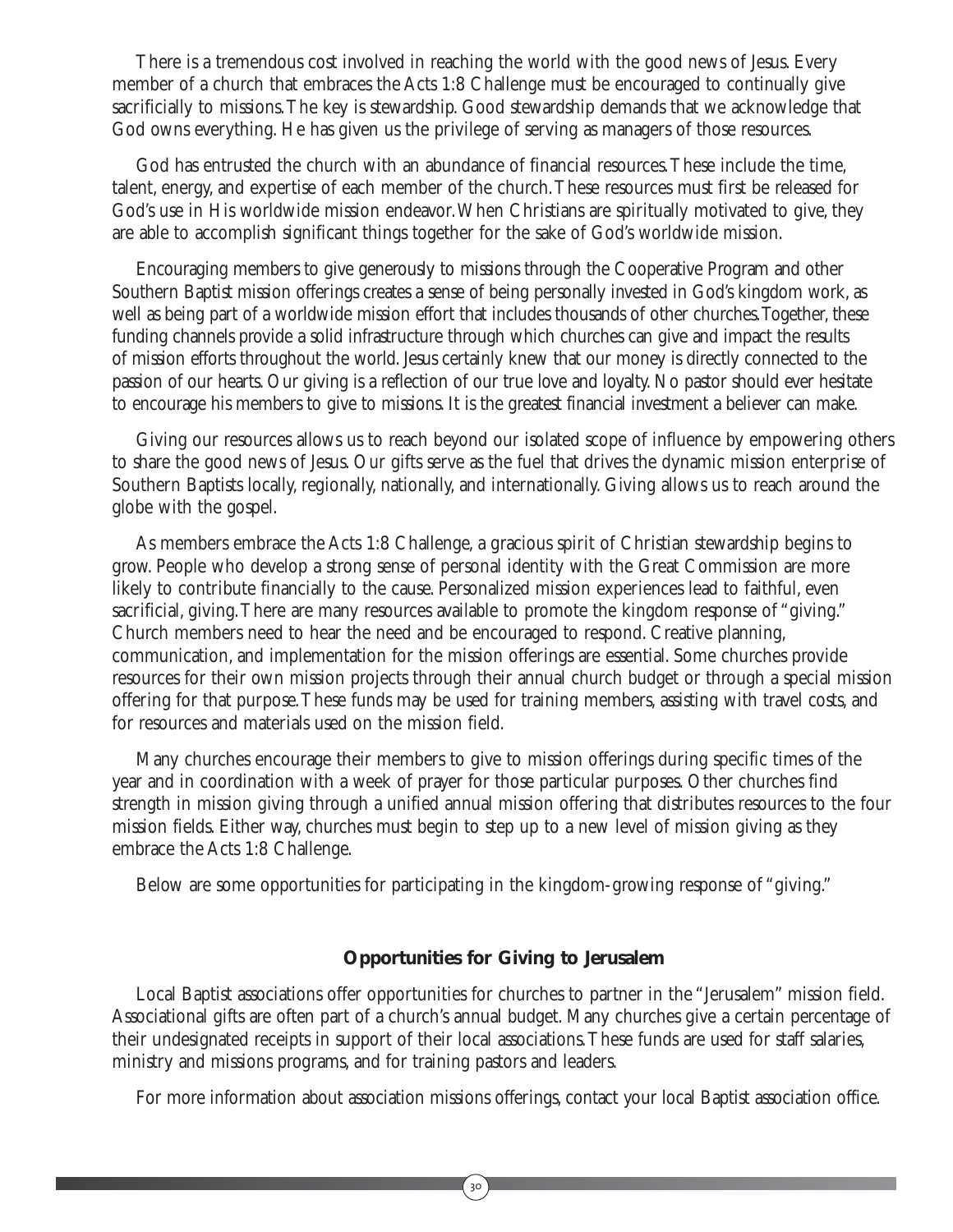As you consider your church's giving to the association, these ideas may help you evaluate your level of giving.

 $\Box$  Obtain a copy of the allocations of your association missions budget from your association office.

 $\Box$  Interview your association staff to get specifics on projects supported by local churches through their gifts to the association.

 $\Box$  Have someone from the association speak to the missions leadership team and to the church about the use of funds in the ministries of the association.

 $\Box$  Use the Giving Worksheet at the end of this chapter to evaluate your church's history of giving to the association.

#### **Opportunities for Giving to Judea**

Most state conventions have a specific mission offering for missionary work in the "Judea" mission field.The emphases for these offerings may vary from state to state, but they generally relate to statewide mission opportunities related to evangelism, church planting, and education. Some states also emphasize special mission offerings for disaster relief, children's homes, and other such mission opportunities. State conventions are generally funded through a percentage of the Cooperative Program gifts of the churches in their state, and these special offerings.

For more information about your state's missions offering and how Cooperative Program gifts are invested in "Judea" mission efforts, contact your state convention.

As you consider your church's giving to the state, these ideas may help you evaluate your level of giving.

 $\Box$  Participate in giving through the Cooperative Program.

 $\Box$  Participate in giving to the state mission offering. Obtain a copy of the allocations for your state mission offering by contacting your state convention office.

Interview someone on the state staff to get specifics on projects within the state.

 $\Box$  Have someone from the state office speak to the missions leadership team and the church about the use of funds in the ministries of the state.

 $\Box$  Use the Giving Worksheet to evaluate your church's history of giving to the state mission offering.

#### **Opportunities for Giving to Samaria**

NAMB's primary support comes from the Cooperative Program and the Annie Armstrong Easter Offering® (AAEO®) for North American Missions.When churches give through the AAEO, 100 percent of their gifts are used for missionary salaries and ministry supplies.This offering is the lifeblood for missionaries in North America. It allows them to share the message of Christ, plant new churches, and strengthen other churches. Each church becomes a strategic mission partner in reaching the "Samaria" field as it gives to the AAEO.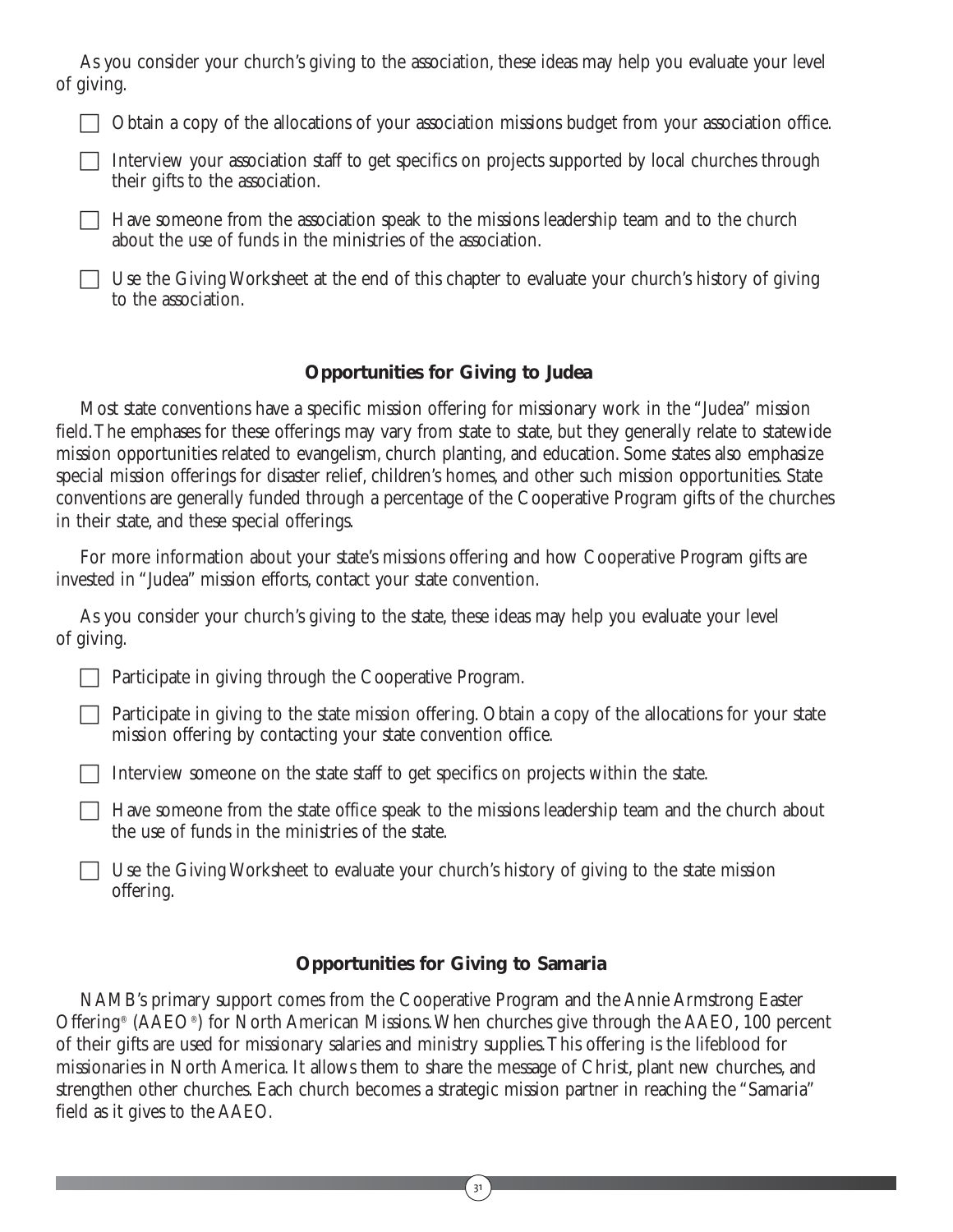For more information about the AAEO, call (770) 410-6321, e-mail *aaeo@namb.net*, or visit *www.AnnieArmstrong.com.*

As you consider your church's giving to North American missions, these ideas may help you evaluate your level of giving.

- - Visit *www.AnnieArmstrong.com* to learn specific ways AAEO supports missions in North America. You may also e-mail *aaeo@namb.net*, or call (770) 410-6321.
	- $\Box$  Participate in the annual Week of Prayer for North American Missions. Materials to support this emphasis are available by calling NAMB at (770) 410-6321, e-mailing *aaeo@namb.net,* or visiting *www.AnnieArmstrong.com.*

Use the Giving Worksheet to evaluate your church's history of giving to the AAEO.

#### **Opportunities for Giving to Ends of the Earth**

IMB's primary support comes from the Cooperative Program and the Lottie Moon Christmas Offering® (LMCO®) for International Missions.These funding channels allow Southern Baptists to fund the largest mission-sending force in the world.The LMCO is named for Lottie Moon, a devoted missionary to China. It is an annual offering received by churches to benefit international missions. Every dollar given to this offering–100 percent–goes to the overseas budget for supporting more than 5,500 missionaries and their ministries. Funds are used to cover the costs of travel, housing, language learning, and missionary child education for these families. Giving to the LMCO allows each church to join a strategic global effort to reach the whole world with the good news of Jesus.

For more information about the LMCO, call the IMB Contact Center at 1 800 999-3113, or visit *http://ime.imb.org/lottiemoon/*. For promotional resources, visit *www.wmu.com.*

As you consider your church's giving to international missions, these ideas may help you evaluate your level of giving.

Visit *www.imb.org* to learn specific ways the LMCO supports missions throughout the world.

 Participate in the annual Week of Prayer for International Missions. Materials to support this emphasis are available by calling the IMB Contact Center at 1 800 999-3113, or e-mail *imb@imb.org.*

 $\Box$  Use the Giving Worksheet to evaluate your church's history of giving to the ends of the earth.

#### **Opportunities for Giving to All Fields**

#### **The Cooperative Program (CP)**

The Cooperative Program is the most effective, efficient, far-reaching, consistent, missionary funding enterprise in the history of Christian denominations. It unifies all Southern Baptists as strategic missiongiving partners. Each church decides how much they give to the CP through their annual budget.The funds are sent to the state convention, which keeps and uses a certain percentage (varies by state) to do work in the state.The remaining portion of funds are sent to the SBC Executive Committee, which sends 50 percent to the International Mission Board and 22 percent to the North American Mission Board.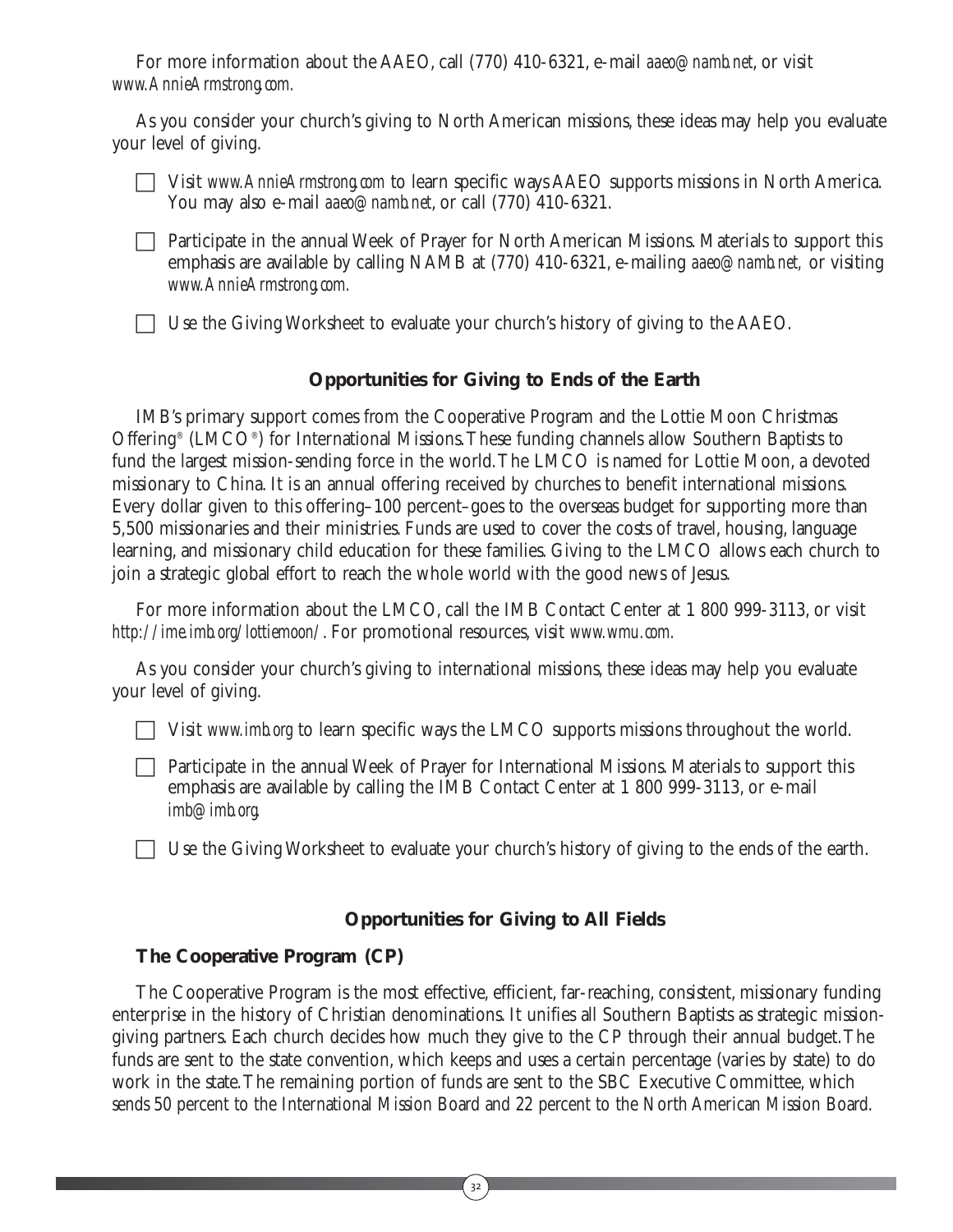Associations do not receive CP dollars directly; however, many states use CP to partner with and support their associations.

For more information about CP, call 1 800 722-9407, or *www.cpmissions.net* or *www.sbc.net.* You may also contact your state Baptist convention Cooperative Program Office for information.

#### **The World Hunger Offering**

When a dollar is contributed to the World Hunger Fund, unless otherwise designated, 80 cents is sent to the IMB and 20 cents is sent to NAMB to support hunger projects in the United States and Canada. That means 100 percent of your gifts are used to minister to hungry people in Jesus' name. More than likely, someone in your state, and perhaps in your association, benefits from these hunger funds.

For more information about the World Hunger Fund, visit *www.faithandfamily.com*, *www.imb.org/worldhunger*, and *www.namb.net/hunger*.

Use the following worksheet as you develop your church's strategy for the response of "giving" in the four mission fields. Prayerfully consider your church's goals for each offering. Be sure to assign specific responsibilities and timelines for promotion and implementation.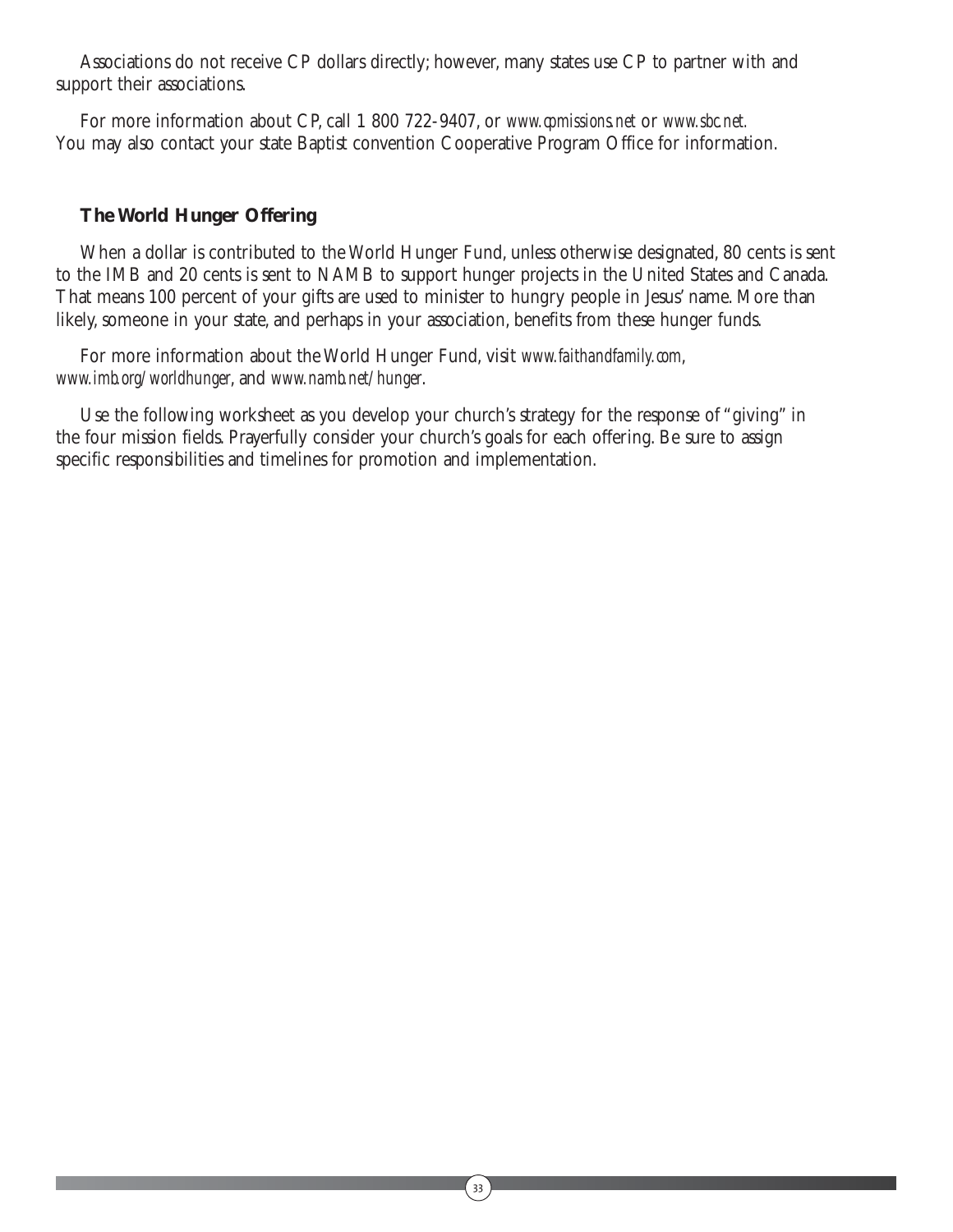## **MISSIONS GIVING WORKSHEET**

| Based on your church's recent financial records, determine<br>a history of your church's giving to missions. Record<br>percentages and amounts given. After you have completed<br>the first part of the worksheet, evaluate the level of giving.<br>How has giving changed through the years? What have<br>been factors influencing any changes? | <b>AGO</b><br>YEARS<br>$\sim$ | <b>AGO</b><br>YEARS<br>$\sim$ | <b>ODA</b><br>YEAR | <b>THIS YEAR</b><br><b>GOALFOR</b> |
|--------------------------------------------------------------------------------------------------------------------------------------------------------------------------------------------------------------------------------------------------------------------------------------------------------------------------------------------------|-------------------------------|-------------------------------|--------------------|------------------------------------|
| Associational missions - Jerusalem                                                                                                                                                                                                                                                                                                               |                               |                               |                    |                                    |
| l State missions - Judea                                                                                                                                                                                                                                                                                                                         |                               |                               |                    |                                    |
| North American missions - Samaria                                                                                                                                                                                                                                                                                                                |                               |                               |                    |                                    |
| International missions - Ends of the Earth                                                                                                                                                                                                                                                                                                       |                               |                               |                    |                                    |
| Cooperative Program - All Fields                                                                                                                                                                                                                                                                                                                 |                               |                               |                    |                                    |
| <b>World Hunger - All Fields</b>                                                                                                                                                                                                                                                                                                                 |                               |                               |                    |                                    |

What factors have influenced the change of giving over the past years?

| <u> 1980 - Johann Barbara, martxa alemaniar argametra (h. 1980).</u>                                                       |
|----------------------------------------------------------------------------------------------------------------------------|
|                                                                                                                            |
| the control of the control of the control of the control of the control of the control of                                  |
|                                                                                                                            |
| What plans do we need to put into place to help us increase our support in giving to accomplish<br>the Acts 1:8 Challenge? |
| In Judea:                                                                                                                  |
|                                                                                                                            |
| In Jerusalem:                                                                                                              |
|                                                                                                                            |
| In Samaria:                                                                                                                |
|                                                                                                                            |
| In Ends of the Earth:                                                                                                      |
|                                                                                                                            |
| In All Fields:                                                                                                             |
|                                                                                                                            |
|                                                                                                                            |
|                                                                                                                            |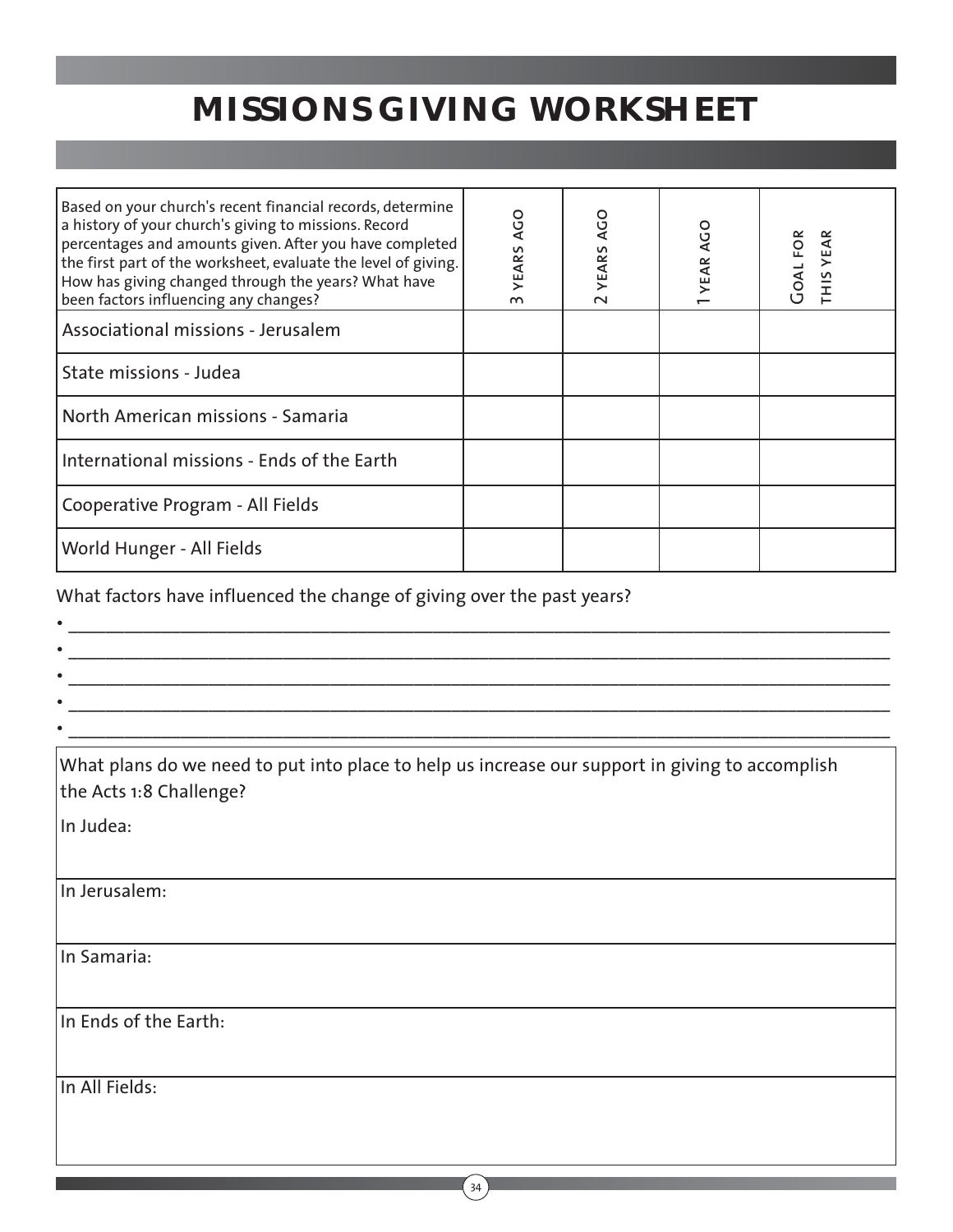

## **GO**

*Enabling a growing number of members to directly participate in short-term, long-term, and marketplace opportunities to minister and spread the gospel beyond our church's walls.*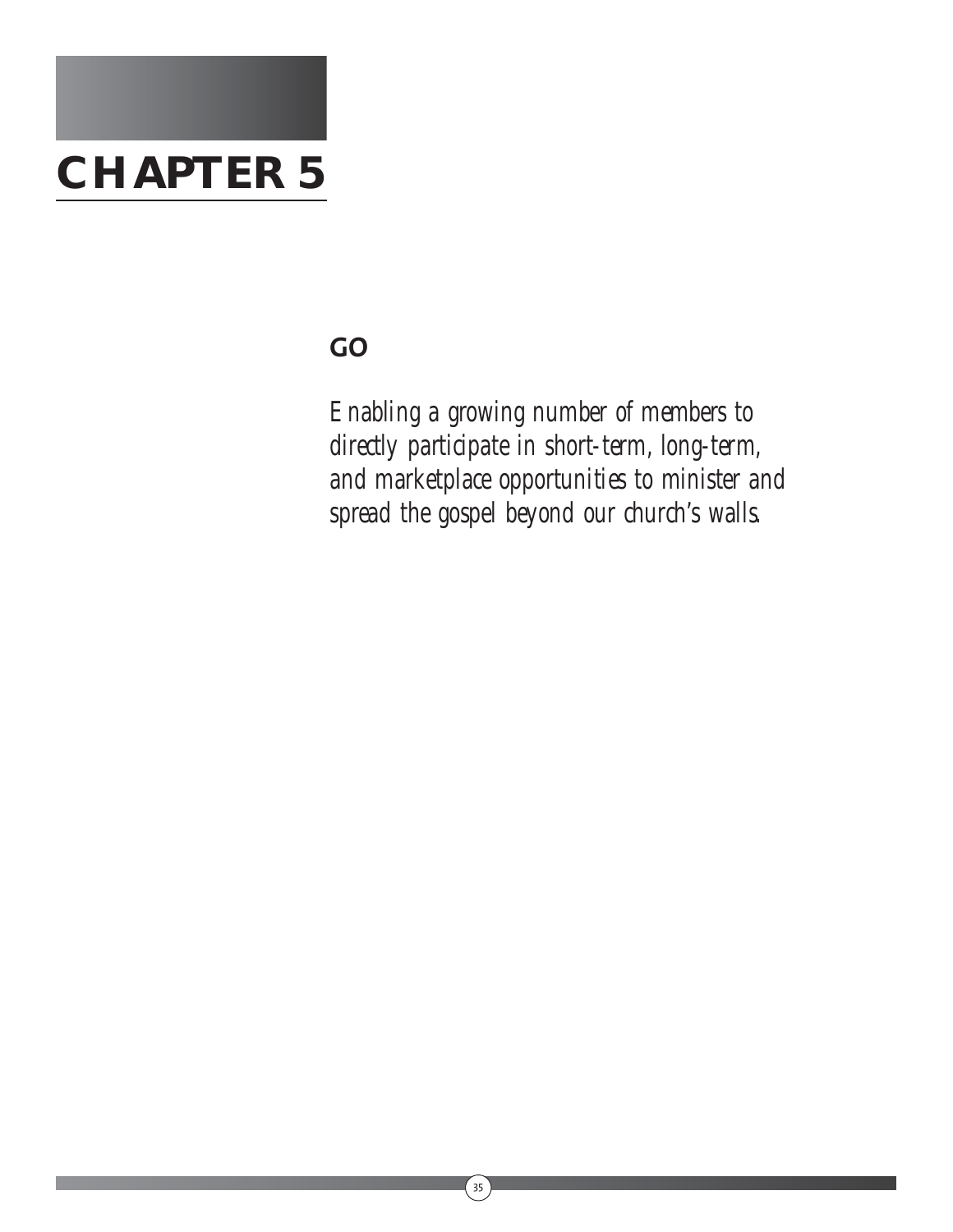When members begin to embrace the Acts 1:8 Challenge through the responses of learning, praying, and giving, the Lord often burdens their hearts about personally participating in missions by "going."This is one of the most exciting aspects of mobilizing members for the Great Commission, and one that churches should encourage. Helping your church members assess their readiness for serving in the field is crucial, and encouraging them in opportunities to serve is perhaps the best training they can receive.

The call to "go" is a fundamental, biblical response to Jesus' command for His church.The opportunities for going on mission are endless.Today's world is more accessible to churches than at any time in history. Churches members can participate in short-term mission trips and still reach people that a previous generation could only reach through prayer and sending others.

Christians can also be equipped to go as missionaries into the marketplace and local communitiessignificant mission fields in the twenty-first century. Encouraging members to be aware of their mission fields in everyday life is part of the mobilizing process.They should recognize that their families, friends, coworkers, and colleagues all represent significant opportunities for sharing the good news of Jesus.

Direct involvement through mission trips or volunteer mission projects is available from many sources. Following are some ideas and contact information as you lead your members to "go" in response to the Acts 1:8 Challenge.As you read and consider each selection, place in the block the symbol that corresponds with your current or potential use of the idea or resource.

- $\checkmark$  = Already use idea or resource
- $\ast$  = Implement this idea or resource immediately
- **?** = Consider future use of this idea or resource

#### **Ideas and Resources for Going to Jerusalem**

- Publicize and encourage opportunities for involvement within your own church's ministries. For example, if your church has a food pantry, help people understand that those who serve in this ministry are missionary servants. Encourage people to explore their skills and gifts for service by first participating in church-related service opportunities.
- Plan to conduct a "Marketplace Missionary" commissioning service during a worship service. Focus the sermon on the Christian's challenge to share the gospel in whatever workplace setting (including the home) God places him or her. Invite workers to commit themselves to see and use their profession or volunteer service as opportunities to be ambassadors of Christ.
- Contact your association mission staff to discover opportunities in your association and community for short-term and long-term service.Associational camps and ministries such as food pantries, clothing closets, thrift stores, and such are excellent places for someone to serve and determine their skills and gifts for mission service.
- $\Box$  Encourage and equip church members to develop relational bridges through ministry over which they intentionally share the gospel of Jesus Christ. *His Heart, Our Hands:A Ministry Evangelism Toolkit* is a resource to get your church started in ongoing ministries. It provides a community needs assessment, as well as guidance in choosing the ministry best suited for your church, getting started, sharing your faith, and designing the ministry.To order, call 1 866 407-6262, or visit *www.namb.net/catolog.*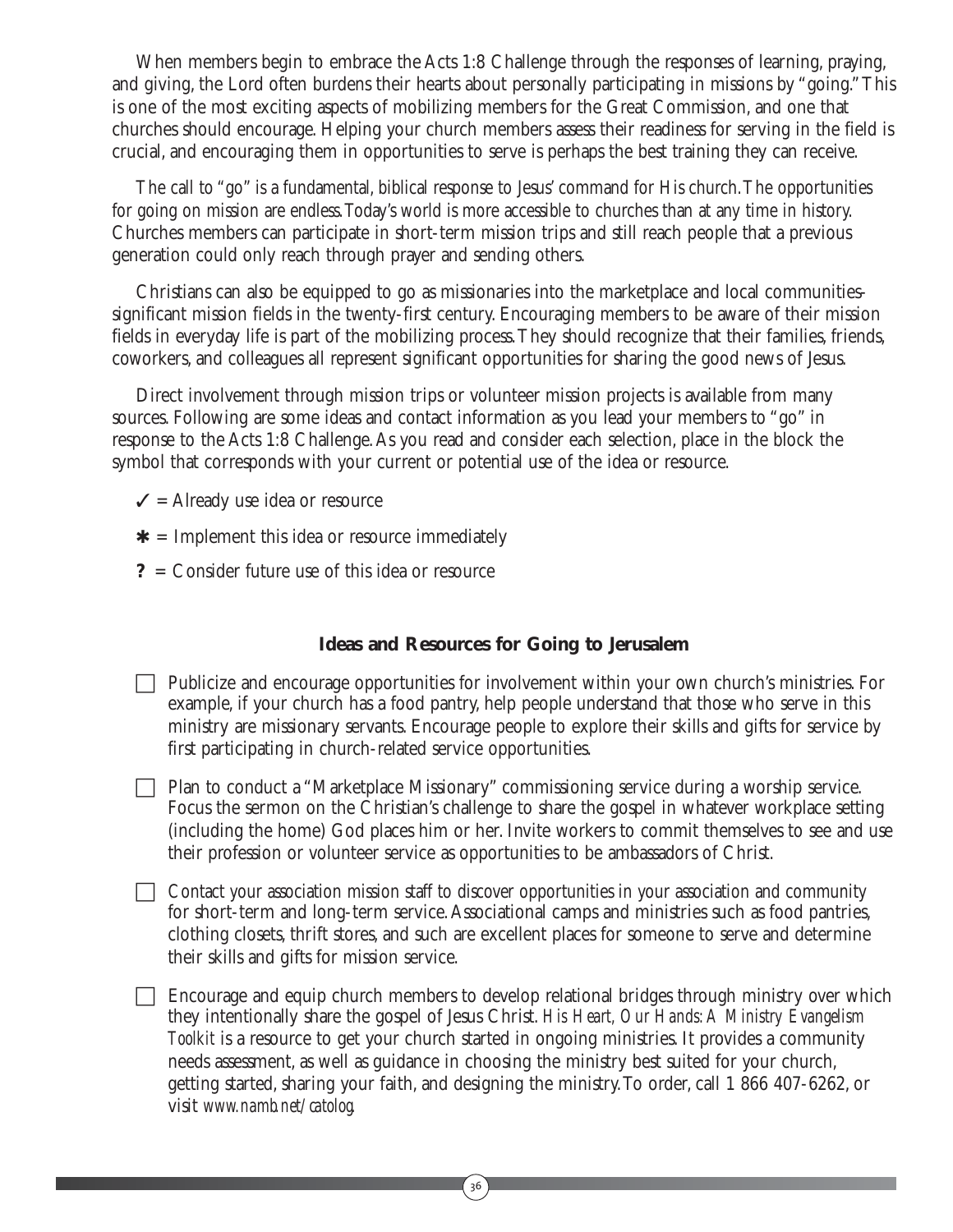$\Box$  Involve church members in ministry evangelism events called "kindness explosions." These activities include creative ways of sharing God's love with lost people. Providing free bottles of water at community or sporting events, washing windows at a local school, taking snacks to local businesses, returning shopping carts for customers at grocery stores, and including a gospel witness in the process can be very effective.A "Servant Evangelism" guidebook offers effective and biblical witnessing strategies based on acts of kindness.To order, contact the NAMB Customer Service Center at 1 866 407-6262, or visit *www.namb.net/catalog.*

 Create "construction mission teams" from among the congregation.These teams can be used for special projects in assisting widows and other churches, and meeting needs locally, nationally, and internationally related to construction. Contact your association, or see the volunteer needs list posted at *http://thebridge.namb.net/* for possible projects in your own community or surrounding area.

 $\Box$  Create "church assist teams" for the purpose of supporting and strengthening churches in your area that need assistance. For example, a church may need help in staffing a Vacation Bible School or other such event.The assist team could provide supportive manpower from student and adult volunteers. Contact your association or state convention office for information.

 $\Box$  Adopt a local fire or police station and provide firefighters and police officers with year-round ministry, such as providing snacks and leading a weekly Bible study on location for those who wish to attend.

#### **Ideas and Resources for Going to Judea**

 $\Box$  Contact your state convention to determine mission opportunities in which your church can participate. Post details of such opportunities in your church newsletter or bulletin, and encourage members to participate in short-term mission projects throughout the state.

 $\Box$  Locate missionaries in your state and discover special needs and projects they have for which your church can provide help.This may be something as simple as collecting ministry supplies or doing a short-term project on site of the ministry location. To find information about missionaries serving in your state, contact your state convention office, or visit *www.namb.net/missionaries.*

□ Consider having your students participate in a World Changers or PowerPlant project within your state. Students are encouraged to meet the physical and spiritual needs of residents in cities and low-income communities by participating in construction projects, home repair, community ministries, and church planting.To learn more about national World Changers and PowerPlant projects, visit *www.studentz.com/wc* and *www.studentz.com/powerplant.*

 Visit *http://thebridge.namb.net* frequently to discover mission project opportunities posted for your state. If you are unable to gather a group for such projects, encourage individual participation of your members.

#### **Ideas and Resources for Going to Samaria**

 $\Box$  Participate in national initiatives such as Strategic Focus Cities. Several major cities in North America have been highlighted for massive evangelistic, discipleship, and church-planting efforts. The goal is to bring the gospel to several heavily populated cities using media, special events,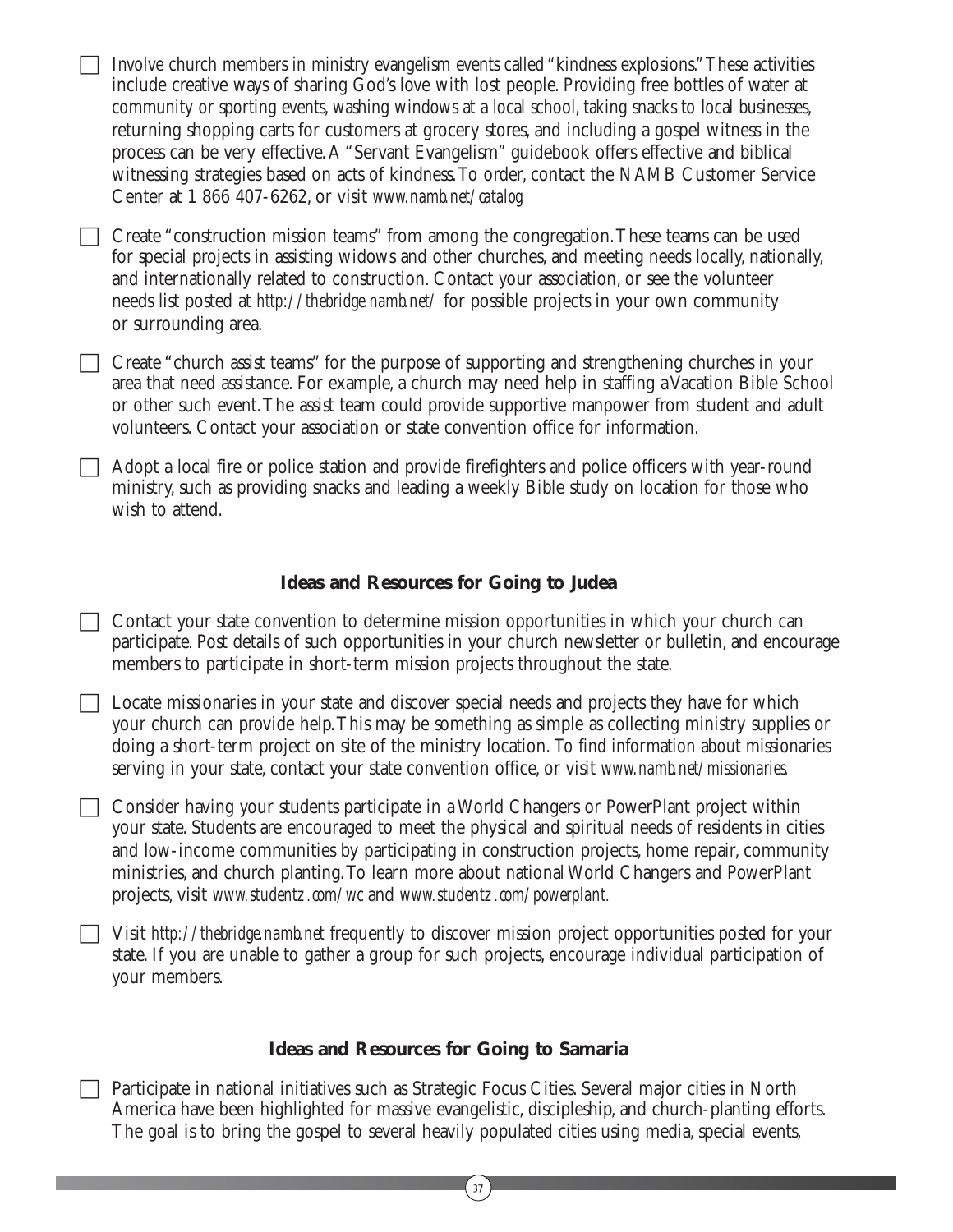ministry projects, and personal witnessing.To learn more about the Strategic Focus Cities initiative, visit *www.namb.net*, or e-mail *mdodson@namb.net* to find out how you can get involved.

□ Lead students to participate in national World Changers and PowerPlant projects. Students are encouraged to meet the physical and spiritual needs of residents in cities and low-income communities by participating in construction projects, home repair, community ministries, and church planting.To learn more about national World Changers and PowerPlant projects, visit *www.studentz.com/wc* and *www.studentz.com/powerplant.*

 $\Box$  Encourage youth and college students to participate in student mission groups, which are designed to assist churches and campus groups in conducting student mission projects in North America.These projects include resort ministry, inner-city ministry, new church work, and construction work. For more information, call 1 800 462-8657, e-mail *volunteers@namb.net*, or visit *www.studentz.com/smg.*

 $\Box$  For information on volunteer mobilization opportunities in North America, visit *thebridge.namb.net* where you can search for projects by date, type, and location. You can also call NAMB's Volunteer Mobilization Team at 1 800 462-8657, or e-mail *volunteers@namb.net.*

 $\Box$  For information on special ministries such as resort/leisure, trucking, ministering to internationals, and creative arts ministries, visit *www.namb.net/evangelism/specialministries.*

 $\Box$  For assistance in planning a volunteer project, consider the online resource "Volunteer" Mobilization Logistics Manual: Creating Better Pathways for Greater Kingdom Growth," available online at *www.namb.net/vols/logistics.*

 $\Box$  Encourage young people to consider summer, semester, and US/C2 missionary positions through the NAMB. Information on these short-term mission experiences can be found at *www.answerthecall.net.*

#### **Ideas and Resources for Going to Ends of the Earth**

 Lead students to participate in International World Changers projects.These projects provide students an opportunity to use Bible clubs, children and youth ministry, drama, school programs, prayerwalking, sports, and light construction to build relationships, share personal testimonies, start Bible studies, and assist in planting new churches. For information about International World Changers, call 1 800 999-3113 (ext. 1355), or visit *www.thetask.org/iwc.htm.*

Receive information on international volunteer opportunities by calling 1 800 999-3113, or visiting *http://going.imb.org.*

 $\Box$  For international volunteer mobilization opportunities through IMB and WMU, visit *http://going.imb.org* or *www.wmu.com.* Mobilization resources are also available through WMU by calling 1 800 968-7301.

 For information and opportunities for overseas service, explore options at *http://going.imb.org,* or order the booklet "Opportunities for International Service" at *http://resources.imb.org.*

For help in preparing for an overseas mission project, a downloadable guide titled "Volunteers" in Mission Preparation Guide" is available at *http://going.imb.org.* A leader's guide called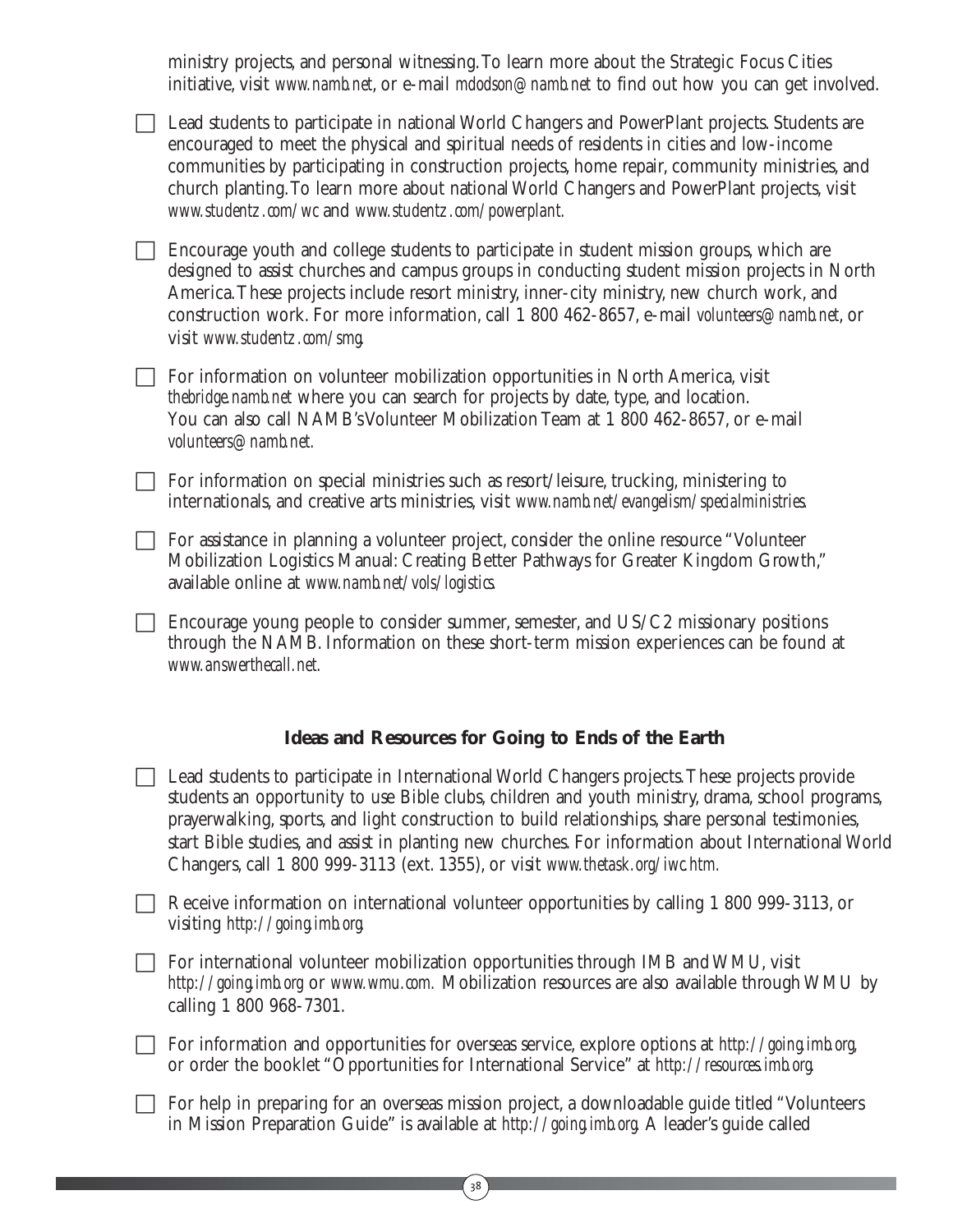"International Mission Training Institute Manual for Volunteers" is also available. For more information, call the IMB at 1 800 999-3113.

#### **Ideas and Resources for Going to All Fields**

 $\Box$  Create "construction mission teams" from among the congregation. These teams can be used for special projects in assisting widows and other churches, and meeting needs locally, nationally, and internationally related to construction. Contact your association or state convention office for construction project opportunities, or see the volunteer needs list posted at *http://thebridge.namb.net.*

 $\Box$  Lead members to participate in disaster relief efforts locally, nationally, and internationally. Tasks usually include such things as food preparation, cleanup and recovery, repair and rebuild, communications, crisis counseling, and childcare.Volunteers can receive practical training through their association or state convention and can respond whenever and wherever disaster strikes. For more information about Southern Baptist disaster relief, contact your state convention office, call NAMB at 1 800 462-8657, or visit *www.namb.net/dr.*You can also access church, family, and associational disaster relief preparation manuals at this site.

 Enlist members to be part of "medical mission teams." Nurses, doctors, dentists, emergency medical technicians, and others may be included from among your congregation.This group can be available to serve locally, nationally, or internationally on special medical missions projects. "Medical mission team" information is available nationally at *www.namb.net/ccm*, or for international opportunities, visit *http://going.imb.org.*

 $\Box$  Lead Sunday School classes and other small groups in your church to appoint their own mission coordinator.These key leaders can work in cooperation with the mission leadership team to involve their group in various mission projects and partnerships.

Use the following worksheet as a tool to plan your church's strategy for mobilizing member to "go" in response to the Acts 1:8 Challenge.

 $\left[39\right]$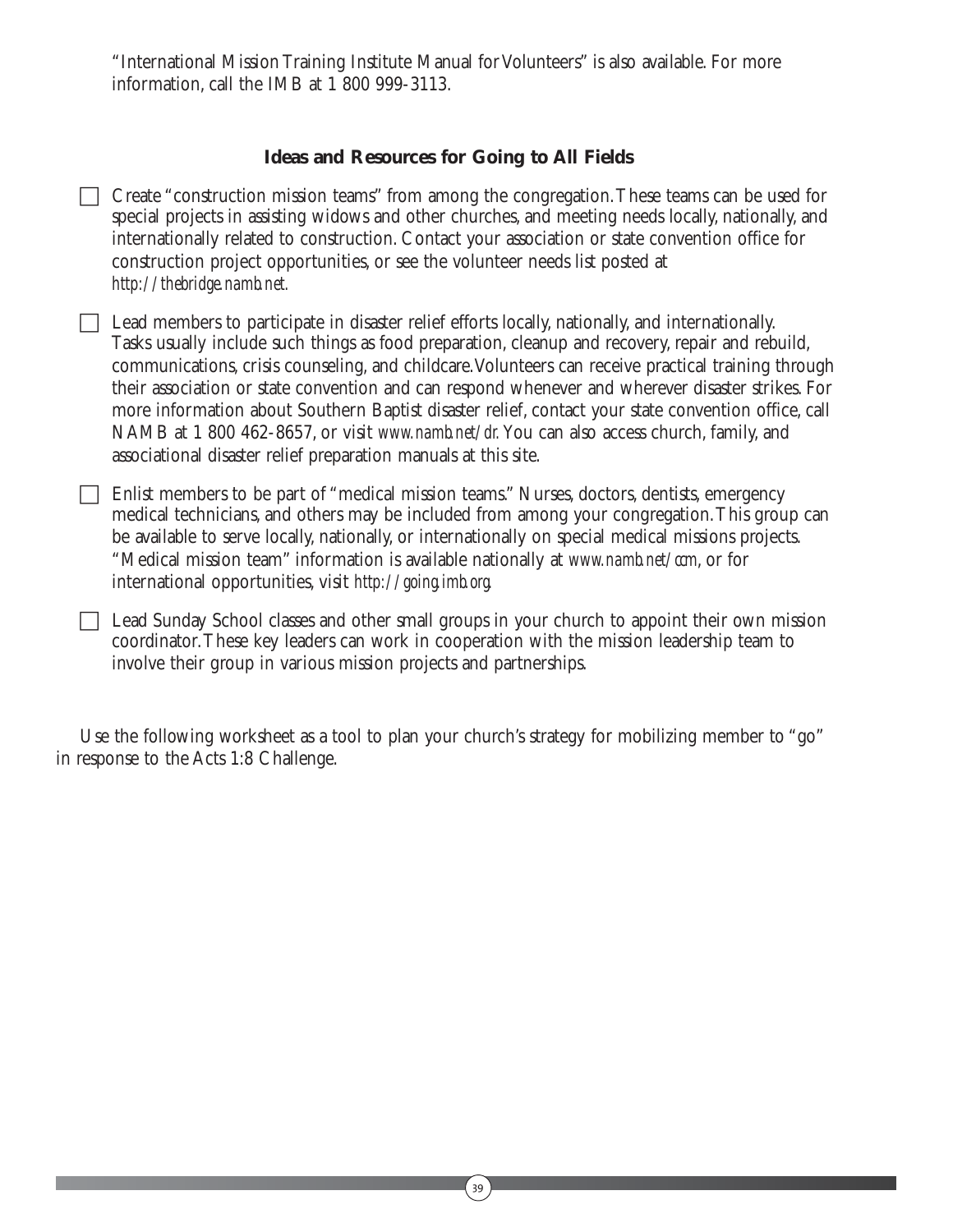## **"GO" Worksheet**

| Determine how well your church is "going" in service to the four fields.<br>Using a scale of 1 to 5 (with 5 being the most effective), evaluate the<br>items below for each field. After you have completed the chart, note<br>areas to focus on for improvement | JERUSALEM | JUDEA | SAMARIA | ш<br>H<br>ENDS OF<br>EARTH |
|------------------------------------------------------------------------------------------------------------------------------------------------------------------------------------------------------------------------------------------------------------------|-----------|-------|---------|----------------------------|
| Church members are aware of mission project opportunities<br>for individual and group efforts.                                                                                                                                                                   |           |       |         |                            |
| Updated information on mission opportunities is kept on<br>file so information can be quickly assessed and given to<br>those interested.                                                                                                                         |           |       |         |                            |
| Church members know which skills and requirements are<br>needed for mission projects in the field.                                                                                                                                                               |           |       |         |                            |
| The church encourages and plans for short-term mission<br>projects in the field.                                                                                                                                                                                 |           |       |         |                            |
| The church encourages and plans for long-term or ongoing<br>mission projects in the field.                                                                                                                                                                       |           |       |         |                            |
| Church members are aware of missionaries serving in<br>the field with whom they can connect for short-term and<br>long-term projects.                                                                                                                            |           |       |         |                            |
| World Changers and PowerPlant projects are encouraged<br>and information is made available to interested youth and<br>adults.                                                                                                                                    |           |       |         |                            |
| Members know how http://thebridge.namb.net and<br>http://going.imb.org can help them connect to mission<br>projects.                                                                                                                                             |           |       |         |                            |
| Members are trained for "going" to the field.                                                                                                                                                                                                                    |           |       |         |                            |
| Members are encouraged to use their "marketplace" skills<br>in mission service in the field.                                                                                                                                                                     |           |       |         |                            |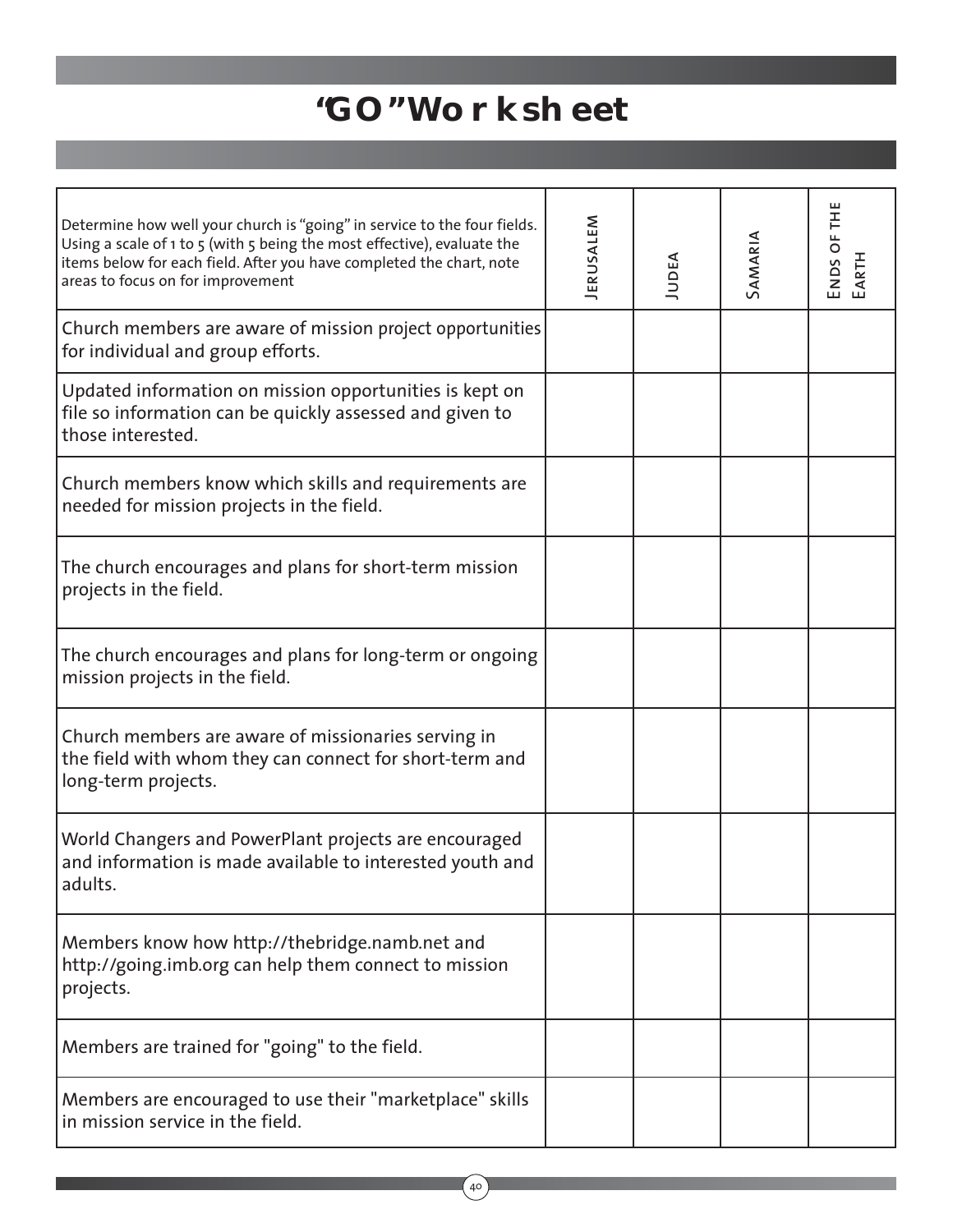

## **Tell**

*Involving an increasing number of members in intentional, culturally relevant evangelism.*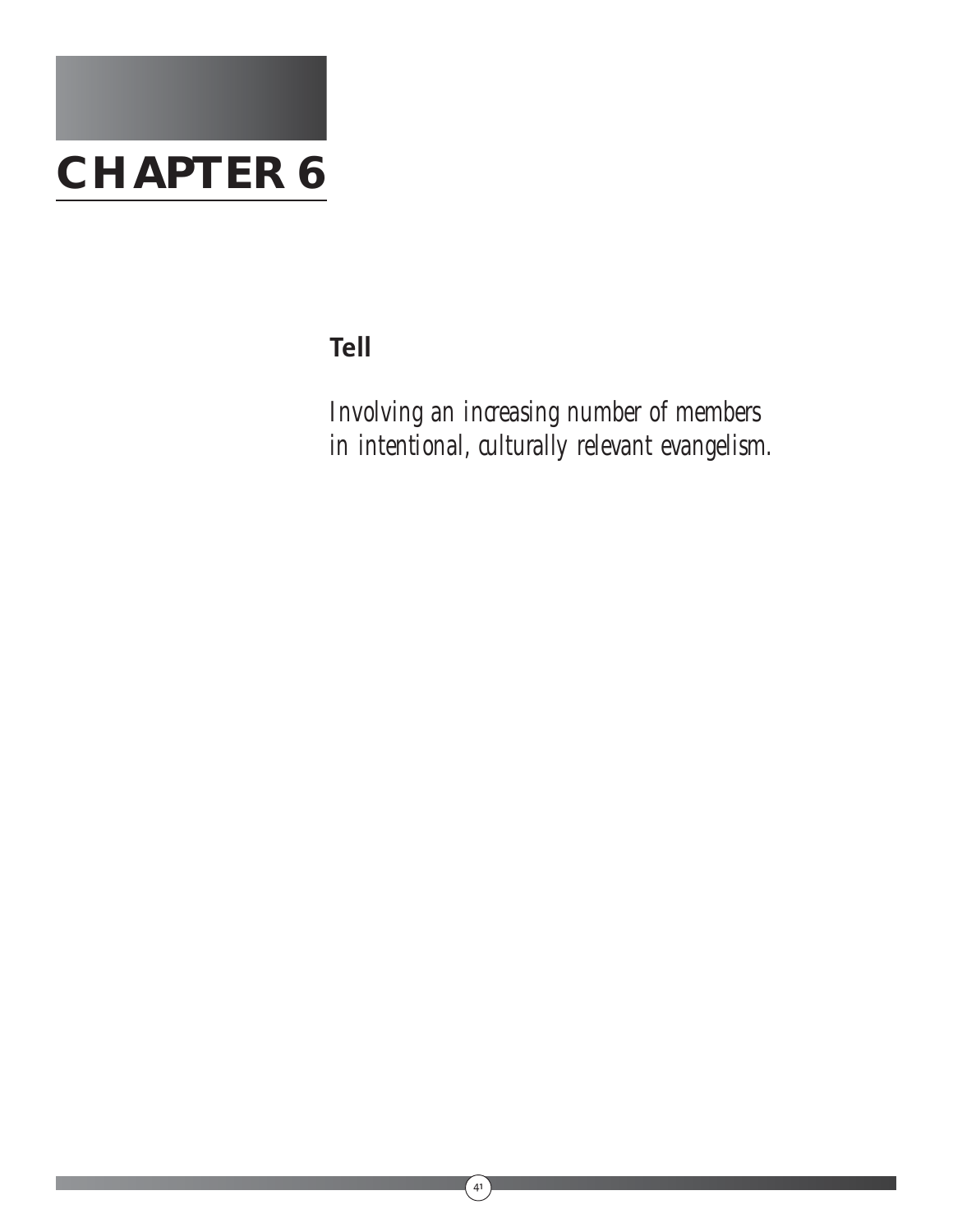Sharing the good news of Jesus through intentional, culturally relevant evangelism efforts is the responsibility of every believer. Many Christians rarely share their faith because they fear rejection or have a lack of confidence. Pastors and church leaders must take the initiative to provide training, opportunities and experiences to members for the kingdom-growing response of "telling."This response is often learned best as we model it for others.There are also excellent resources and tools available for equipping and preparing believers to share their faith.

Mobilizing members to become evangelistically active is a major priority for those concerned with fulfilling the Great Commission. Making disciples demands winning souls for Christ.We need a Spiritdirected revival in the area of sharing our faith with those who are lost.This kingdom response is vital to our assignment of "being witnesses" of Jesus in every arena of life. Knowing how to "tell" the gospel message is essential in every mission field, from Jerusalem to the ends of the earth.

The most powerful tool any believer possesses is a personal testimony of his or her salvation. Our story is a valuable resource in presenting the good news of Jesus to others. It is hard to argue with a satisfied customer.Telling others about Jesus in response to His Acts 1:8 Challenge involves not only sharing our story but also sharing His story in culturally relevant ways. Not everyone responds to the gospel in the same way.We need to become aware of the "worldview" of those with whom we share.

As the local church responds to the ministry needs throughout the four mission fields, opportunities will be created for members to share their faith. Responding compassionately to human needs build bridges of relationships and open doors for an evangelistic witness. It is important to remember that sharing the good news of Jesus is the most compassionate activity in which we can be involved.We must be intentional in our evangelistic efforts.

Pastors, staff members, and mission leaders should model telling others about Christ. Offering opportunities for training can promote confidence. Mentoring others in the process of sharing their faith is a very practical and effective model for this response. Following are some helpful ideas and resources to assist you in mobilizing your members to tell His story.

As you read and consider each selection, place in the block the symbol that corresponds with your current or potential use of the idea or resource.

- $\checkmark$  = Already use idea or resource
- $\textbf{\textit{*}}$  = Implement this idea or resource immediately
- **?** = Consider future use of this idea or resource

#### **Ideas and Resources for Telling in All Fields**

- Excellent evangelistic training tools are available, such as the *FAITH Sunday School Evangelism Strategy* or *The NET: Evangelism for the 21st Century*. For information about *FAITH*, contact LifeWay Christian Resources at (615) 251-2477.To learn more about *The NET*, visit *www.namb.net/evangelism/thenet.*
- $\Box$  Equip believers in your church to be effective witnesses in one day or as little as one hour. The One-Day/One-Hour Witnessing Workshop contains all the materials you need to help believers develop the skills necessary to share their faith with confidence.All the teaching materials are available FREE and can be downloaded from *www.namb.net/onedaywitness*.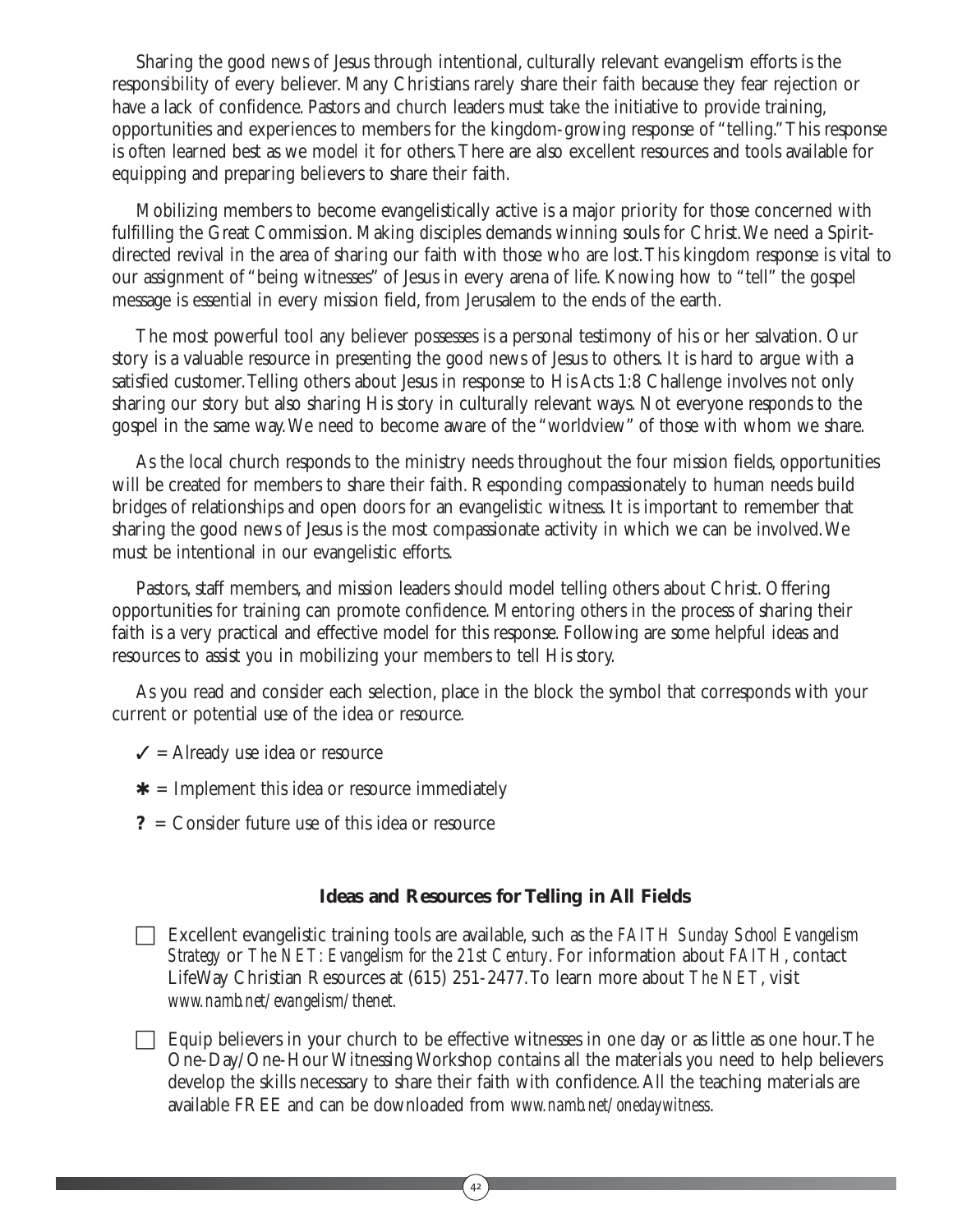| church, call (770) 410-6000, or visit www.namb.net/evangelism.<br>Help the women in your church know how to best share their faith with other women.<br>HeartCall resources are excellent tools to facilitate this. To learn more about HeartCall, visit<br>www.namb.net/evangelism, or call 1 866 407-6262.<br>free food, games, prizes and activities for children, a festive atmosphere, and a friendly invitation<br>for all to attend. Balloons, fire trucks, petting zoo, face painting, music, and clowns are excellent<br>for attracting people. Teams may be enlisted to share gospel tracts. A manual titled SEE: The<br>Evangelistic Block Party is available. To order, call the NAMB Customer Service Center at 1 866<br>407-6262, or visit www.namb.net/catalog.<br>1 800 585-4721, or visit www.upward.com.<br>Enlist athletes in your congregation to participate in "sports evangelism teams." A number of<br>sports can find a platform for ministry in local prisons and communities. Sports can open doors<br>for sharing the gospel in many international venues as well. For more information about sports<br>evangelism, call 1 800 999-3113 (ext. 1512), or visit www.teamisf.com.<br>Seek out opportunities in your community to provide outreach in special events such as road<br>races, auto shows, arts and craft fairs, and so on. Work with the coordinator of such events to<br>determine what kinds of things your church can do that will afford the opportunity to witness<br>and tell people about your church.<br>Assess the need for a literacy missions ministry in your local community. Provide leadership<br>training and offer literacy and language help, such as English as a Second Language, literacy, and<br>sign-language classes. For help in ascertaining the literacy needs in your community, visit<br>www.namb.net/ccm. For more information about Literacy Missions Ministry, call (770) 410-6360.<br>The "Local Church Literacy Missions Needs Survey" is available by calling (770) 410-6000.<br>Find out if services for adult non-readers and non-English-speaking adults already exist in your<br>community. If not, consider developing a reading and writing ministry for adults or a<br>Conversational English Workshop. For more information, visit www.namb.net/literacy.<br>studies on campus before or after school. For more information about the Campus Missionary |                                                                                                                                                                                                                                                                                                                                                                                                                   |
|------------------------------------------------------------------------------------------------------------------------------------------------------------------------------------------------------------------------------------------------------------------------------------------------------------------------------------------------------------------------------------------------------------------------------------------------------------------------------------------------------------------------------------------------------------------------------------------------------------------------------------------------------------------------------------------------------------------------------------------------------------------------------------------------------------------------------------------------------------------------------------------------------------------------------------------------------------------------------------------------------------------------------------------------------------------------------------------------------------------------------------------------------------------------------------------------------------------------------------------------------------------------------------------------------------------------------------------------------------------------------------------------------------------------------------------------------------------------------------------------------------------------------------------------------------------------------------------------------------------------------------------------------------------------------------------------------------------------------------------------------------------------------------------------------------------------------------------------------------------------------------------------------------------------------------------------------------------------------------------------------------------------------------------------------------------------------------------------------------------------------------------------------------------------------------------------------------------------------------------------------------------------------------------------------------------------------------------------------------------------------------------------------------------------------------------|-------------------------------------------------------------------------------------------------------------------------------------------------------------------------------------------------------------------------------------------------------------------------------------------------------------------------------------------------------------------------------------------------------------------|
|                                                                                                                                                                                                                                                                                                                                                                                                                                                                                                                                                                                                                                                                                                                                                                                                                                                                                                                                                                                                                                                                                                                                                                                                                                                                                                                                                                                                                                                                                                                                                                                                                                                                                                                                                                                                                                                                                                                                                                                                                                                                                                                                                                                                                                                                                                                                                                                                                                          | Lead members to make a personal commitment to share the gospel. Plan a special soul-winning<br>commitment event such as "On Mission to Share Jesus" Sunday to create an exciting atmosphere<br>for personal involvement. For tips on conducting an "On Mission to Share Jesus" Sunday in your                                                                                                                     |
|                                                                                                                                                                                                                                                                                                                                                                                                                                                                                                                                                                                                                                                                                                                                                                                                                                                                                                                                                                                                                                                                                                                                                                                                                                                                                                                                                                                                                                                                                                                                                                                                                                                                                                                                                                                                                                                                                                                                                                                                                                                                                                                                                                                                                                                                                                                                                                                                                                          |                                                                                                                                                                                                                                                                                                                                                                                                                   |
|                                                                                                                                                                                                                                                                                                                                                                                                                                                                                                                                                                                                                                                                                                                                                                                                                                                                                                                                                                                                                                                                                                                                                                                                                                                                                                                                                                                                                                                                                                                                                                                                                                                                                                                                                                                                                                                                                                                                                                                                                                                                                                                                                                                                                                                                                                                                                                                                                                          | Involve members in planning and participating in evangelistic block parties either at the church,<br>off campus, or in a neighborhood park. Key ingredients to an effective block party usually include                                                                                                                                                                                                           |
|                                                                                                                                                                                                                                                                                                                                                                                                                                                                                                                                                                                                                                                                                                                                                                                                                                                                                                                                                                                                                                                                                                                                                                                                                                                                                                                                                                                                                                                                                                                                                                                                                                                                                                                                                                                                                                                                                                                                                                                                                                                                                                                                                                                                                                                                                                                                                                                                                                          | Incorporate an evangelistic emphasis in your church's recreation ministry through programs such<br>as Upward Basketball®. This is an excellent resource for recruiting players from the community to<br>be involved in sports. An awards banquet can be an effective tool for sharing the gospel at the end<br>of the season with players and parents. To find out more information about Upward Basketball, call |
|                                                                                                                                                                                                                                                                                                                                                                                                                                                                                                                                                                                                                                                                                                                                                                                                                                                                                                                                                                                                                                                                                                                                                                                                                                                                                                                                                                                                                                                                                                                                                                                                                                                                                                                                                                                                                                                                                                                                                                                                                                                                                                                                                                                                                                                                                                                                                                                                                                          |                                                                                                                                                                                                                                                                                                                                                                                                                   |
|                                                                                                                                                                                                                                                                                                                                                                                                                                                                                                                                                                                                                                                                                                                                                                                                                                                                                                                                                                                                                                                                                                                                                                                                                                                                                                                                                                                                                                                                                                                                                                                                                                                                                                                                                                                                                                                                                                                                                                                                                                                                                                                                                                                                                                                                                                                                                                                                                                          |                                                                                                                                                                                                                                                                                                                                                                                                                   |
|                                                                                                                                                                                                                                                                                                                                                                                                                                                                                                                                                                                                                                                                                                                                                                                                                                                                                                                                                                                                                                                                                                                                                                                                                                                                                                                                                                                                                                                                                                                                                                                                                                                                                                                                                                                                                                                                                                                                                                                                                                                                                                                                                                                                                                                                                                                                                                                                                                          |                                                                                                                                                                                                                                                                                                                                                                                                                   |
|                                                                                                                                                                                                                                                                                                                                                                                                                                                                                                                                                                                                                                                                                                                                                                                                                                                                                                                                                                                                                                                                                                                                                                                                                                                                                                                                                                                                                                                                                                                                                                                                                                                                                                                                                                                                                                                                                                                                                                                                                                                                                                                                                                                                                                                                                                                                                                                                                                          |                                                                                                                                                                                                                                                                                                                                                                                                                   |
|                                                                                                                                                                                                                                                                                                                                                                                                                                                                                                                                                                                                                                                                                                                                                                                                                                                                                                                                                                                                                                                                                                                                                                                                                                                                                                                                                                                                                                                                                                                                                                                                                                                                                                                                                                                                                                                                                                                                                                                                                                                                                                                                                                                                                                                                                                                                                                                                                                          | Enlist students to serve as campus missionaries as a way of reaching secondary school campuses in<br>your community. Students can pray for fellow students and, in some cases, offer student-led Bible<br>strategy, call (770) 410-6345, e-mail campusmissionary@studentz.com, or visit www.studentz.com/cm.                                                                                                      |
| Develop drama ministry teams as an outreach tool for children, students, and adults to share the<br>good news of Jesus. Many drama ministry resources exist. Contact LifeWay Christian Resources<br>(www.lifeway.com) or your local LifeWay store.                                                                                                                                                                                                                                                                                                                                                                                                                                                                                                                                                                                                                                                                                                                                                                                                                                                                                                                                                                                                                                                                                                                                                                                                                                                                                                                                                                                                                                                                                                                                                                                                                                                                                                                                                                                                                                                                                                                                                                                                                                                                                                                                                                                       |                                                                                                                                                                                                                                                                                                                                                                                                                   |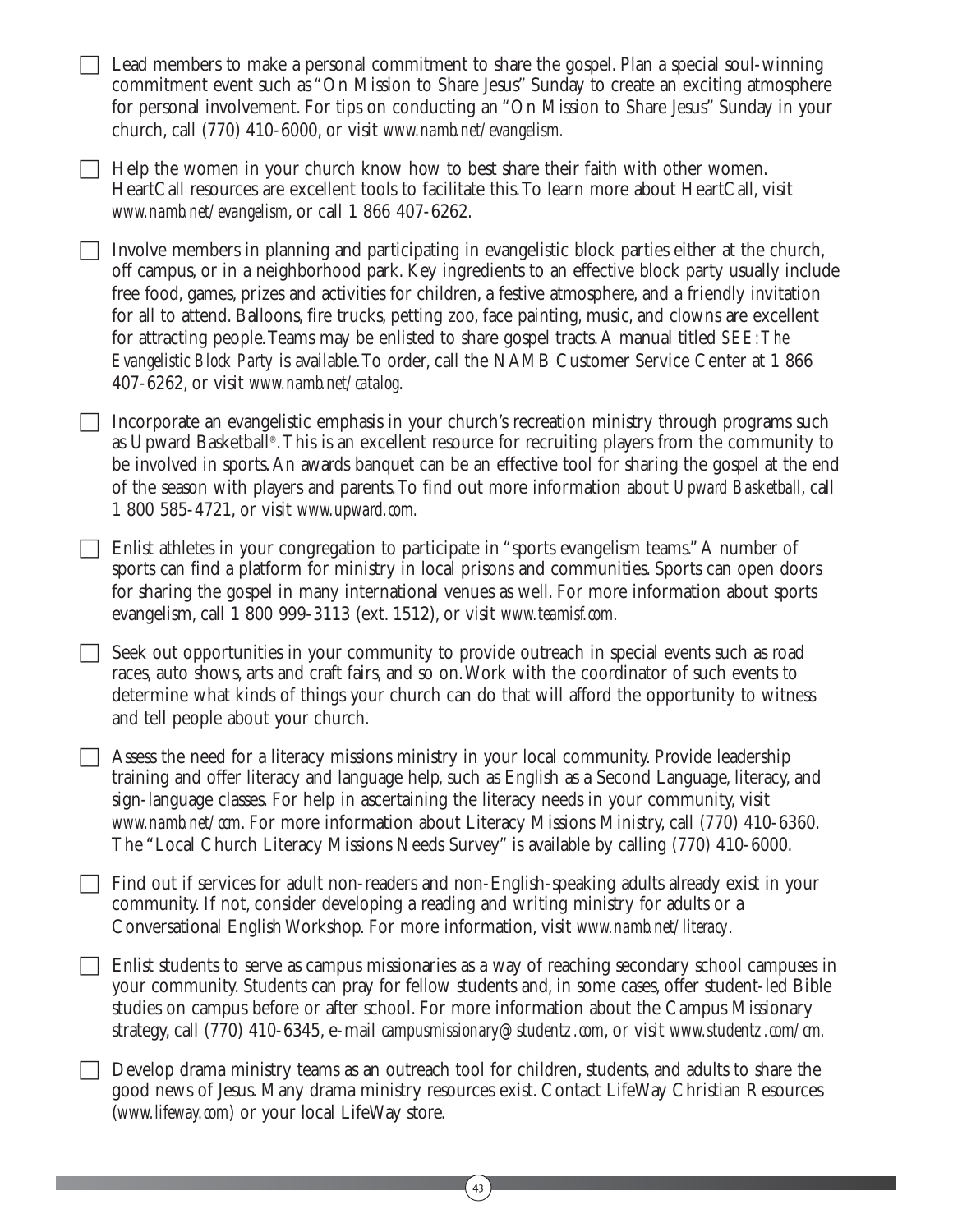| Use the free Evangelism Planner to assist you in developing a comprehensive evangelism strategy<br>to reach your world. Contact your state evangelism office or the Personal Evangelism Unit at<br>NAMB at (770) 410-6000 to learn how to receive a free copy.                                                                                                                                                                                                   |
|------------------------------------------------------------------------------------------------------------------------------------------------------------------------------------------------------------------------------------------------------------------------------------------------------------------------------------------------------------------------------------------------------------------------------------------------------------------|
| Maximize your evangelistic outreach through construction projects by implementing the Baptist<br>Builders Evangelism Strategy. To learn more, visit namb.net/bbuilders, call 1 800 462-8657, e-mail<br>volunteers@namb.net, or contact your state convention construction coordinator.                                                                                                                                                                           |
| Encourage members to become refugee sponsors or friends through resettlement programs.<br>Members are involved in meeting the physical and spiritual needs of those who have been<br>displaced by war, famine, violence, or persecution. For more information, call (770) 410-6353,<br>or visit www.namb.net/refugee.                                                                                                                                            |
| Enlist members to serve with migrant ministries in your community. For information about<br>involving your church in this type of ministry, contact your local association office or state<br>convention ministry evangelism staff.                                                                                                                                                                                                                              |
| Locate international students or ethnic language groups in your area and consider providing<br>Bible study classes or perhaps a mission church to reach these groups. Members may also be<br>enlisted to host international students in their homes during the Christmas season. Contact your<br>local association to determine what groups are in your area.                                                                                                    |
| Introduce members to the concept of "culturally relevant" evangelism by guiding them to<br>understand various worldviews. The Camel Training Manual offers hope for a new relationship<br>between evangelical Christians and the world's hundreds of millions of Muslims. To order, visit<br>http://resources.imb.org.                                                                                                                                           |
| Train church leaders and parents to share the gospel with children. Sharing God's Special Plan with<br>Children Resource Kit includes materials designed to teach adults to recognize when a child is<br>ready to receive Christ and to guide them in sharing the gospel. To order, call 1 866 407-6262,<br>or visit www.namb.net/catalog.                                                                                                                       |
| A language tutorial resource called "Effective Language Learning: A Story of Hope" is available<br>on DVD (set of 3) from the IMB at http://resources.imb.org.                                                                                                                                                                                                                                                                                                   |
| "Tell the Story: A Primer on Chronological Storying," a resource for telling those who learn<br>by hearing, is available with a study book and CD from the IMB at $http://resources.inb.org.$                                                                                                                                                                                                                                                                    |
| A study course for developing church planting movements overseas called "Stimulating and<br>Nurturing Church Planting Movements" is available from the IMB at http://resources.imb.org.                                                                                                                                                                                                                                                                          |
| Register your church with the Evangelism Response Center (ERC) at NAMB to receive<br>the names and addresses of people who have responded to evangelistic invitations in TV, radio,<br>and print media in your area. Registering allows you to make follow-up contacts to provide<br>affirmation, materials, and ministry outreach. To request a registration packet, contact the ERC<br>at (770) 410-6383, e-mail erc@namb.net, or online at www.erconline.net. |
| Schedule an ERC Telephone Encourager training for your church. Your people will be equipped<br>to receive calls at their own convenience on their own phones from people who are responding<br>to evangelistic invitations in TV, radio, and print media in the United States and Canada. This<br>provides an opportunity for Christians active in witnessing to reach out beyond their own                                                                      |

 $\begin{array}{c}\n\boxed{44}\n\end{array}$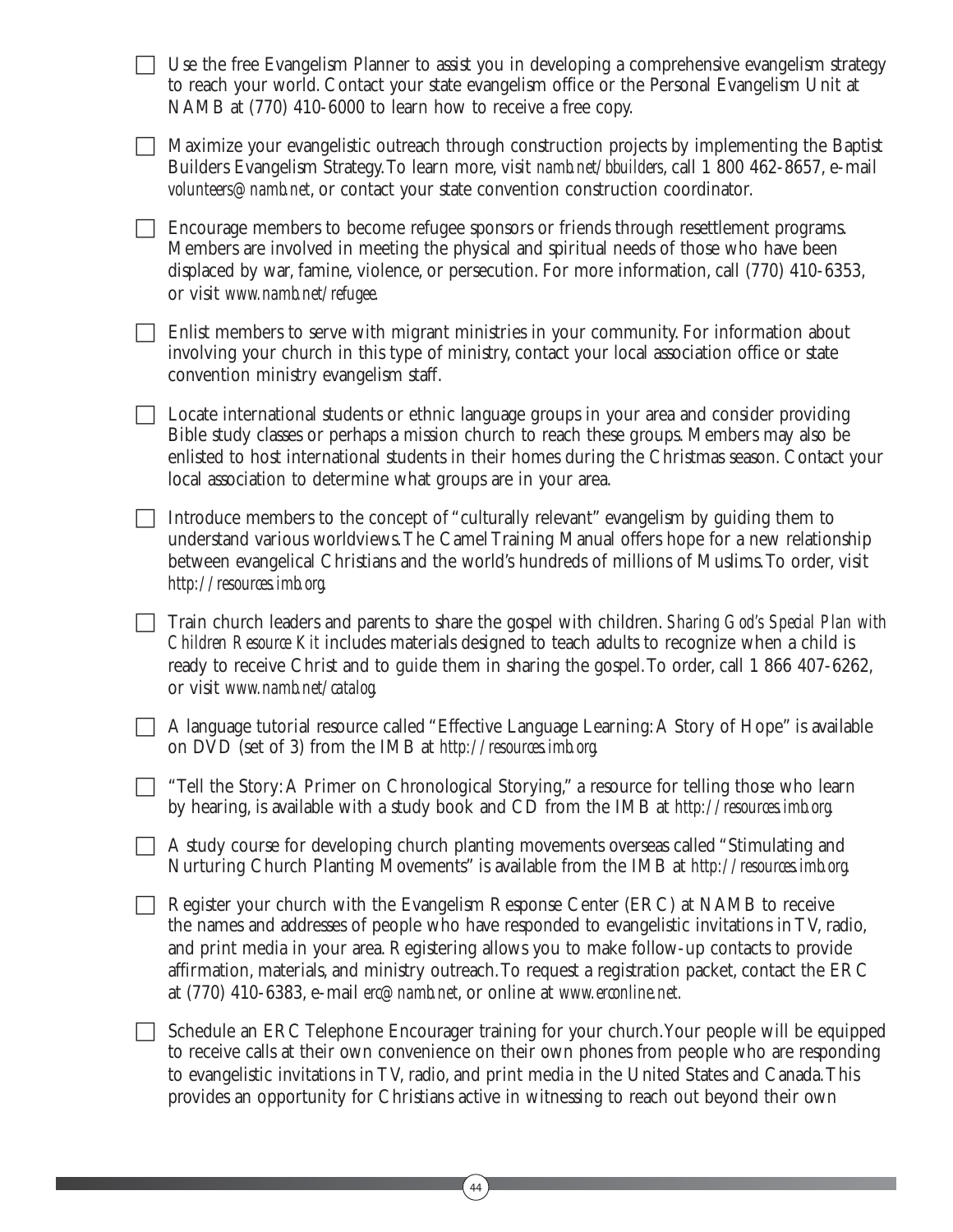communities. It also provides a way for the homebound, and others whose physical activity may be limited, to be active in church outreach.To request training, contact the ERC at (770) 410-6383, e-mail *erc@namb.net*, or online at *www.erconline.net.*

Tell everyone you know about sharing Christ through short term missions. Search for projects or post needs on *thebridge.namb.net*.

Tell others about Christ while ministering in a disaster. Visit *namb.net* for information or contact your state convention disaster relief director.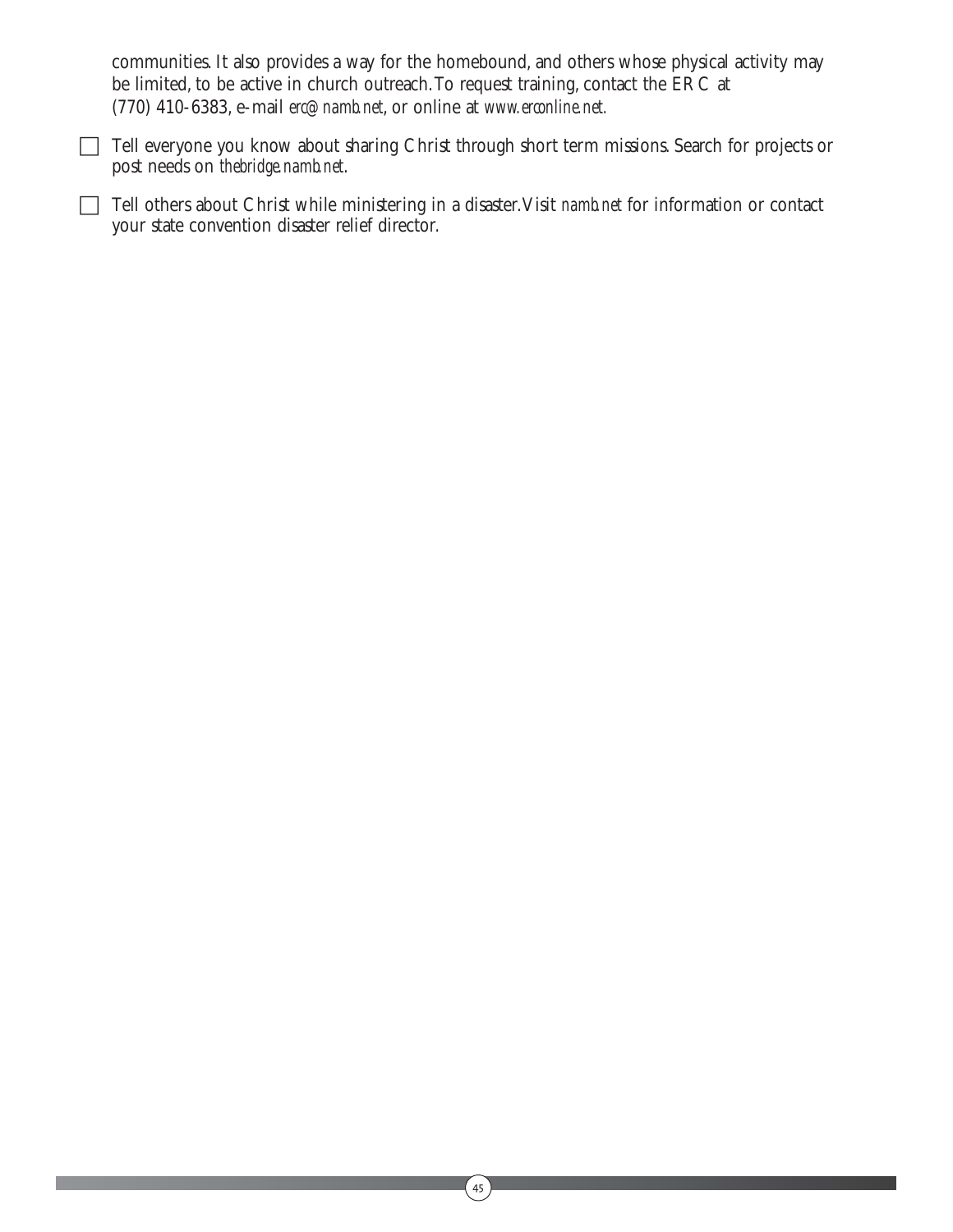## "TELL" WORKSHEET

Answer the questions below to help you evaluate how well you are equipped to promote the "tell" response of the Acts 1:8 Challenge.

What methods have been most effective in helping our church members share their faith?

When was the last time we offered formal evangelism training? What method or materials did we use?

What training opportunities exist on the associational level that we can connect with?

What training opportunities exist on the state level that we could connect with?

How will we promote them?

What tracts and other witnessing helps does our church provide to members? How do the members obtain these for use?

What are the current intentional evangelism ministries in our church?

Who are the best "tellers" in our church? How could their skills and enthusiasm help others (mentors, trainers, etc.)?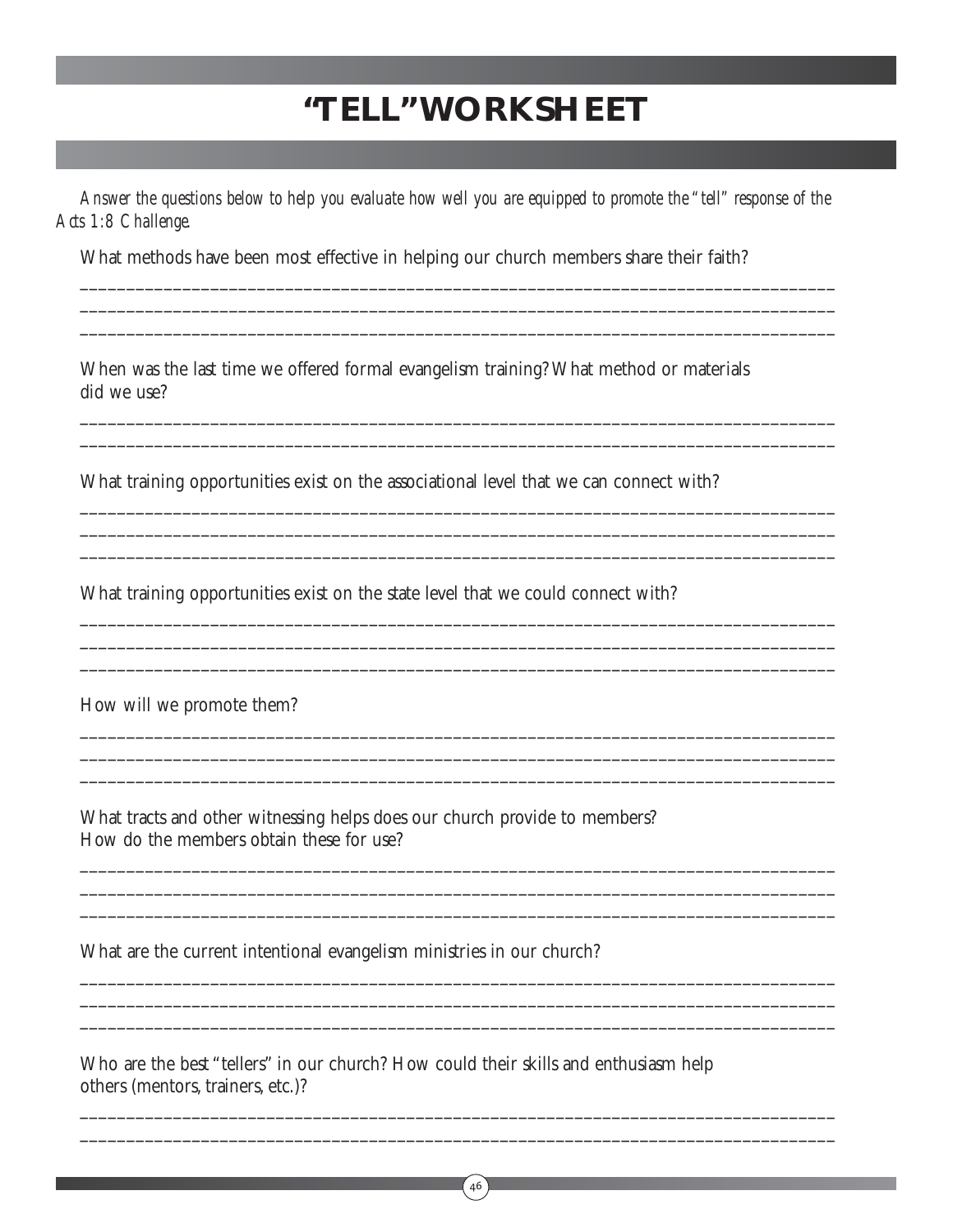

## **SEND**

*Providing members with opportunities to hear and respond to God's call to vocational mission service.*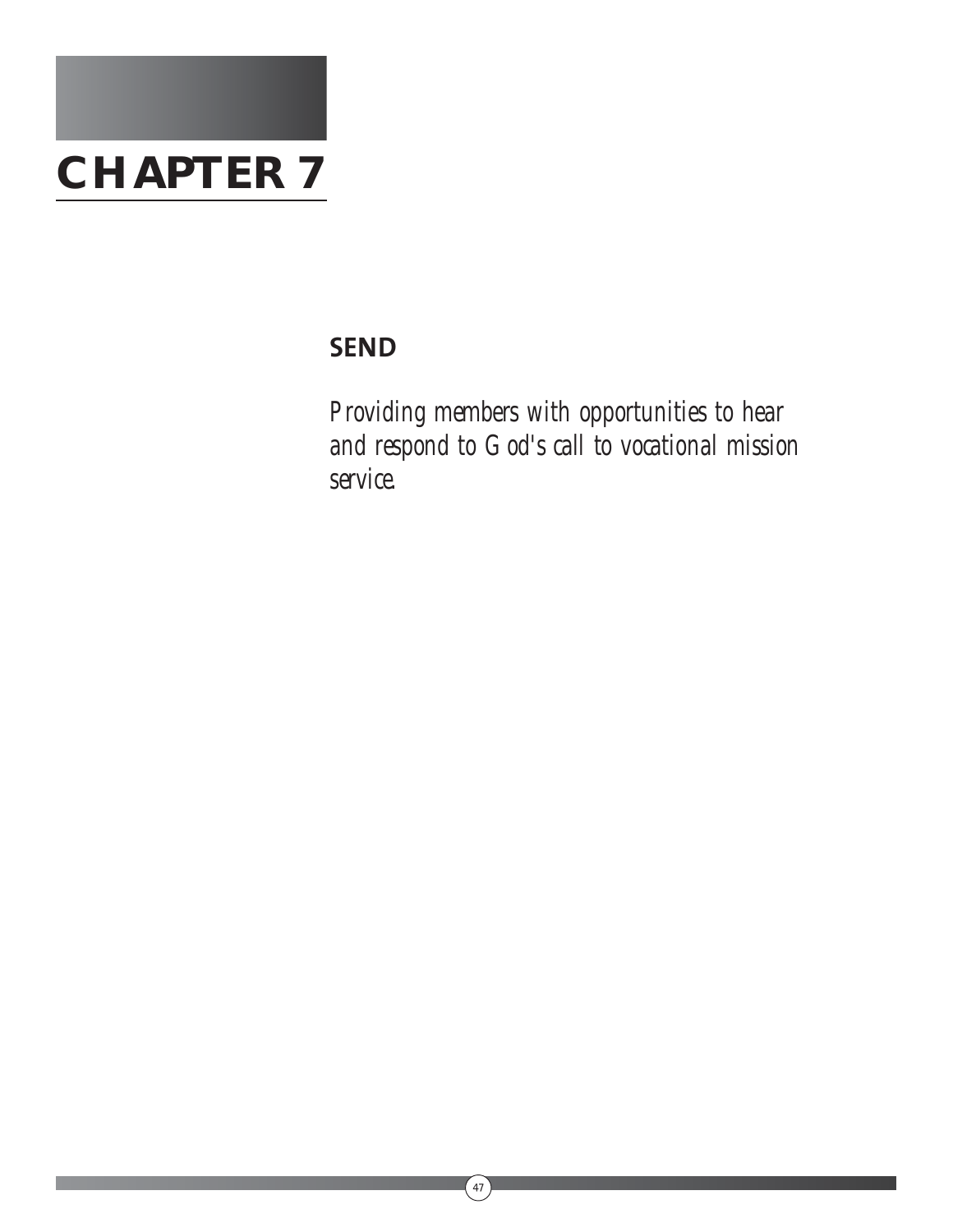Many Christians have a stereotype of missionaries as people who have superior skills and spirituality. In reality, missionaries are very ordinary people who have responded to God's extraordinary call.As we pray, learn, give, and go in response to the Acts 1:8 Challenge, the Holy Spirit often speaks to our hearts in specific ways. Sometimes we are sent on a Great Commission assignment as a result of the Spirit's activity in our lives.

NAMB and IMB define "missionary" as "a person who, in response to God's call and gifting, leaves his or her comfort zone and crosses cultural, geographic, or other barriers to proclaim the gospel and live out a Christian witness in obedience to the Great Commission."

Missionary assignments come in various shapes, sizes, and dimensions. Being "sent" into the harvest field is an exciting and rewarding experience. In many instances, missionaries are engaging people with the gospel in vocational roles such as teachers, farmers, engineers, and medical professionals. In some parts of the world, Christian workers must use creative approaches to gain entry into countries.

God has a great history of using simple, ordinary people in reaching others with the gospel. Making yourself available is the first step in being sent on a Great Commission assignment.Typically, God calls and sends those who are faithfully serving where they are planted.As we continue to be obedient in our service, the Lord opens doors of mission opportunity along the way. Our willingness to say "yes" to these opportunities is another important step in being sent. Once this happens, we are ready to become involved in one of life's greatest adventures.

It is an occasion for great celebration when someone is called from a local church to be sent out as a missionary. It should be one of the highlights in a church's history to have missionaries called and sent from their midst.That is New Testament Christianity revisited (see Acts 13:1-3).

Being sent by the Lord on a mission assignment may involve specific, short-term volunteer service. It also may involve becoming a vocational or career missionary. People from all walks of life-students, professionals, and retirees-find themselves being sent as missionaries.There are several opportunities for specific mission service in the four Acts 1:8 Challenge harvest fields. In each case, the assignment involves contributing to the process of evangelization and the establishment of new churches upon sound doctrine.

What follows are some of the opportunities and contact information available for this dynamic kingdom response. Create a file in which you place brochures, articles, business cards, Web site addresses, and other informational items about these opportunities.Assist and encourage individuals who are seeking to invest their time in mission endeavors to look through the file for ideas and information on how they may serve.

#### **Sending to Samaria**

*For information on serving with NAMB, call 1 800 462-8657, e-mail call@namb.net, or visit* www.answerthecall.net*.*

• Career missionaries are individuals who have answered a call to full-time vocational ministry.The missionary candidate must have a sense of call into mission service, possess adequate training and experience, and meet NAMB missionary policy and guidelines.This pathway is for a full-time worker, jointly appointed and supported by NAMB, the state convention, local association, and partnering churches. Career missionaries engage in evangelism, church planting, church and community ministries, and special ministries.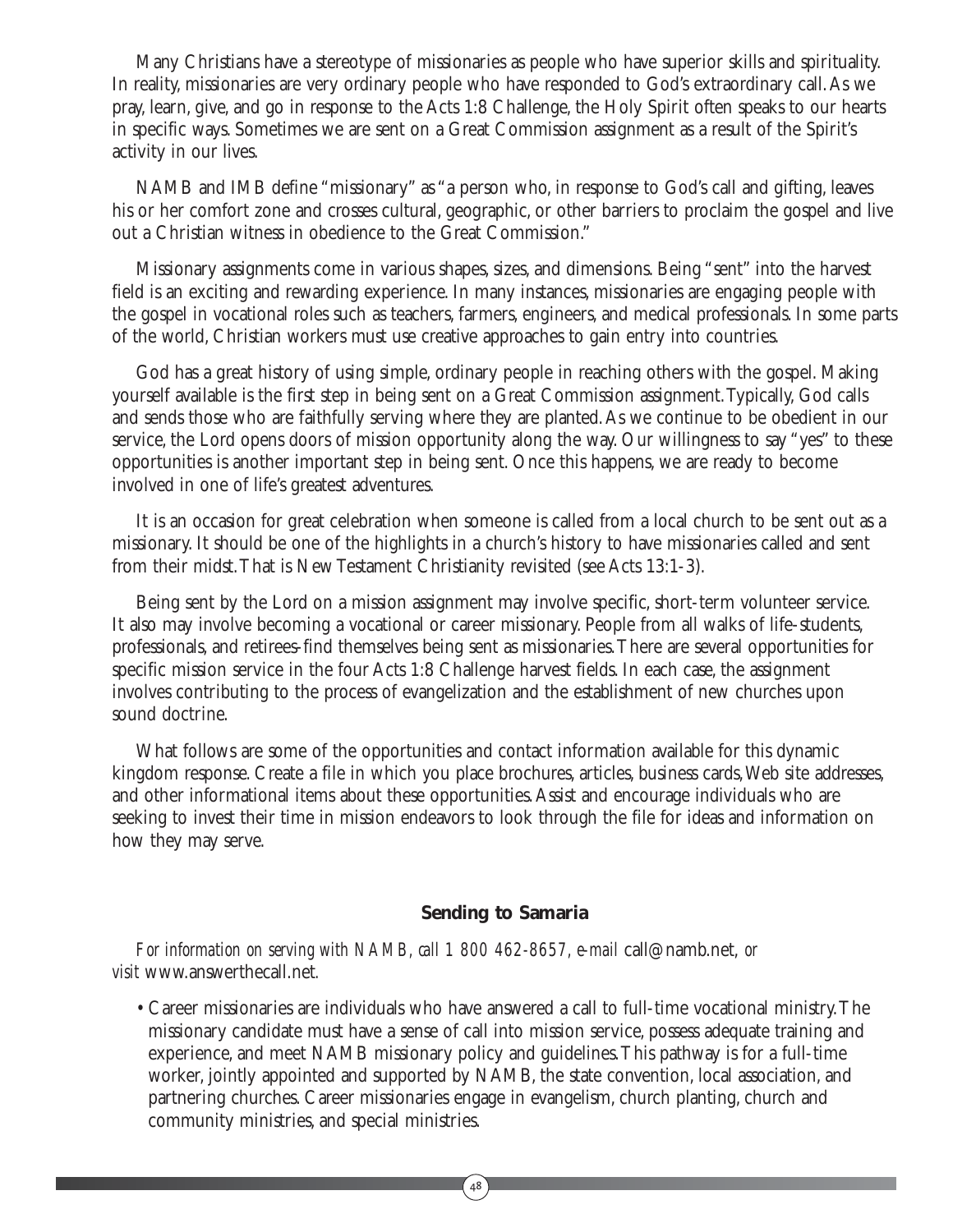- US/C2 missionaries are college graduates who serve two years under joint appointment with the NAMB, state conventions, and associations. Students serve in areas such as church planting, church and community ministry, and resort ministries. In the case of couples, one or both may be considered as the primary worker.
- Nehemiah church planters are individuals who have been trained at a Southern Baptist seminary, have completed a short-term student internship while in school, and are jointly appointed by NAMB, the state convention, and association to plant one church or multiple congregations.
- Mission Service Corps (MSC) missionaries are self-funded missionaries who serve for four months or more.They work in an assigned ministry that supports the evangelism and church planting efforts of NAMB and its mission partners. MSC missionaries serve full time (an average of 20 hours per week) in their mission assignments.
- Summer and Semester Missionaries are students who have completed their freshman year in college. These students serve four to 10 weeks or one to five semesters assisting local churches, campus ministries, and NAMB missionaries with evangelism and church planting.They receive travel, stipend, and insurance from NAMB. Room and board are provided by the place of service.
- Innovators are self-funded college missionaries who have completed their freshman year in college. They work at secular jobs while assisting local missionaries and churches in evangelism and church planting.The term of service varies according to the ministry setting.
- Sojourners are high school students who have completed their junior year of high school.They work with missionaries and churches in evangelism and church planting projects in the United States and Canada.They receive travel and insurance from NAMB. Room and board is provided by the place of service.

#### **Sending to the Ends of the Earth**

*For information on serving with the IMB, call the Initial Contact Coordinators at 1 888 422-6461, visit* http://going.imb.org, *or e-mail* initial.contacts@imb.org.

- Career missionaries are the foundation of the IMB's mission efforts.They invest a lifetime in cross-cultural evangelism, church development, and church planting movements.They are skilled at using their professional, technical, and ministerial skills for sharing the gospel and leading the lost to Christ.
- Apprentice:All long-term international missionaries will serve an initial three-year term as missionary apprentices.Apprentices who are successful at learning the language, adapting to the culture, and the evangelism church planting team may become eligible to be reclassified to one of two long-term categories: career missionaries or missionary associates.
- Missionary associates are appointed to a four-year term (often renewable).This is an alternative to career for experienced individuals over age 30 who are called and gifted by God, but who do not meet career qualifications due to age, education, or personal preference to serve only one year.
- Journeyman missionaries are single, "twenty-something," college graduates, who desire to be on mission with God.These young adults must be willing to commit to a two-year assignment under God's leadership with a heart for evangelism that results in indigenous churches. For more information, visit *http://www.go2years.com/.*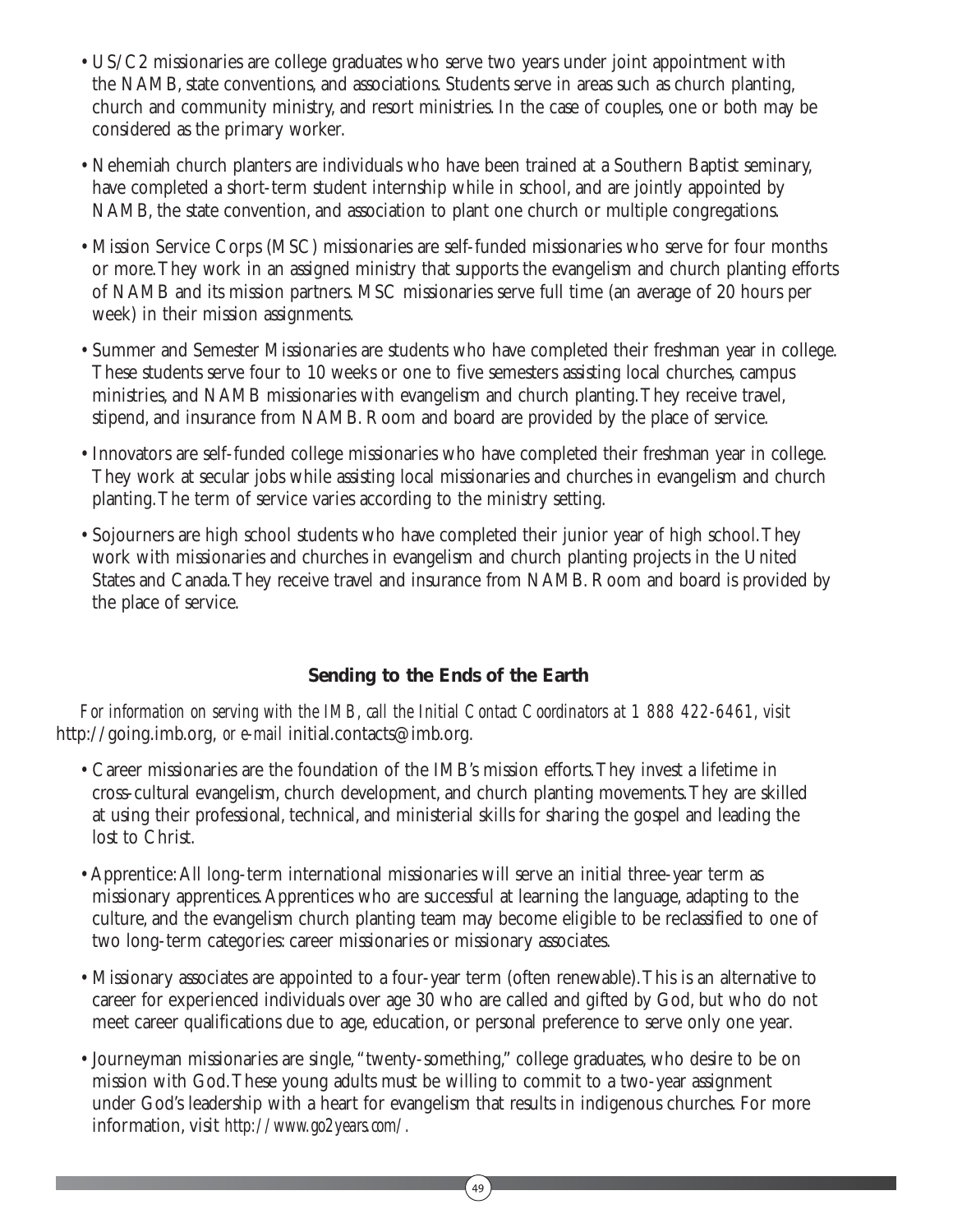- International Service Corps missionaries are at least 21 years of age and must also have education and experience that meet the field requirements.These men and women serve alongside career missionaries in a variety of assignments around the world.They are singles, couples, and young families who are willing to make a two- to three-year commitment and who desire to make an eternal impact on an ever-changing world. For more information, visit *http://www.go2years.com/.*
- Masters Program missionaries are individuals who are 50 years of age and older and are available to make a two- to three-year commitment to serve overseas, using the maturity, skills, and experience they have gained over a lifetime. For more information, visit *http:www.go2years.com/.*

The following questions will help you determine how your church currently helps people respond to God's call to career missions, as well as help you consider ways to improve that response.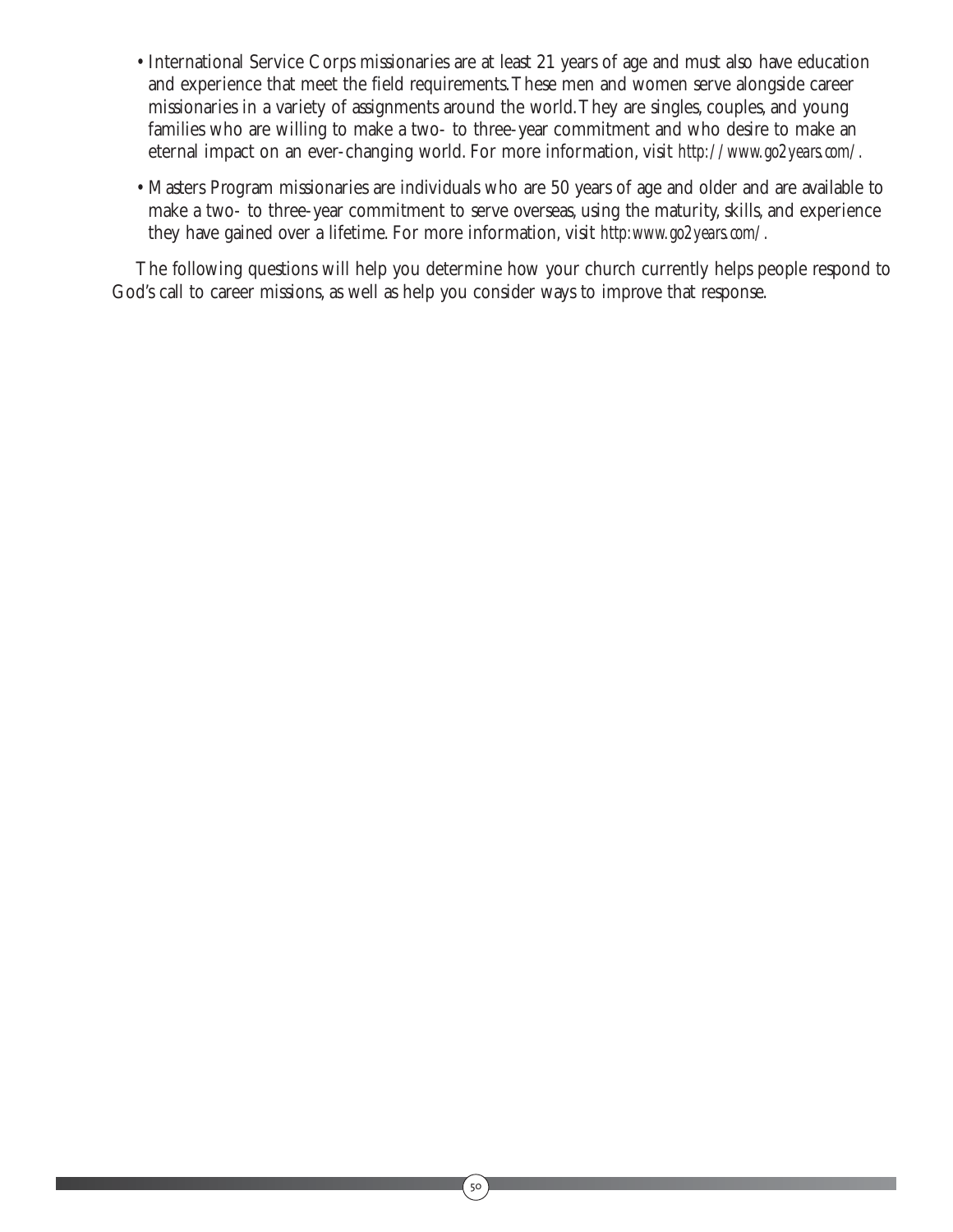## **"SEND" WORKSHEET**

#### **We present the overwhelming need for missionaries and encourage individuals to respond to career missions.**

\_\_\_\_\_\_\_\_\_\_\_\_\_\_\_\_\_\_\_\_\_\_\_\_\_\_\_\_\_\_\_\_\_\_\_\_\_\_\_\_\_\_\_\_\_\_\_\_\_\_\_\_\_\_\_\_\_\_\_\_\_\_\_\_\_\_\_\_\_\_\_\_\_\_\_\_\_\_\_\_\_ \_\_\_\_\_\_\_\_\_\_\_\_\_\_\_\_\_\_\_\_\_\_\_\_\_\_\_\_\_\_\_\_\_\_\_\_\_\_\_\_\_\_\_\_\_\_\_\_\_\_\_\_\_\_\_\_\_\_\_\_\_\_\_\_\_\_\_\_\_\_\_\_\_\_\_\_\_\_\_\_\_

\_\_\_\_\_\_\_\_\_\_\_\_\_\_\_\_\_\_\_\_\_\_\_\_\_\_\_\_\_\_\_\_\_\_\_\_\_\_\_\_\_\_\_\_\_\_\_\_\_\_\_\_\_\_\_\_\_\_\_\_\_\_\_\_\_\_\_\_\_\_\_\_\_\_\_\_\_\_\_\_\_ \_\_\_\_\_\_\_\_\_\_\_\_\_\_\_\_\_\_\_\_\_\_\_\_\_\_\_\_\_\_\_\_\_\_\_\_\_\_\_\_\_\_\_\_\_\_\_\_\_\_\_\_\_\_\_\_\_\_\_\_\_\_\_\_\_\_\_\_\_\_\_\_\_\_\_\_\_\_\_\_\_

\_\_\_\_\_\_\_\_\_\_\_\_\_\_\_\_\_\_\_\_\_\_\_\_\_\_\_\_\_\_\_\_\_\_\_\_\_\_\_\_\_\_\_\_\_\_\_\_\_\_\_\_\_\_\_\_\_\_\_\_\_\_\_\_\_\_\_\_\_\_\_\_\_\_\_\_\_\_\_\_\_ \_\_\_\_\_\_\_\_\_\_\_\_\_\_\_\_\_\_\_\_\_\_\_\_\_\_\_\_\_\_\_\_\_\_\_\_\_\_\_\_\_\_\_\_\_\_\_\_\_\_\_\_\_\_\_\_\_\_\_\_\_\_\_\_\_\_\_\_\_\_\_\_\_\_\_\_\_\_\_\_\_

\_\_\_\_\_\_\_\_\_\_\_\_\_\_\_\_\_\_\_\_\_\_\_\_\_\_\_\_\_\_\_\_\_\_\_\_\_\_\_\_\_\_\_\_\_\_\_\_\_\_\_\_\_\_\_\_\_\_\_\_\_\_\_\_\_\_\_\_\_\_\_\_\_\_\_\_\_\_\_\_\_

\_\_\_\_\_\_\_\_\_\_\_\_\_\_\_\_\_\_\_\_\_\_\_\_\_\_\_\_\_\_\_\_\_\_\_\_\_\_\_\_\_\_\_\_\_\_\_\_\_\_\_\_\_\_\_\_\_\_\_\_\_\_\_\_\_\_\_\_\_\_\_\_\_\_\_\_\_\_\_\_\_

\_\_\_\_\_\_\_\_\_\_\_\_\_\_\_\_\_\_\_\_\_\_\_\_\_\_\_\_\_\_\_\_\_\_\_\_\_\_\_\_\_\_\_\_\_\_\_\_\_\_\_\_\_\_\_\_\_\_\_\_\_\_\_\_\_\_\_\_\_\_\_\_\_\_\_\_\_\_\_\_\_ \_\_\_\_\_\_\_\_\_\_\_\_\_\_\_\_\_\_\_\_\_\_\_\_\_\_\_\_\_\_\_\_\_\_\_\_\_\_\_\_\_\_\_\_\_\_\_\_\_\_\_\_\_\_\_\_\_\_\_\_\_\_\_\_\_\_\_\_\_\_\_\_\_\_\_\_\_\_\_\_\_

Ways we do this include:

Ways we could do this better include: (missionary speakers, share up-to-date mission needs, and statistics, etc.) \_\_\_\_\_\_\_\_\_\_\_\_\_\_\_\_\_\_\_\_\_\_\_\_\_\_\_\_\_\_\_\_\_\_\_\_\_\_\_\_\_\_\_\_\_\_\_\_\_\_\_\_\_\_\_\_\_\_\_\_\_\_\_\_\_\_\_\_\_

#### **We offer opportunities for individuals to share their call to missions and affirm them in doing so.**

Ways we do this include:

Ways we could do this better include: (testimony opportunities, attending/hosting commissioning services, etc.) \_\_\_\_\_\_\_\_\_\_\_\_\_\_\_\_\_\_\_\_\_\_\_\_\_\_\_\_\_\_\_\_\_\_\_\_\_\_\_\_\_\_\_\_\_\_\_\_\_\_\_\_\_\_\_\_\_\_\_\_\_\_\_\_\_\_\_\_\_\_

#### **We offer counsel and help to those people exploring career missions.**

Ways we do this include: \_\_\_\_\_\_\_\_\_\_\_\_\_\_\_\_\_\_\_\_\_\_\_\_\_\_\_\_\_\_\_\_\_\_\_\_\_\_\_\_\_\_\_\_\_\_\_\_\_\_\_\_\_\_\_\_\_\_\_\_\_

Ways we could do this better include: (identify spiritual gifts, formal career counseling, etc.)

#### **Information is made available on the various pathways for service through NAMB and the IMB.**

Ways we do this include:

Ways we could do this better include: (providing Web site and other contact information, making brochures and other printed material available, etc.) \_\_\_\_\_\_\_\_\_\_\_\_\_\_\_\_\_\_\_\_\_\_\_\_\_\_\_\_\_\_\_\_\_\_\_\_\_\_\_\_

\_\_\_\_\_\_\_\_\_\_\_\_\_\_\_\_\_\_\_\_\_\_\_\_\_\_\_\_\_\_\_\_\_\_\_\_\_\_\_\_\_\_\_\_\_\_\_\_\_\_\_\_\_\_\_\_\_\_\_\_\_\_\_\_\_\_\_\_\_\_\_\_\_\_\_\_\_\_\_\_\_ \_\_\_\_\_\_\_\_\_\_\_\_\_\_\_\_\_\_\_\_\_\_\_\_\_\_\_\_\_\_\_\_\_\_\_\_\_\_\_\_\_\_\_\_\_\_\_\_\_\_\_\_\_\_\_\_\_\_\_\_\_\_\_\_\_\_\_\_\_\_\_\_\_\_\_\_\_\_\_\_\_

\_\_\_\_\_\_\_\_\_\_\_\_\_\_\_\_\_\_\_\_\_\_\_\_\_\_\_\_\_\_\_\_\_\_\_\_\_\_\_\_\_\_\_\_\_\_\_\_\_\_\_\_\_\_\_\_\_\_\_\_\_\_\_\_\_\_\_\_\_\_\_\_\_\_\_\_\_\_\_\_\_ \_\_\_\_\_\_\_\_\_\_\_\_\_\_\_\_\_\_\_\_\_\_\_\_\_\_\_\_\_\_\_\_\_\_\_\_\_\_\_\_\_\_\_\_\_\_\_\_\_\_\_\_\_\_\_\_\_\_\_\_\_\_\_\_\_\_\_\_\_\_\_\_\_\_\_\_\_\_\_\_\_

 $\begin{bmatrix} 51 \end{bmatrix}$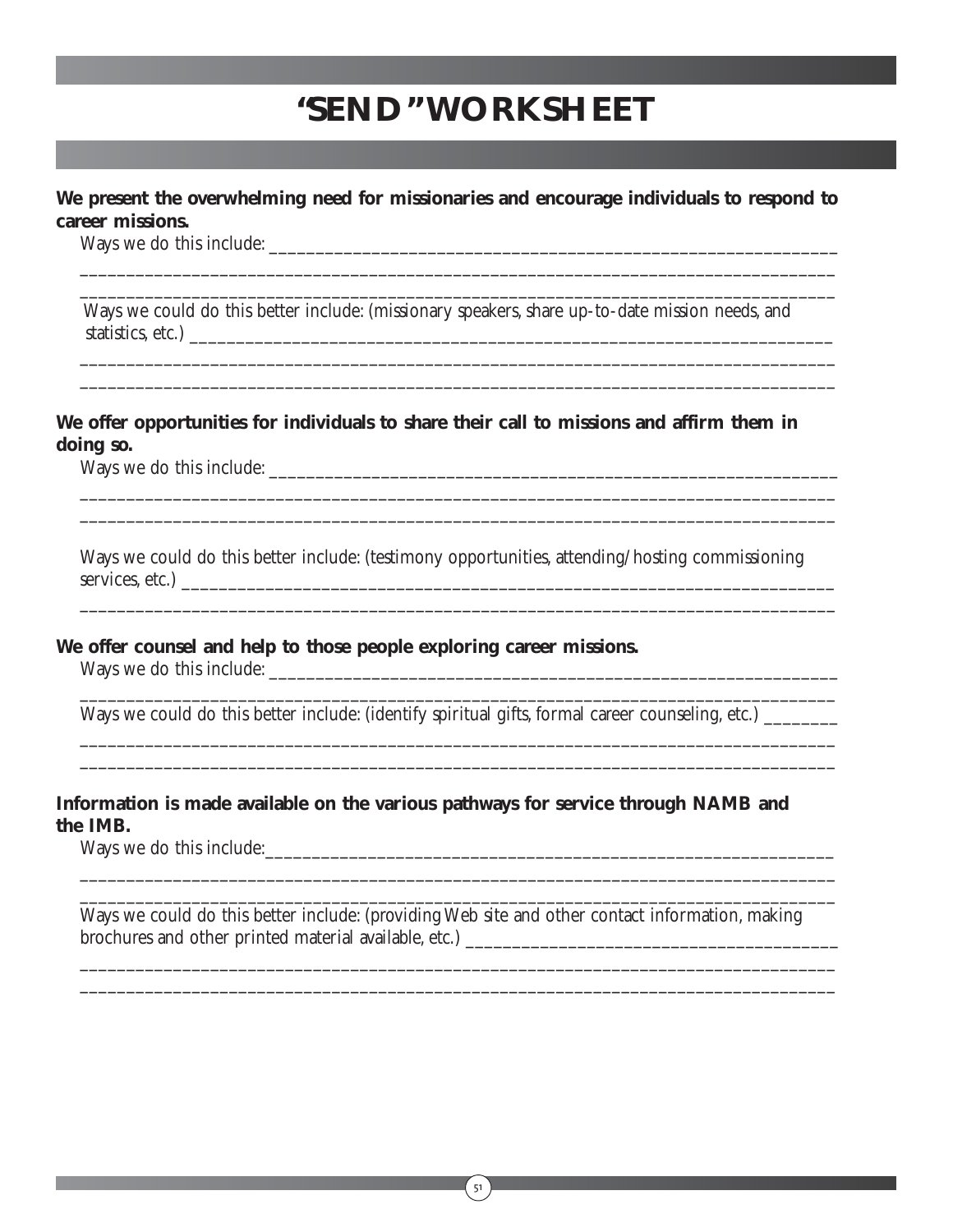

## **MULTIPLY**

*Participating in church planting and facilitating church-planting movements.*

 $\circled{52}$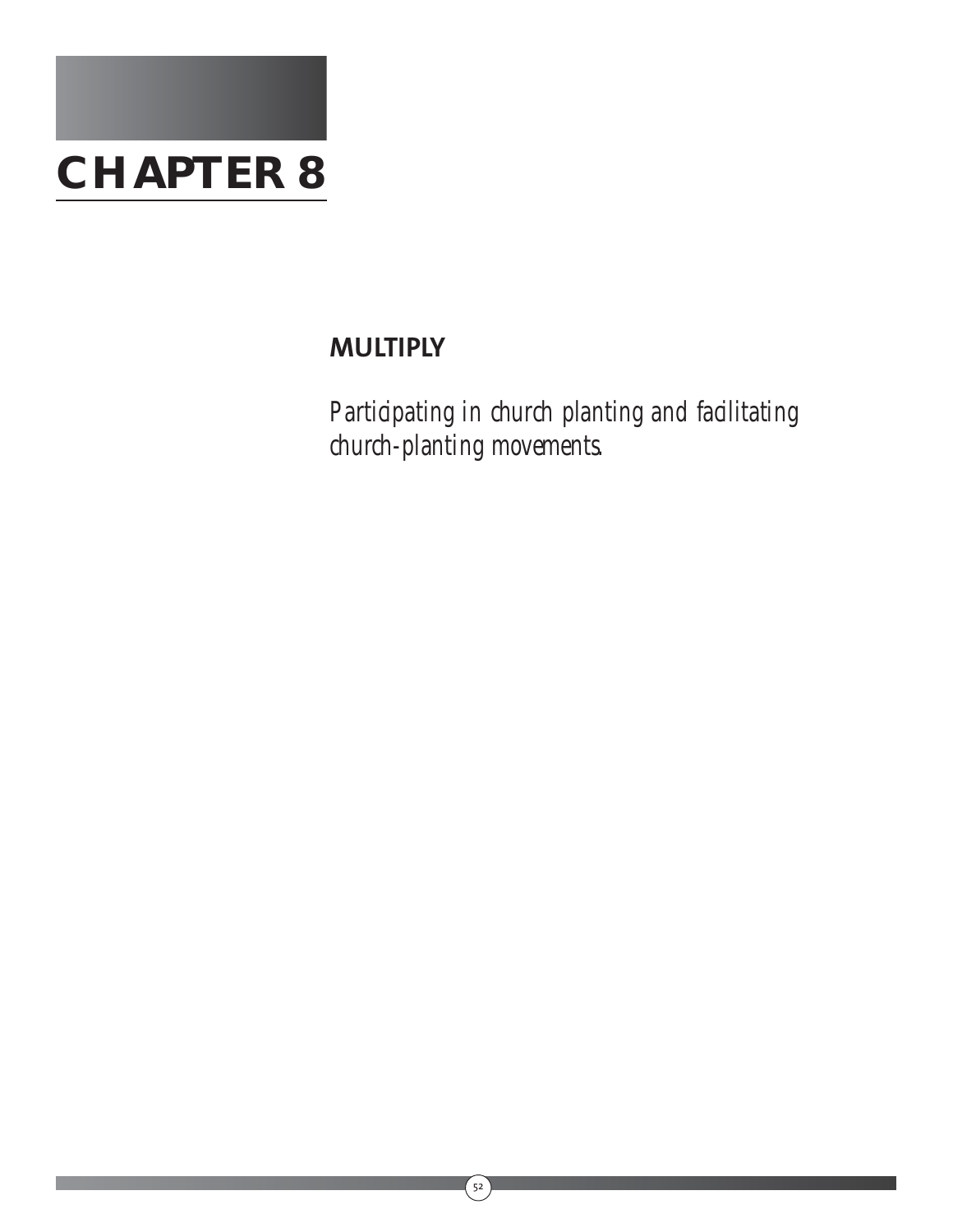Nothing is more exciting in a family than the arrival of a new baby. The same is true in a "multiplying" congregation when a new "baby church" is born.The parenting church is strengthened and blessed by the arrival. Its members have been part of something supernatural and very significant.

One of the most challenging but rewarding ways of responding to the Acts 1:8 Challenge is to become part of planting new churches and facilitating church-planting movements around the world. Statistically speaking, new churches tend to reach more people for Christ per church member than older, more established churches. Not only are new churches one of the most effective means of reaching people for Christ, but new churches tend to reach people that existing churches cannot. Because God has chosen the church to be His vehicle of choice for delivering the gospel to the nations, multiplying ourselves ought to be a major priority. It makes the Acts 1:8 Challenge a process that comes full circle for God's glory.

Healthy churches plant other healthy churches.This can be accomplished through a "parenting" process or by becoming a church-planting partner with other churches.A kingdom mindset leads to a desire to multiply. New churches being born are a sign of health and life.When a congregation moves into the realm of church planting as a Great Commission strategy, they have become spiritually ignited by His power and presence.

Church planting is a strategic undertaking that involves several key players and significant planning. There is a great need for new churches to be planted in our cities, states, throughout North America, and around the world.We need nothing short of a miraculous church-planting movement to impact the world for Christ. Some churches will be able to start many new churches; others will be able to partner along the way.

A seven-step process for effective church planting has been developed by NAMB to assist churches as they seek to embrace the kingdom-growing response of "multiplying" in the United States and Canada.These steps include the following.

*1) Casting a vision for multiplying.* When it comes to casting a vision for church planting-the most powerful motivation will be your ability to say,"I know that this is what God wants us to do." Jesus said, "Lift up your eyes and look on the fields, that they are white for harvest" (John 4:35, NASB).The church leader whose eyes are open to the needs of the community will be receptive to reaching people groups that are unreached. Casting the vision means keeping the vision before the people. Effective leaders weave the vision for the new work into their messages, their church programs, through the Sunday School and small group ministries, and other forms of church communication.

*2) Identifying the ministry focus group.* In your community, there are areas that have no church.There are areas that have several yet those that exist do not reach all segments of the population. Identifying the ministry focus group is much more than focusing on a particular people for a new church plant. It is the process of developing a portrait of people that reveals their spiritual aspirations, their real and felt needs, their values, their lifestyles, and the way they look at their world.

Demographic and psychological data is very helpful to assist a church to identify the people with whom they intend to focus.The data is often available through the local association or state convention.

*3) Enlisting planters and partners while clarifying roles.* Enlisting the right church planter is critical to the new church's success.Assessment tools are available to help ensure that the prospective planter will be effective in his or her role.

Engaging multiple partner churches for a church plant is a task that should not be ignored. For starters, requesting partnerships is biblical. Paul, in his letter to the church at Rome, boldly asks the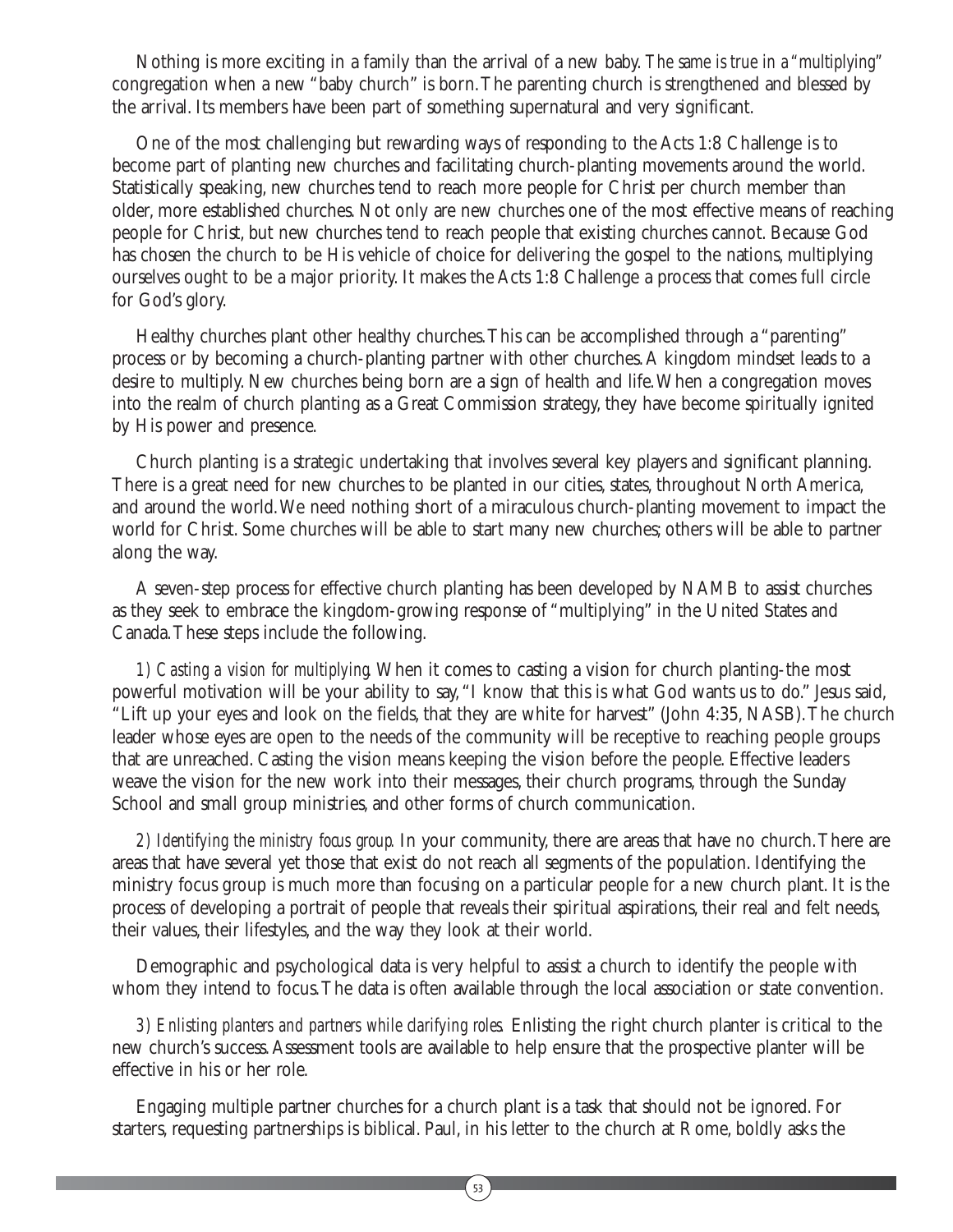church to partner with him in starting a new work in Spain (see Rom. 15:24). Paul's ministry is replete with examples of establishing partnerships to accomplish these goals. An obvious benefit of multiple church planting partners is that they can share the load.

Sixty percent of Southern Baptist churches average fewer than 100 adults in worship. For some of these smaller congregations, becoming a planting church could be very intimidating. For these, becoming a partner church can be a great entry point into Great Commission mission work. Clarifying the role each partner plays will help ensure a healthy new work and promote continued involvement as a partner church.

*4) Discovering and committing resources.* The book of Acts reminds us that it has always taken resources to get the job done. Churches today need to step forward to discover and commit resources as part of their biblical missionary and stewardship responsibilities.When people embrace a vision, it only becomes a reality when they commit their financial resources.

As the partnering church leader, you must help the planter communicate the vision. If the vision is from God, it should be communicated with passion and clarity. Partnering churches should play a key role in providing resources for their new congregations.Through prayer and the guidance of the Holy Spirit, partner churches will pledge their support and undergird the planting of new churches.The partnering church focuses and coordinates the efforts.

*5) Mobilizing partnering congregations.* Mobilization-whether it's money, teams, or resources-is about people. It is about putting feet to our faith and provision to our promises. In Romans 15:24, Paul prepared the church in Rome for mission mobilization. Mobilization is the process of fulfilling the partnering commitment.

Hard work is a good description of what it takes to effectively plant a church with members of the partner congregations. It is not uncommon for the partnering church to get excited about planting a church but when it comes time to start, the momentum is difficult to maintain.

*6) Supporting the birthing process and ongoing evaluation.* Paul understood that churches are not born fully mature. Like people, they go through developmental phases. Partnering churches that are aware of these phases will be able to provide the needed support and ongoing evaluation resulting in the new church moving from milk to meat.

The partnering relationship is always more than providing a name or money.There are steps that can be taken during the incubation and early stages of the new church's life to help ensure church health throughout the congregation's lifecycle. Just as prenatal classes help prepare couples for the joys and challenges of parenting, well-equipped pastors and leaders can prepare a church for the joys and challenges of new work partnership.

*7) Celebrating and communicating church multiplication.* The partnering role should be seen as a journeywith many stops and opportunities to learn, grow, and celebrate. Consider these questions:What percentage of your members knows the story of how your church (the partnering congregation) came into existence? Do you celebrate the church mileposts and anniversaries? Is there excitement in the church about being family?

Church reproduction is filled with opportunities to celebrate mileposts in the life of the church plant. The partnering church should celebrate the birth of a new church, its first birthday, major milepost achieved, and the addition of souls into God's kingdom.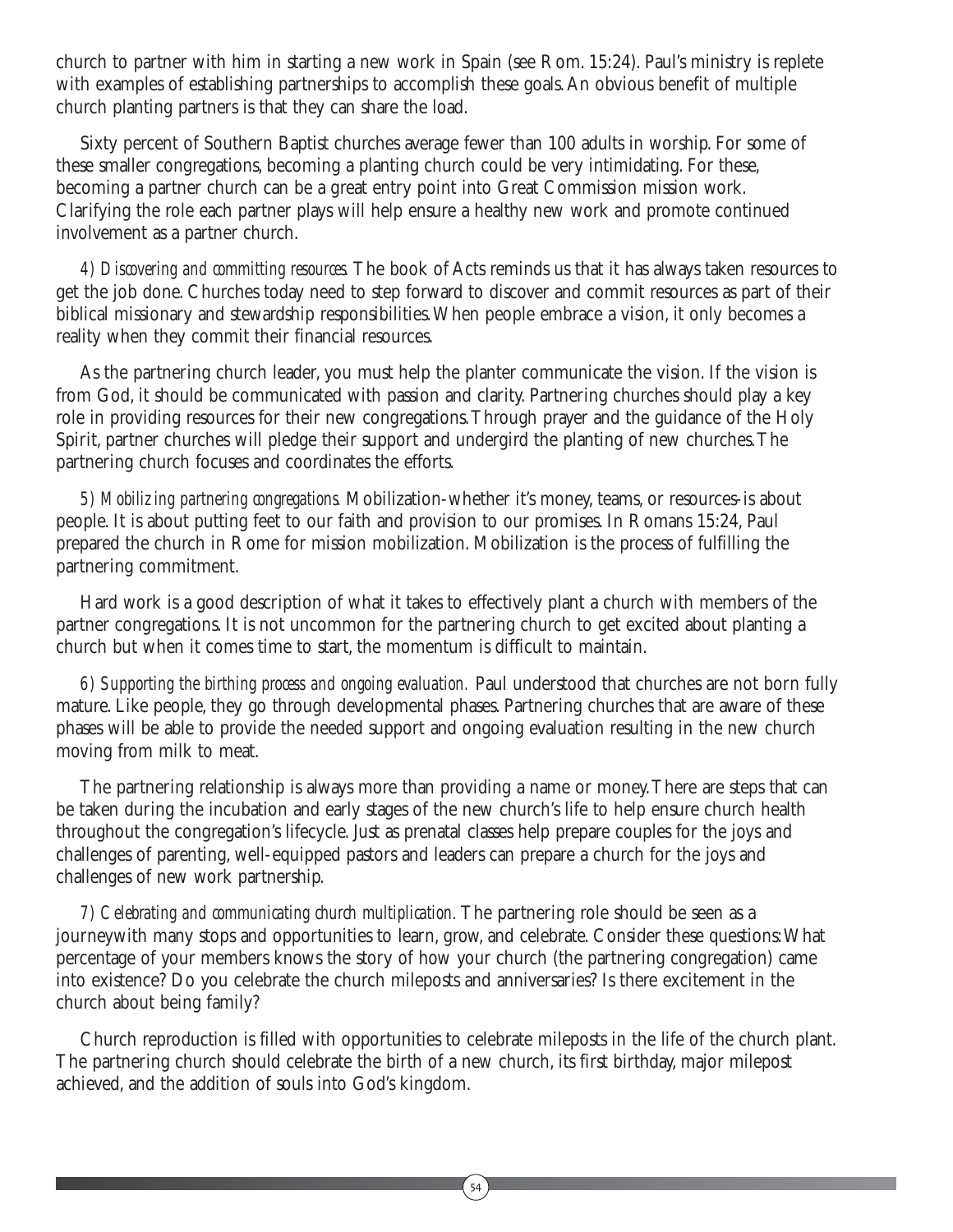It is essential that church planting be a priority for your church's mission awareness and involvement. Resources are available to help you communicate the concept to your church members and help them become enthusiastically involved in planting churches which will increase the opportunities to share the gospel with all people.

As you read and consider each of the following selections, place in the block the symbol that corresponds with your current or potential use of the idea or resource.

- $\checkmark$  = Already use idea or resource
- $\textbf{\textit{*}}$  = Implement this idea or resource immediately
- **?** = Consider future use of this idea or resource

#### **Ideas and Resources for Multiplying in Jerusalem**

- $\Box$  To discover needs in your community and people who are not being reached for Christ, consider doing prayerwalks (see prayer chapter), videotape people's response to spiritual questions and play those for your church, conduct surveys of the community, and participate in ministry evangelism activities.
- Visit *www.churchplantingvillage.net*, a premier Web site for churches and their partners, including more than 700 tools for effective church planting.You will find excellent resources such as Multiplying Church Networks materials and "Seven Steps to Plant a Church: Partner Church Edition."
- □ Order "Calling Out the Called," a tool to help local churches mobilize and involve their members in evangelizing and starting new churches for unreached people and population segments locally, nationally, and internationally. For further information, call (770) 410-6234*.*
- Order *New Churches Needed: Church Planting Resources Kit*, an in-depth study of how church members of all ages can become involved in lay church planting to reach our nation for Christ. To order, call 1 866 407-6262, or visit *www.namb.net/catalog.*
- $\Box$  Contact your association office for information on new church plants and opportunities to start new churches in your association. Consider sponsoring or partnering with one of these plants as an extension of your church's outreach.
- $\Box$  Contact your association staff to find out how your church can be involved in training and planning for new congregations in the association. Many opportunities exist, and your association staff can help you determine your level of assistance in new plants.
- $\Box$  Consider the resource of Probe 2, a tool designed to help church planter strategists identify and understand the people groups and population segments living in a city or community in order to evangelize every unreached group with a culturally appropriate church-planting strategy.To learn how to obtain and use this resource, call (770) 410-6222, or visit *www.namb.net/cp/Readiness/probe.asp.*

 $\left(55\right)$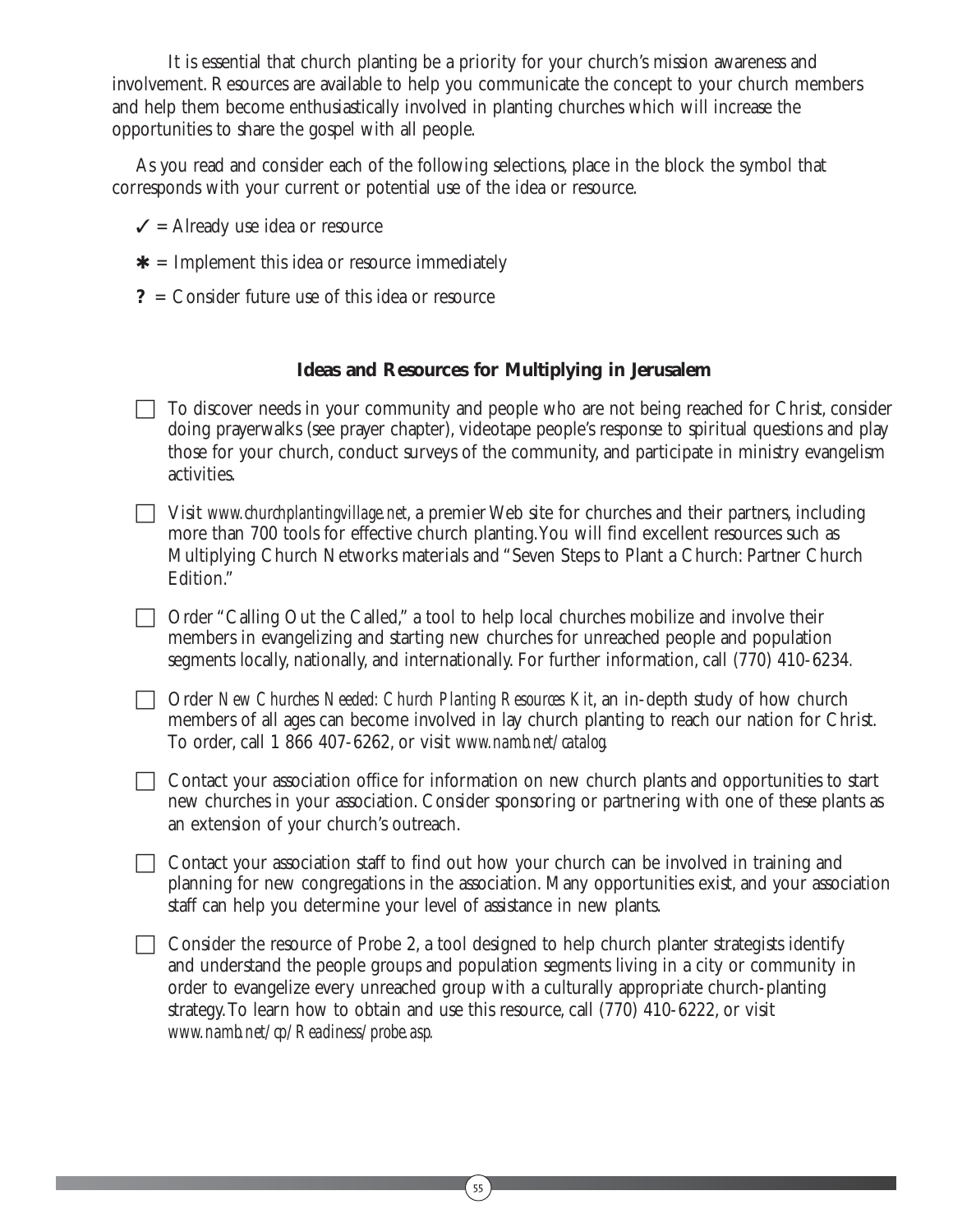Consider using volunteers to expand ministry outreach.You can post projects and search for volunteers on *thebridge.namb.net*.

 Learn more about how a PowerPlant project in your community can strengthen or inspire a new church start. For more information, visit *studentz.com/p2*.

 $\Box$  Participate in the Multiplying Church Network, clusters of church leaders representing various churches who meet regularly to pray for, plan, and learn how to lead their congregations to reproduce themselves in starting healthy, growing, and reproducing congregations.To learn more, call (770) 410-6214, or visit *www.namb.net/cp/Mentoring/CP\_process.asp.*

 $\Box$  To do a self-assessment of how God may be preparing you for church planting ministry, download the "Discovery Tools" booklet (in Spanish, Korean, and Vietnamese) from *www.churchplantingvillage.net*.

#### **Ideas and Resources for Multiplying in Judea**

- Contact your state convention office for information on new church plants in your state and opportunities for partnering in the process.
- Contact your state convention state missions director to find out how your church can be involved in training and planning for new congregations.
- $\Box$  Investigate the possibilities of connecting with a church planter in your state for the purpose of starting a new work. For information related to North America church planting, visit the Church Planting Multiplication Team Web site, *www.namb.net/cp/multiplication*, and the Church Planting Recruitment Team site, *www.namb.net/cp/recruitment.*

#### **Ideas and Resources for Multiplying in Samaria**

- $\Box$  Investigate the possibilities of connecting with a church planter for the purpose of starting a new work. For information related to North America church planting, visit the Church Planting Multiplication Team Web site, *www.namb.net/cp/multiplication,* and the Church Planting Recruitment Team site, *www.namb.net/cp/recruitment.*
- $\Box$  Encourage support of the Nehemiah Project, a cooperative intern strategy with Southern Baptist seminaries to intentionally prepare and equip church planters to plant healthy churches.To learn more, call (770) 410-6218, or visit *www.namb.net/cp/Recruitment/Nehemiah.asp.*

 Secure a copy of *Reaching a Nation Through Church Planting* by Richard Harris. Call (770) 410-6237*.*

 Secure and read Planting New Churches in a Postmodern Age by Ed Stetzer, available at LifeWay Bookstores, or *www.lifeway.com.*

 $\Box$  To learn more about various church planting resources available to churches, associations, church planters, and their teams, call (770) 410-6000, or visit *www.namb.net/cp/Multiplication.*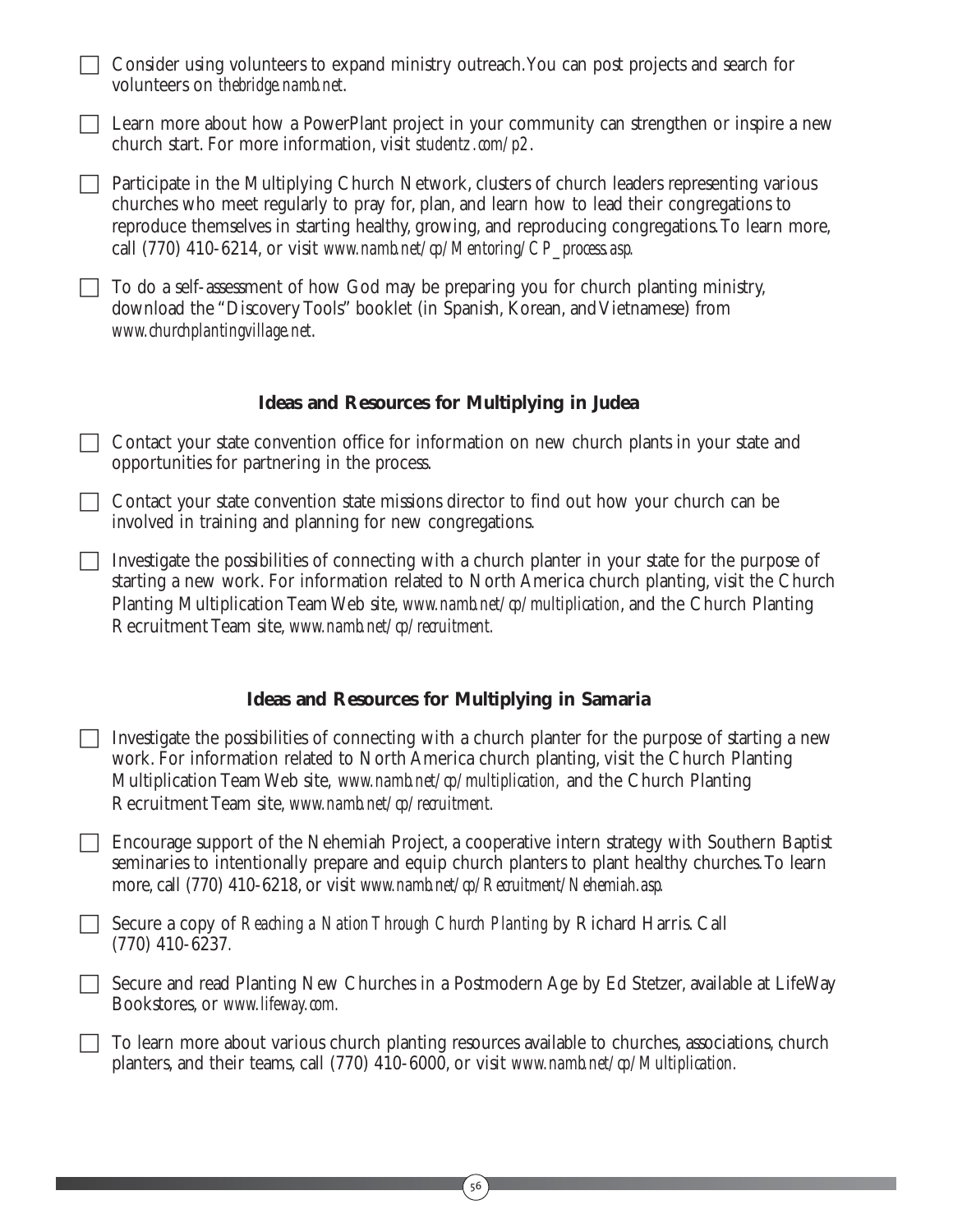#### **Ideas and Resources for Multiplying in Ends of the Earth**

 $\Box$  To learn how church-planting movements in international settings begin and grow, read Church Planting Movements (in-depth book);"Church Planting Movements" (condensed version in booklet form); or, watch the "Church Planting Movements" on VHS tape.These resources are available at *http://resources.imb.org.*

Becoming a church-planting congregation is a process that involves partnership, teamwork, and sacrifice.All of the primary mission partners can network together in this effort. Use the following worksheet to begin developing resources, strategies, and contacts for planning churches in each of the mission fields.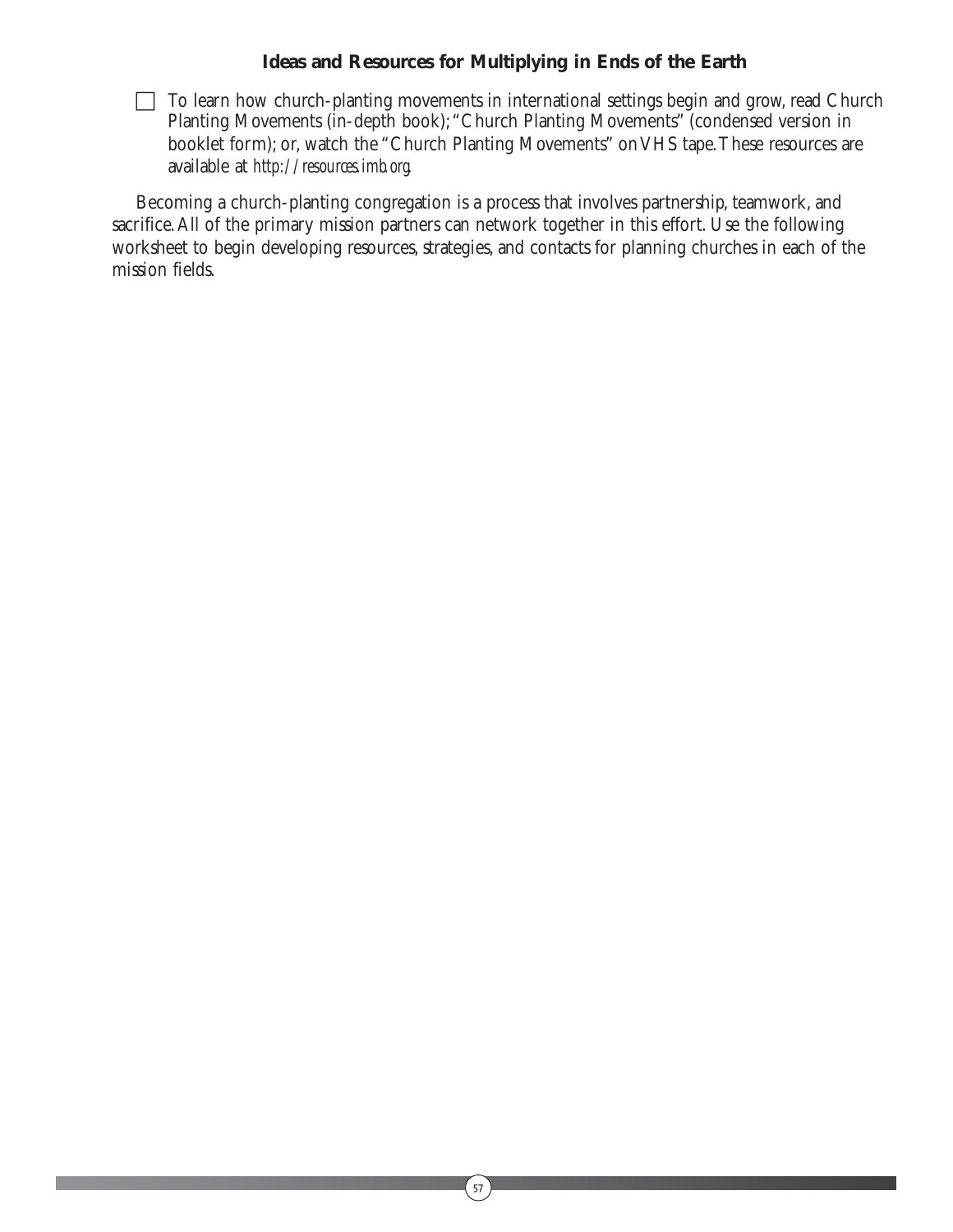## "MULTIPLYING" WORKSHEET

Use this worksheet to identify ways your church can assist in the response of "multiply" in the four fields.

| <b>Current Church Planting Activities</b>                                         |  |  |
|-----------------------------------------------------------------------------------|--|--|
|                                                                                   |  |  |
|                                                                                   |  |  |
|                                                                                   |  |  |
| ,我们也不能在这里的时候,我们也不能在这里的时候,我们也不能会在这里的时候,我们也不能会在这里的时候,我们也不能会在这里的时候,我们也不能会在这里的时候,我们也不 |  |  |
| ,我们也不能会在这里,我们也不能会在这里,我们也不能会在这里,我们也不能会在这里,我们也不能会在这里,我们也不能会在这里,我们也不能会不能会不能会。""我们,我们 |  |  |
|                                                                                   |  |  |
|                                                                                   |  |  |
|                                                                                   |  |  |
| <b>Activities to Pursue</b>                                                       |  |  |
|                                                                                   |  |  |
|                                                                                   |  |  |
|                                                                                   |  |  |
| ,我们也不能会在这里,我们的人们就会在这里,我们也不会在这里,我们也不会在这里,我们也不会在这里,我们也不会在这里,我们也不会在这里,我们也不会在这里,我们也不  |  |  |
|                                                                                   |  |  |
|                                                                                   |  |  |
| Ends of the Earth:                                                                |  |  |
|                                                                                   |  |  |

 $\left(58\right)$